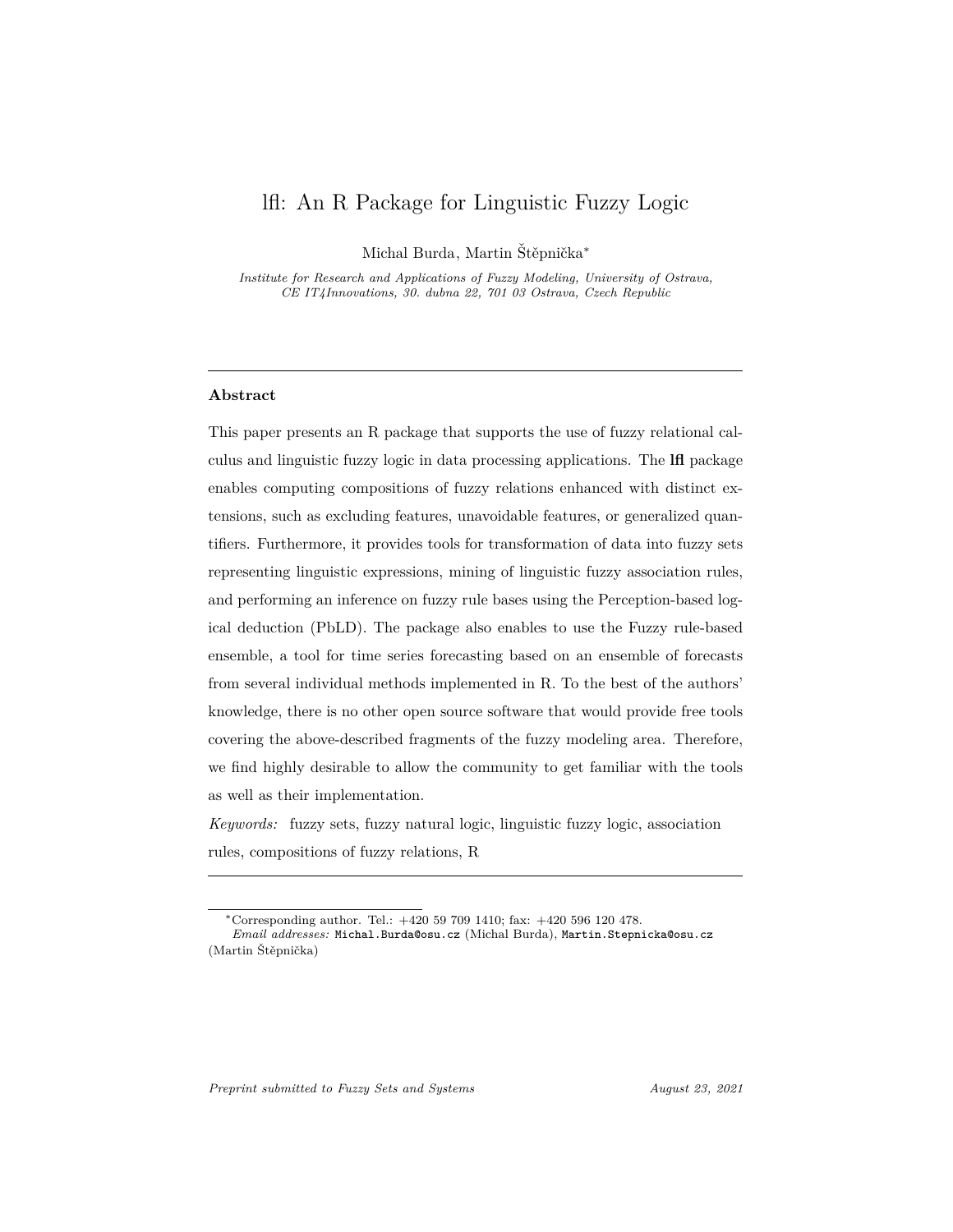### **1. Introduction**

The aim of this paper is to present particular package for the R statistical environment [\[1,](#page-60-0) [2\]](#page-60-1) named **lfl** that enables the use of the linguistic fuzzy logic in data processing applications. The package provides implemented tools for using  $\frac{1}{5}$  the results of original work of [\[3,](#page-60-2) [4,](#page-60-3) [5,](#page-60-4) [6\]](#page-61-0), and others, and it provides executable

routines that are not freely available anywhere else.

Indeed, there already exist several packages for R that are focused on vagueness and fuzziness. For instance, the **sets** package [\[7\]](#page-61-1) introduces many basic operations on fuzzy sets, the **FuzzyNumbers** package [\[8\]](#page-61-2) provides classes and

- <sup>10</sup> methods to deal with fuzzy numbers, the **SAFD** package [\[9\]](#page-61-3) contains tools for elementary statistics on fuzzy data, and the **fclust** [\[10,](#page-61-4) [11\]](#page-61-5) brings the fuzzy K-Means clustering technique to the environment of the R system. For an exhaustive study on existing software implementations of fuzzy methods we refer to the recent survey by [\[12\]](#page-61-6).
- <sup>15</sup> The **lfl** package described in this paper focuses on creation of systems based on fuzzy logic and their usage in classification and prediction. A similar task is performed also by the **fugeR** package [\[13\]](#page-61-7) that introduces an evolutionary algorithm for a construction of a fuzzy system from a training data set, or by the **frbs** package [\[14\]](#page-61-8) that provides many widely accepted approaches for building
- <sup>20</sup> the fuzzy systems, based on space partition, neural networks, clustering, gradient descent, or genetic algorithms. However, the tools implemented in **lfl** cover, in our opinion, areas and theories not covered by any other existing software or programming package.
- The algorithms provided by the **lfl** package are tightly connected with the <sup>25</sup> notion of the *fuzzy natural logic* (FNL), formerly also called the *linguistic fuzzy logic* (LFL), that was initially developed in [\[3\]](#page-60-2). Moreover, it covers some other closely related areas, for example fuzzy relational calculus [\[15,](#page-62-0) [16,](#page-62-1) [17\]](#page-62-2) that includes the latest generalizations [\[18,](#page-62-3) [19\]](#page-62-4), the algebraic structures for partial fuzzy logics [\[20,](#page-62-5) [21\]](#page-62-6), and the connection of both topics [\[22\]](#page-62-7).

*Evaluative linguistic expression* – a central notion of the fuzzy natural logic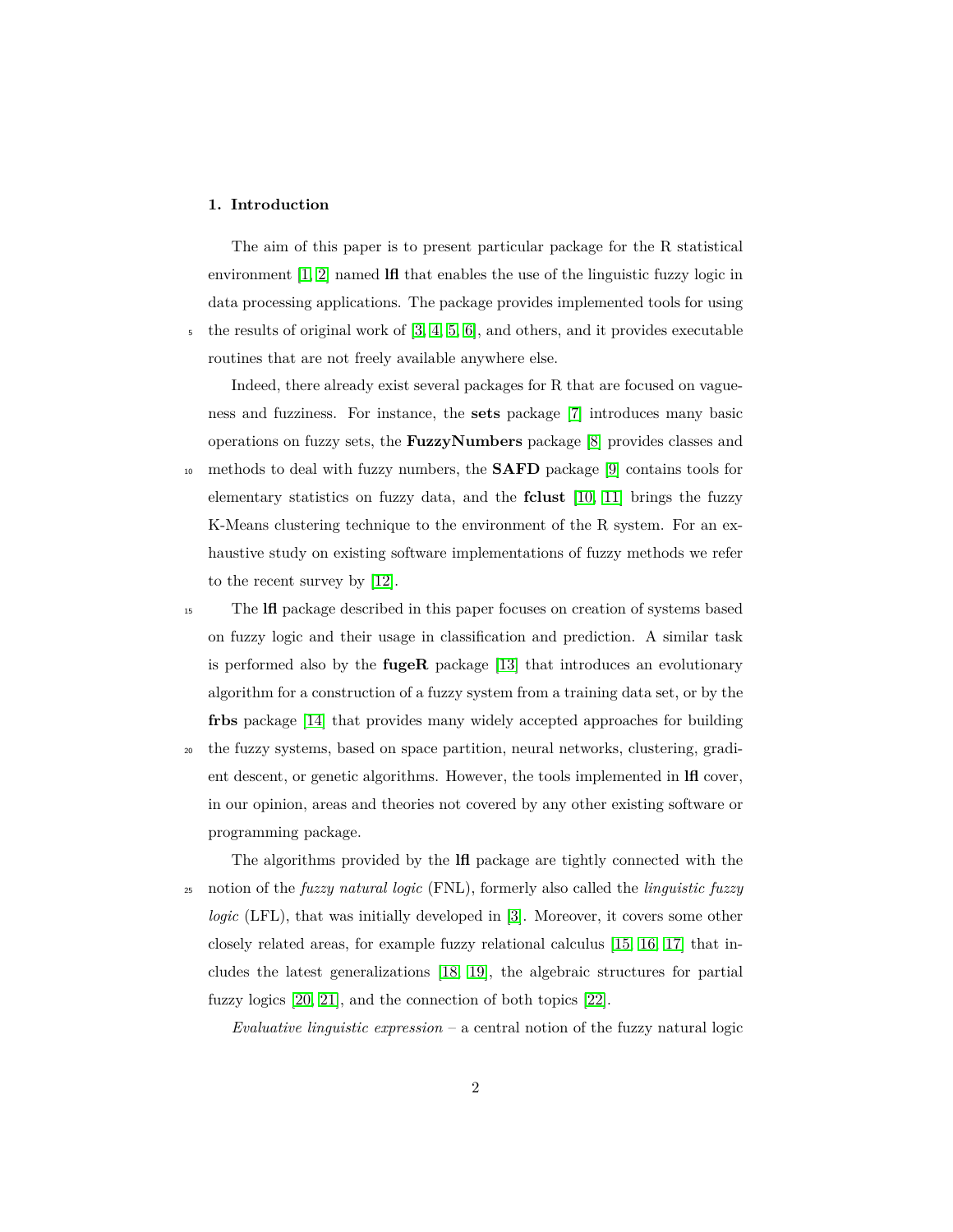– is the expression of the form

### $\langle$ linguistic hedge $\rangle$  $\langle$ atomic expression $\rangle$

- <sup>30</sup> that vaguely evaluates a position on the real line, for example, *"very small"*, *"roughly medium"*, or *"extremely big"*. The atomic expression takes values usually from the triplet *"small"*, *"medium"*, and *"big"* and its vague information can be adjusted by the used linguistic hedge (such as *"very"*, *"extremely"*, *"roughly"* or *"more or less"*). The particular *fuzzy sets* that model the semantics of the
- <sup>35</sup> evaluative linguistic expressions including the justification can be found in [\[3\]](#page-60-2), see also Figure [1.](#page-23-0) A mathematical framework for manipulation and reasoning with such linguistic expressions is provided in a specific inference method called *Perception-based Logical Deduction* (PbLD), which was tailored to the above-mentioned expressions, see [\[23,](#page-63-0) [4,](#page-60-3) [24\]](#page-63-1).
- <sup>40</sup> Unlike the traditional Mamdani-Assilan approach [\[25\]](#page-63-2) that build the rule base as a disjunction of conjunctions of antecedents and consequents, the PbLD approach is closer to the implicative approach [\[26,](#page-63-3) [27\]](#page-63-4) since it employs genuine residuated implications to connect antecedents and consequents. However, it does not aggregate them conjunctively and it considers the rule base as a list of
- <sup>45</sup> fuzzy rules from which only single or a very few are fired. The function choosing the particular rules to be fired is called *perception* and it takes into account the *specificity* of the antecedents of the rules. For instance, the antecedent *"age is very small"* is more specific than the antecedent *"age is small"*, see the inclusion of the respective fuzzy sets in Figure [1.](#page-23-0) In PbLD, rules with more specific
- <sup>50</sup> antecedents take the precedence over the rules with more general antecedents, assuming that both of them fire in the same degree. That enables, e.g., to employ big discontinuous jumps in the control actions according to the needs of the particular application. We refer to  $[4, 5]$  $[4, 5]$  for all the details on PbLD. It is important to note that PbLd is an inference procedure that is implemented
- <sup>55</sup> in **lfl** however, not the only one that may be modelled in this package. As the **lfl** contains a rich choice of residuated algebraic structures as well as distinct ways of partitioning the universes, one may easily construct, for example, the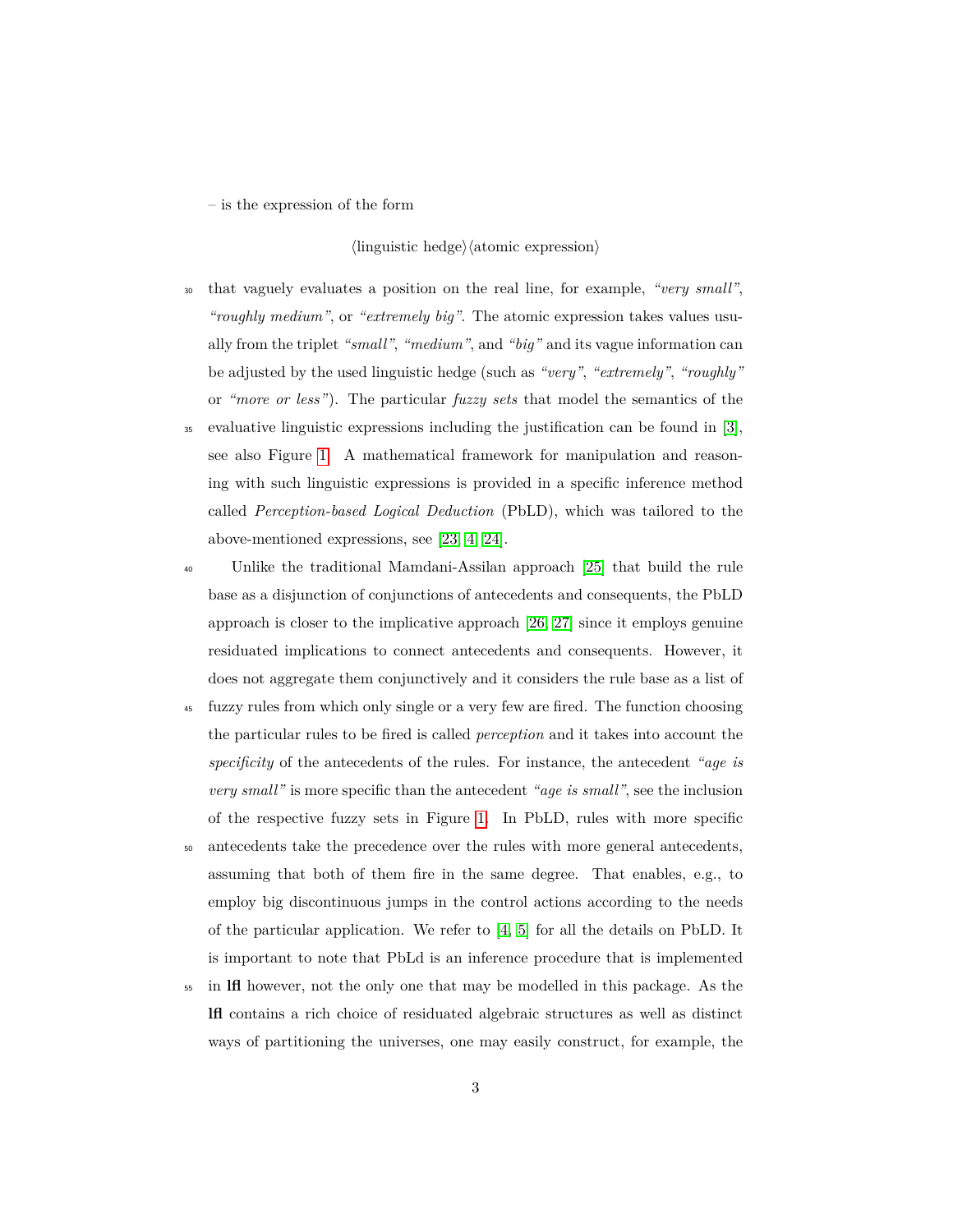above-mentioned Mamdani-Assilian or implicative models.

The **lfl** package also provides functions for searching for *fuzzy association* <sup>60</sup> *rules* [\[28\]](#page-63-5). Together with PbLD, they can be used as a machine learning tool for classification or regression problems, see [\[29\]](#page-63-6). The package also includes the *Fuzzy Rule-based Ensemble* (FRBE), a tool for time series forecasting [\[6\]](#page-61-0), which is built on top of the fuzzy association rules search algorithm and PbLD.

Alternatively to machine learning, classification tasks may be solved based <sup>65</sup> on human expert knowledge by using the technique of *compositions of fuzzy relations*, see [\[19,](#page-62-4) [18,](#page-62-3) [30\]](#page-63-7). Such an approach is especially useful when lacking a large amount of data needed for automated predictor construction.

It is important to note that **lfl** package was firstly released in 2015 and described in [\[31\]](#page-63-8). The differences are, however, essential. Indeed, many of <sup>70</sup> the above-mentioned results that are implemented in the current version of **lfl** were not even published and thus, could hardly be incorporated in the original version. In particular, e.g., algebras for partial fuzzy logics including the novel structures such as Dragonfly algebras or lower estimation algebras; fuzzy relational calculus including the extensions such as the use of generalized quan-

- <sup>75</sup> tifiers, excluding features, or unavoidable features. Furthermore, apart from these latest results, it newly includes even fundamental foundations such as the basic fuzzy relational compositions that allow to employ the extensions and also to deal with fuzzy inputs when incorporating fuzzy rule-based systems, and regarding the latter notion, the standard fuzzy relational models (Mamdani-
- <sup>80</sup> Assilian and the implicative one) have been added as well including the related defuzzification techniques. This changes the original nature of **lfl** package from an R-package implementation of the linguistic control software LFLC, see [\[32\]](#page-64-0) with a few extensions (associations rules and FRBE), to a brand new complex package that can be used for distinct purposes and for building more complex
- <sup>85</sup> tools due to the presence of sound mathematical foundations of fuzzy modeling techniques.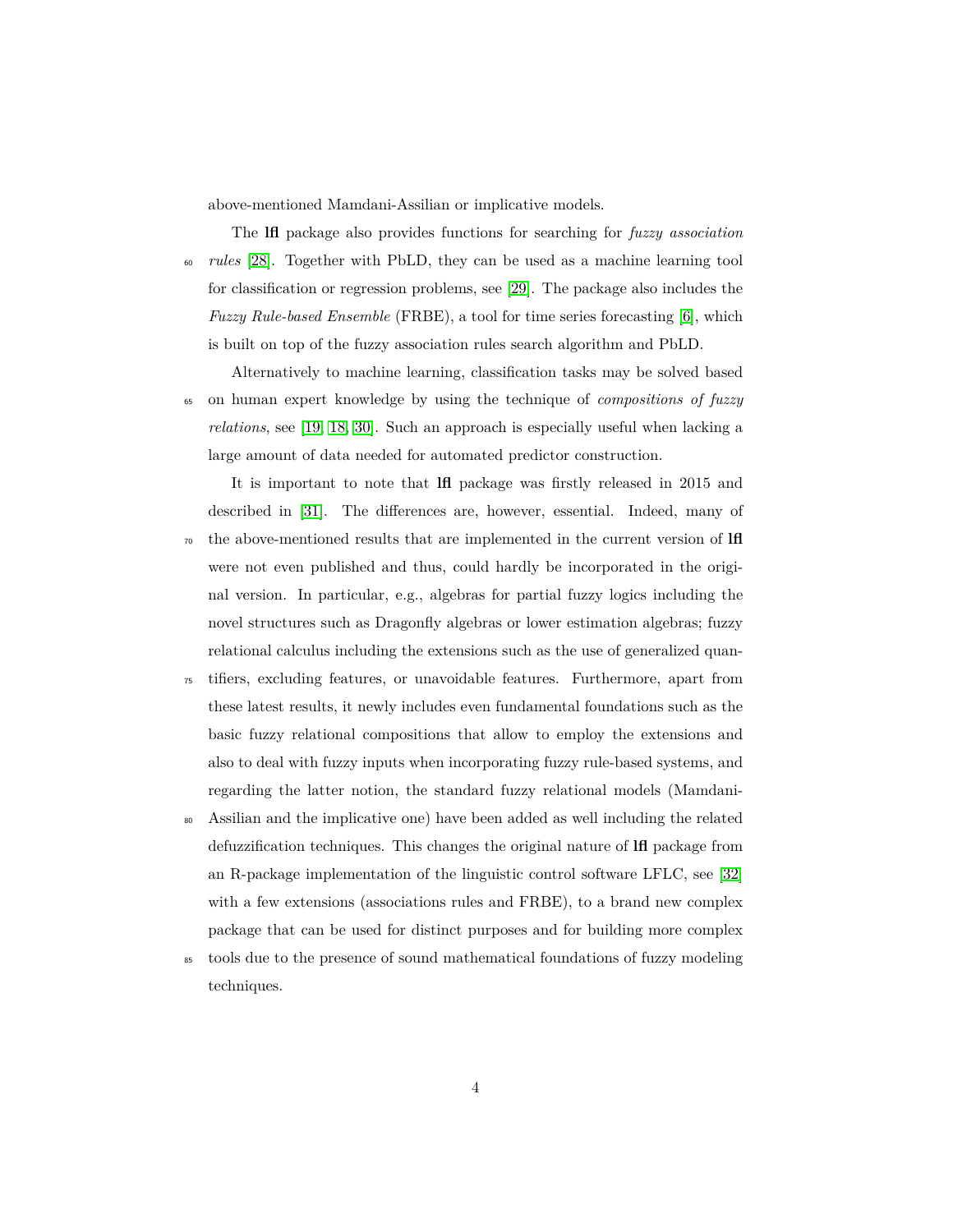#### *1.1. Overview of the paper*

The aim of the paper is to provide readers with a concise description of the **lfl** package not only from the implementation point of view, but also from the <sup>90</sup> point of view of the theoretical tools that are at disposal. The description of the functions of the package are accompanied with examples and theoretical foundations. The paper is organized as follows. Section [2](#page-5-0) presents basic algebraic operations for fuzzy sets and fuzzy logic including extensions for missing values. Section [3](#page-14-0) describes compositions of fuzzy relations, a framework for classifica-

- <sup>95</sup> tion based on expert knowledge. Section [4](#page-22-0) introduces the concept of evaluative linguistic expressions, a mathematical model of vague linguistic notions, which allows to consider the numeric information in terms that are very close to human language. Section [5](#page-37-0) discusses an application of evaluative linguistic expressions, the fuzzy association rules mining algorithm provided by **lfl** that extracts po-
- <sup>100</sup> tentially useful and interesting knowledge from data and presents it in the form of fuzzy if/then rules. Perception-based logical deduction is an inference mechanism tightly connected with evaluative linguistic expressions too; it is introduced in Section [6.](#page-42-0) Section [8](#page-59-0) concludes the paper.

#### *1.2. How to obtain the lfl package*

To obtain the **lfl** package, a working instance of the R statistical environment has to be installed first and then the

### <sup>105</sup> install.packages("lfl")

command automatically downloads the latest stable version of the **lfl** package from CRAN<sup>[1](#page-4-0)</sup> together with all its dependencies, compiles, and installs it. The **lfl** package works on all platforms supported by the R software including Microsoft Windows, GNU/Linux, and MacOS. Alternatively, the development version may be installed directly from GitHub by issuing following commands within the R session:

<span id="page-4-0"></span><sup>1</sup>CRAN is the Comprehensive R Archive Network, a network of ftp and web servers around the world that store identical, up-to-date, versions of code and documentation for R.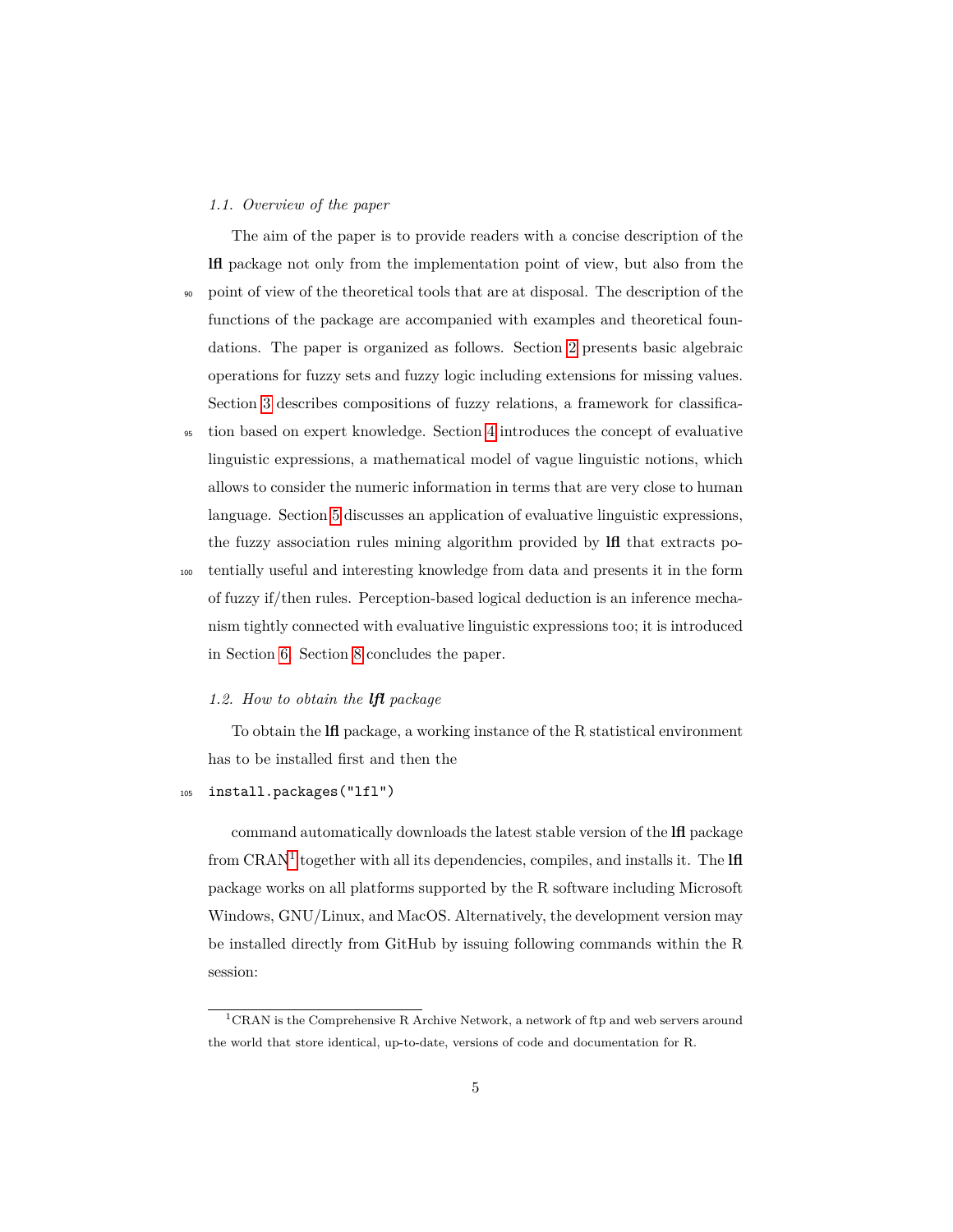install.packages("devtools") devtools::install\_github("beerda/lfl")

After the installation is successful, the following command causes loading of the package into the working space so that the user can start using it:

#### library("lfl")

The **lfl** package is distributed under the terms of the GNU General Public <sup>110</sup> License (GPL), which guarantees the user the freedom to use it, study, share and modify.

#### <span id="page-5-0"></span>**2. Fuzzy logic and fuzzy sets**

We assume the readers are familiar with the fundamental definitions of fuzzy sets, operations on fuzzy sets, and the algebraic background. So, we only briefly <sup>115</sup> recall the environment on which we work and fix the denotation for the rest of the paper.

We consider a *fuzzy set A* on a non-empty universe *U* (denoted by  $A \in \mathcal{F}(U)$ ) as a mapping  $A: U \to [0,1], A(u)$  is called *membership degree of u in A*. A *cardinality*  $|A|$  of a fuzzy set A on a finite universe U can be defined as the sum of the membership degrees [\[33\]](#page-64-1):

$$
|A| = \sum_{\forall u \in U} A(u).
$$

The algebra of operations on fuzzy sets forms a residuated lattice structure  $\langle [0,1], \wedge, \vee, \otimes, \Rightarrow, 0,1 \rangle$  that is also the algebraic structure of truth-values of the respective fuzzy logic. Note that the structure has two conjunctions, the *strong* <sup>120</sup> conjunction ⊗ and the *weak* conjunction ∧.

The strong conjunction  $\otimes$  is a left-continuous triangular norm (t-norm) which allows to derive a dual concept – a triangular conorm (t-conorm)  $\oplus$  that serves as the strong disjunction in the lattice. Analogously to the case of classical logic and classical set theory, also here we derive the *intersection* and the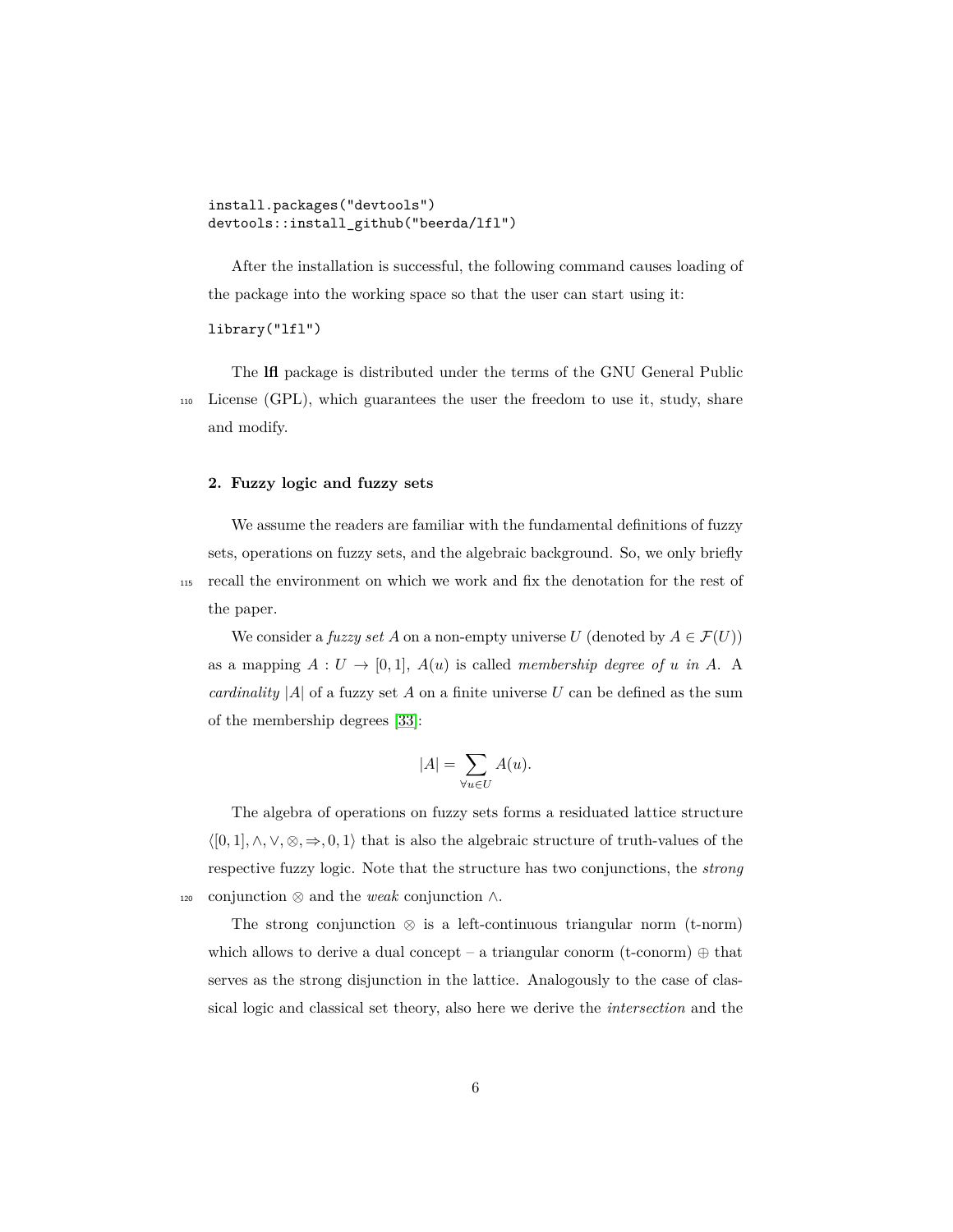*union* of fuzzy sets from the above introduced logical operations. Let *A, B* be fuzzy sets on *U*. Then

$$
(A \cap B)(u) = A(u) \otimes B(u) , \quad u \in U ,
$$
  

$$
(A \cup B)(u) = A(u) \oplus B(u) , \quad u \in U .
$$

The left-continuity of ⊗ is assumed in order to meet the *adjunction property*:

$$
\gamma \otimes \alpha \leq \beta
$$
 if and only if  $\gamma \leq \alpha \Rightarrow \beta$ 

by the *residuated implication* [\[34\]](#page-64-2) (abbr.  $residuum) \Rightarrow$  which enables capturing the multiple-valued modus ponens property. Furthermore, we may define additional logical connectives, for instance, the *residual negation* ¬, and *biresiduum* ⇔ that models the multiple-valued equivalence:

$$
\neg \alpha = \alpha \Rightarrow 0 , \quad \alpha \Leftrightarrow \beta = (\alpha \Rightarrow \beta) \land (\beta \Rightarrow \alpha) .
$$

For the particular Lukasiewicz t-norm, the residual negation  $\neg$  leads to the *involutive* negation  $\neg \alpha = 1 - \alpha$  that obeys the law of double negation  $\neg \neg \alpha = \alpha$ . Let us denote the involutive negation by  $\sim$  and recall the duality between a t-norm and a t-conorm:

$$
\alpha \oplus \beta = \sim (\sim \alpha \otimes \sim \beta) \ .
$$

The duality makes ∼ an important unary connective not only for the Lukasiewicz algebra but for all residuated lattices and we may freely extend such structures by the involutive negation for further use:  $\langle [0,1], \wedge, \vee, \otimes, \Rightarrow, \sim 0, 1 \rangle$ . It does not mean that  $\neg$  is not at disposal, it is always present via the definition recalled <sup>125</sup> above and we have in general two negations that, in the case of the Lukasiewicz algebra, coincide. The fact that the weak conjunction  $\wedge$  and the weak disjunction ∨ are the lattice operations *meet* (*infimum*) ∧ and the *join* (*supremum*) ∨ needs no further explanation.

#### <span id="page-6-0"></span>*2.1. G¨odel algebra*

<sup>130</sup> Based on the selected t-norm, the **lfl** package provides all the derived operations in a concise and extendable way. By calling the algebra() function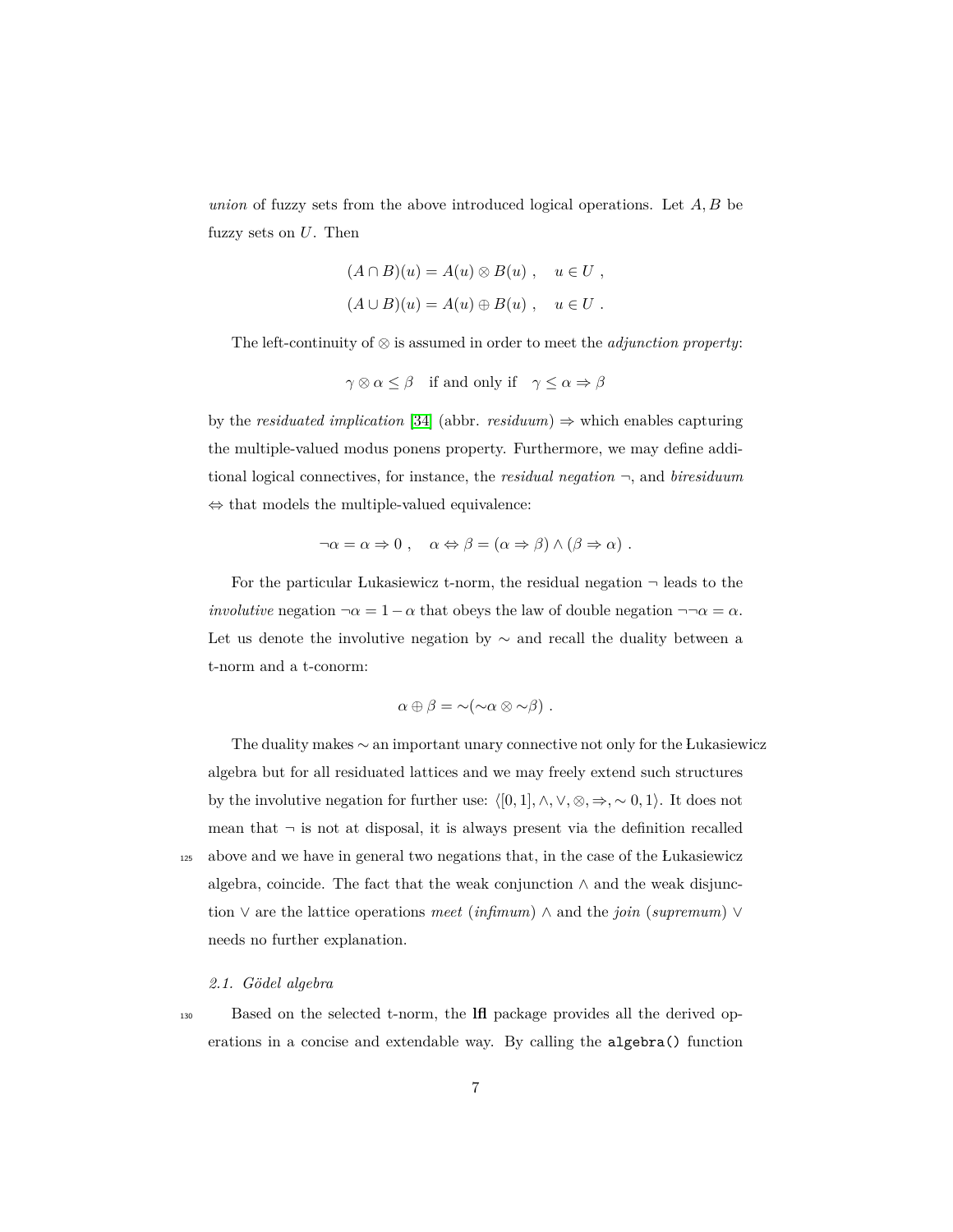with the name of the underlying t-norm as an argument, an instance of the S3 algebra class is obtained, which is a named list of functions. The user may select from "goedel", "goguen", or "lukasiewicz" variant calling the respec-<sup>135</sup> tive Gödel, Goguen (also often called *product*), or the already above-mentioned

Lukasiewicz residuated lattices of operations.

The instances of the algebra class serve often as a parameter to many other functions of the **lfl** package. User may extend these objects by selecting from some predefined missing value handling schemes (see Section [2.4\)](#page-10-0) or by defining <sup>140</sup> a custom algebra instances by themselves.

For example, the algebra based on the *Gödel* t-norm, that is the standard minimum,  $\otimes = \wedge$ , is obtained as follows:

a <- algebra("goedel")

The algebra() function returns a named list of the following functions:

• n: (strict) negation defined as:

$$
\neg \alpha = \begin{cases} 1, & \text{if } \alpha = 0 , \\ 0, & \text{otherwise} ; \end{cases}
$$

- ni: involutive negation defined as:  $\sim \alpha = 1 \alpha$ ;
- t, pt: vectorized and element-wise t-norm defined as:  $\alpha \otimes \beta = \min{\alpha, \beta}$ ;

- **•** c, pc: vectorized and element-wise t-conorm defined as:  $\alpha \oplus \beta = \max{\alpha, \beta};$ 
	- r: residuum defined as:

$$
\alpha \Rightarrow \beta = \begin{cases} 1, & \text{if } \alpha \leq \beta , \\ \beta, & \text{otherwise} ; \end{cases}
$$

- b: biresiduum;
- i, pi: vectorized and element-wise infimum defined as:  $\alpha \wedge \beta = \min{\{\alpha, \beta\}};$
- s, ps: vectorized and element-wise supremum defined as:  $\alpha \vee \beta = \max{\{\alpha, \beta\}}$ .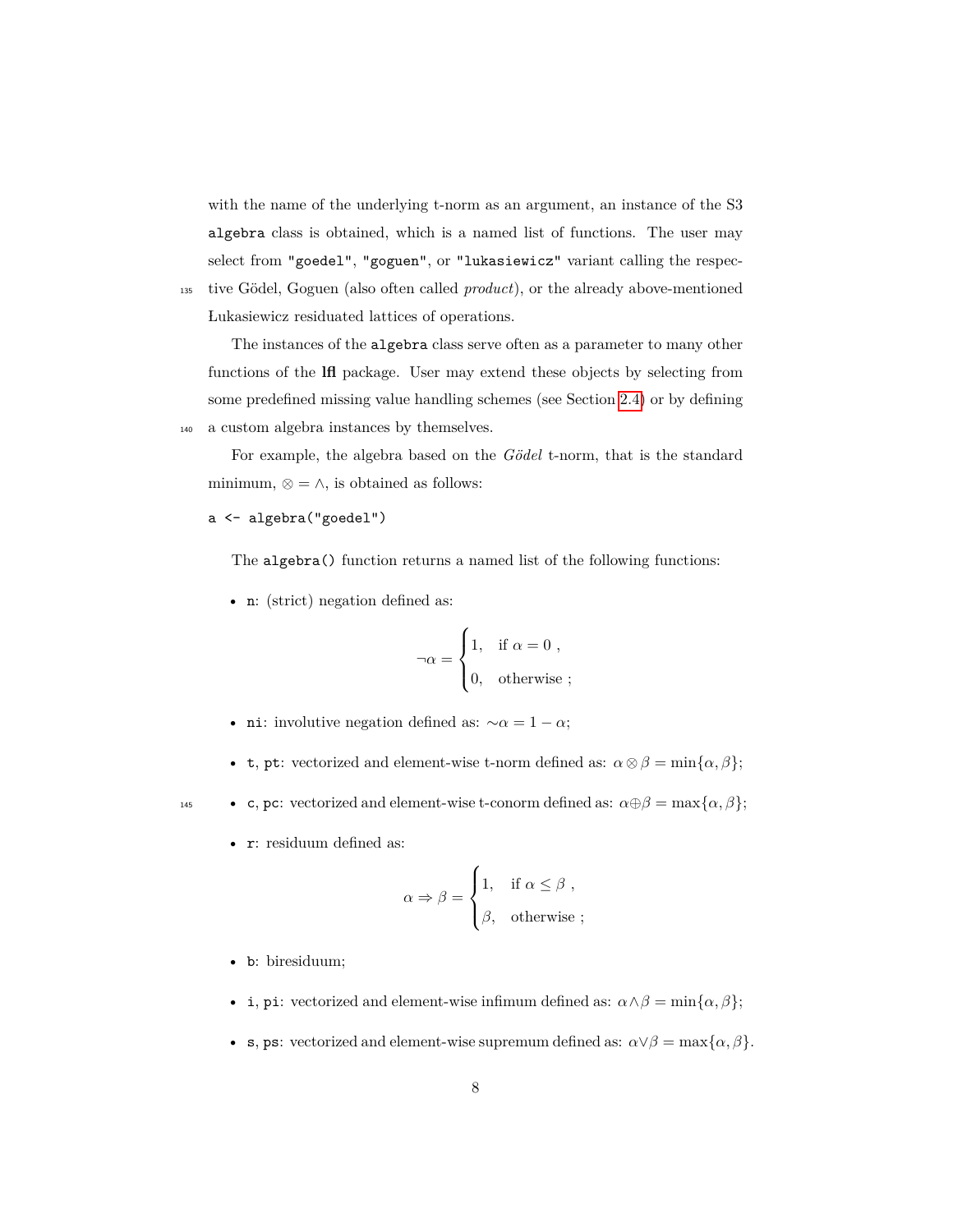Functions n and ni accept a vector of numeric values as a single input and return a vector of negated values. Two-argument functions r and b compute the desired operation element-wisely so that both input vectors should be of equal size and return a vector of results of the same size. Similarly, pt, pc, pi, and ps work element-wisely: they accept a vector of multiple arguments and compute the outputs of the desired operation on first elements of the input vectors, then on second elements, etc. until the end of the vectors is reached, which yields a vector of the resulting values. The vectorized variants of these functions, i.e., t, c, i, and s first concatenate all the input vector arguments into a single vector and then calculate a single resulting value from it by applying the operation recursively on all elements. See the example below for more information.

a\$n(c(0.5, 0.8, 0, 1))

<sup>150</sup> ## [1] 0 0 1 0

a\$ni(c(0.5, 0.8, 0, 1)) ## [1] 0.5 0.2 1.0 0.0  $a$ \$t(c(0.8, 0.3), c(0.2, 1), c(1, 0)) ## [1] 0 155  $a$pt(c(0.8, 0.3), c(0.2, 1), c(1, 0))$ ## [1] 0.2 0.0  $a\frac{e}{c}(c(0.8, 0.3), c(0.2, 1))$ ## [1] 0.2 1.0

Note that as the strong and weak conjunction coincide in the Gödel algebra <sup>160</sup> as well as the strong and weak disjunction coincide, also the following holds for the functions in the **lfl** R-package:  $t = i$ ,  $pt = pi$ ,  $c = s$ , and  $pc = ps$ .

#### *2.2. Goguen algebra*

*Goguen algebra* is also often called the *product algebra* to emphasize that its central point – the strong conjunction – is nothing else but the standard product (multiplication) operation. Therefore,  $\otimes = \cdot$  is also often called the product t-norm. Goguen algebra is obtained in **lfl** as follows: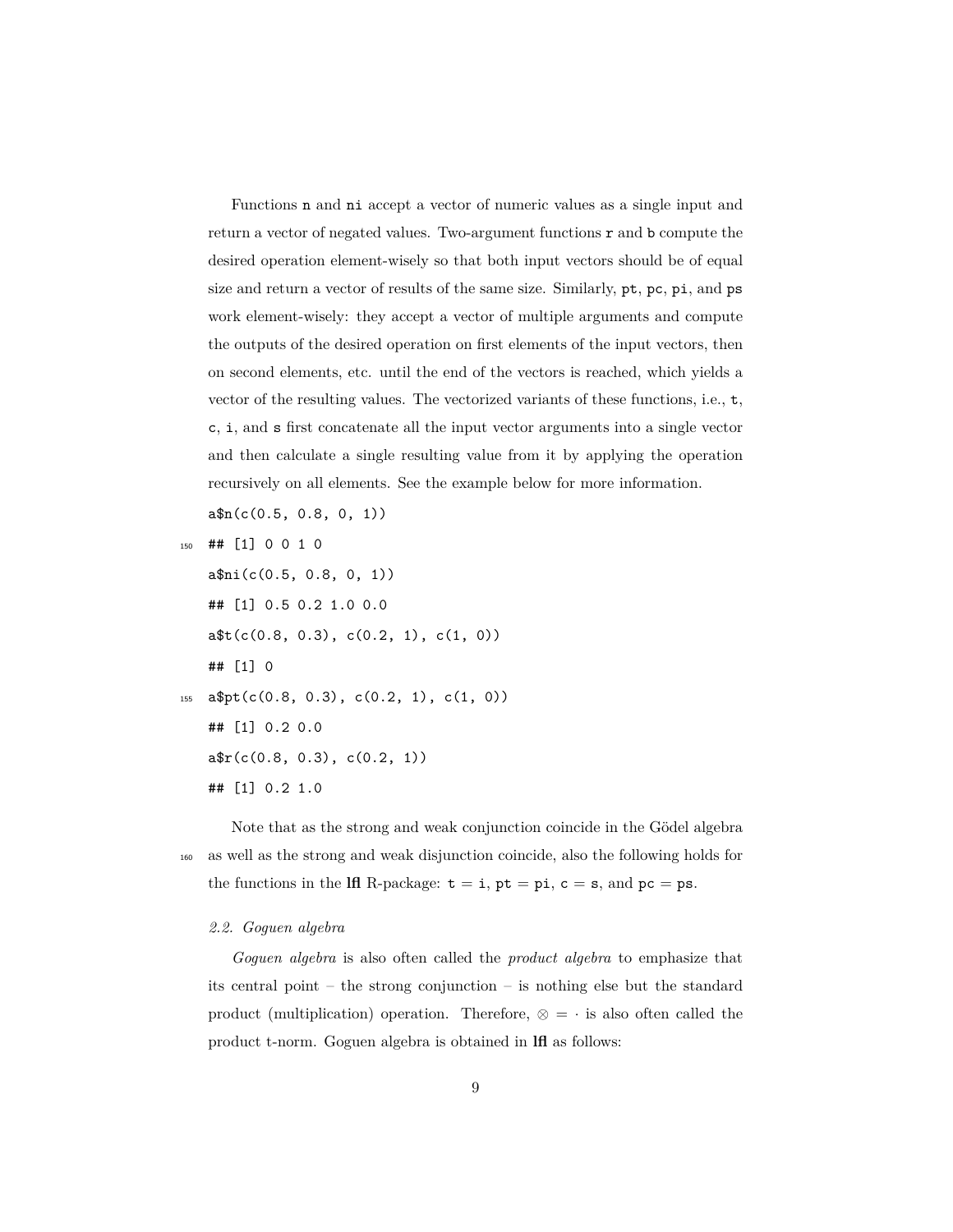### a <- algebra("goguen")

The resulting list a contains the following functions:

• n: (strict) negation defined as:

$$
\neg \alpha = \begin{cases} 1, & \text{if } \alpha = 0 , \\ 0, & \text{otherwise} ; \end{cases}
$$

**• ni:** involutive negation defined as:  $\sim \alpha = 1 - \alpha$ ;

- + **t**, pt: vectorized and element-wise t-norm defined as:  $\alpha \otimes \beta = \alpha \beta$ ;
- c, pc: vectorized and element-wise t-conorm defined as:  $α⊕β = α + β − αβ$ ;
- r: residuum defined as:

$$
\alpha \Rightarrow \beta = \begin{cases} 1, & \text{if } \alpha \leq \beta , \\ \frac{\beta}{\alpha}, & \text{otherwise} ; \end{cases}
$$

- b: biresiduum;
- i, pi: vectorized and element-wise infimum defined as:  $\alpha \wedge \beta = \min{\{\alpha, \beta\}}$ ;

**•** s, ps: vectorized and element-wise supremum defined as:  $\alpha \vee \beta = \max{\{\alpha, \beta\}}$ .

Arguments of these functions follow the same usage pattern as for Gödel algebra described in Section [2.1.](#page-6-0)

#### *2.3. Lukasiewicz algebra*

The last implemented algebra is the *Lukasiewicz algebra* that stems from <sup>175</sup> the seminal work on 3-valued logic by Polish logician Jan Lukasiewicz [\[35\]](#page-64-3). Note, that Lukasiewicz algebra forms so-called MV algebra [\[36\]](#page-64-4) that is the best generalization of the classical Boolean algebra. The implementation is provided as follows:

a <- algebra("lukasiewicz")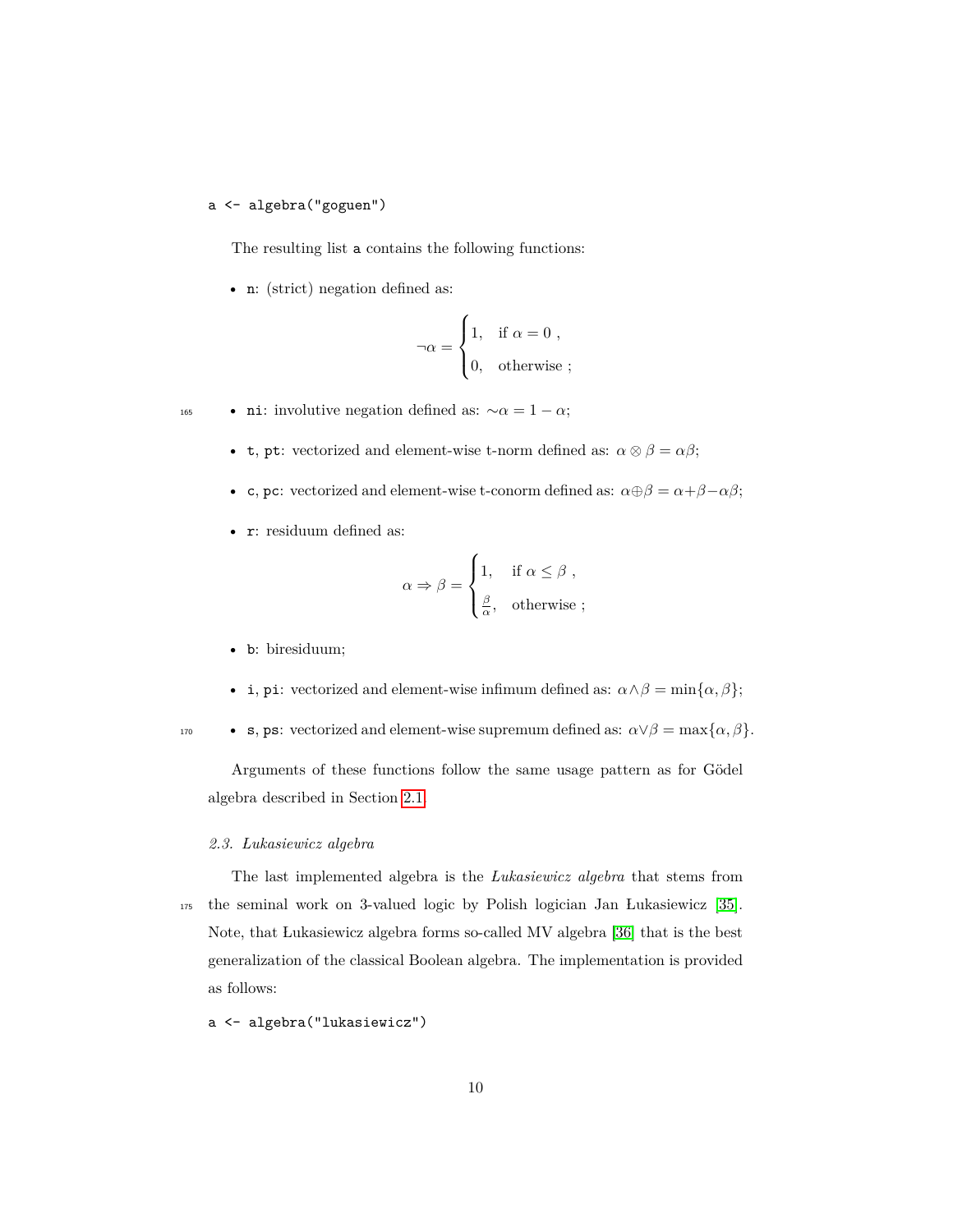<sup>180</sup> The particular functions are defined as follows:

- n, ni: both negations are equally defined as:  $\neg \alpha = \neg \alpha = 1 \alpha$ ;
- **t**, pt: vectorized and element-wise t-norm defined as:  $\alpha \otimes \beta = \max\{0, \alpha + \beta\}$  $\beta - 1$ };

• c, pc: vectorized and element-wise t-conorm defined as:  $\alpha \oplus \beta = \min\{1, \alpha + \beta\}$ 185  $\beta$ ;

• r: residuum defined as:

$$
\alpha \Rightarrow \beta = \begin{cases} 1, & \text{if } \alpha \le \beta, \\ 1 - \alpha + \beta, & \text{otherwise}; \end{cases}
$$

- b: biresiduum;
- i, pi: vectorized and element-wise infimum defined as:  $\alpha \wedge \beta = \min\{\alpha, \beta\}$ ;
- s, ps: vectorized and element-wise supremum defined as:  $\alpha \vee \beta = \max{\{\alpha, \beta\}}$ .

#### <span id="page-10-0"></span>*2.4. Partial fuzzy set theory – handling of undefined and missing values*

<sup>190</sup> Situations when some part of the information is missing are very frequent. So, naturally, it is also quite usual that we have no information about membership degrees of some elements to particular fuzzy sets. This phenomenon was employed in *partial (three-valued) logics* that, besides the truth and false, allowed to deal with the third value, say NA. As the missing value NA could have <sup>195</sup> a different origin, e.g., undefinedness, irrelevancy, inconsistency, or simply an unknown truth value, the variety of available partial logics is rather rich, see [\[37\]](#page-64-5). Recently, three-valued partial logics have been extended to *partial fuzzy logics* and partial fuzzy set theory ([\[20\]](#page-62-5),[\[21\]](#page-62-6)).

Typical representatives of partial fuzzy logics, that are implemented in the <sub>200</sub> **lfl** package are the following ones: Bochvar, Sobocinski, Kleene, and the Nelson logic. Furthermore, as none of the referred logics was specifically designed for handling the unknown values, two recent algebras for partial fuzzy logics were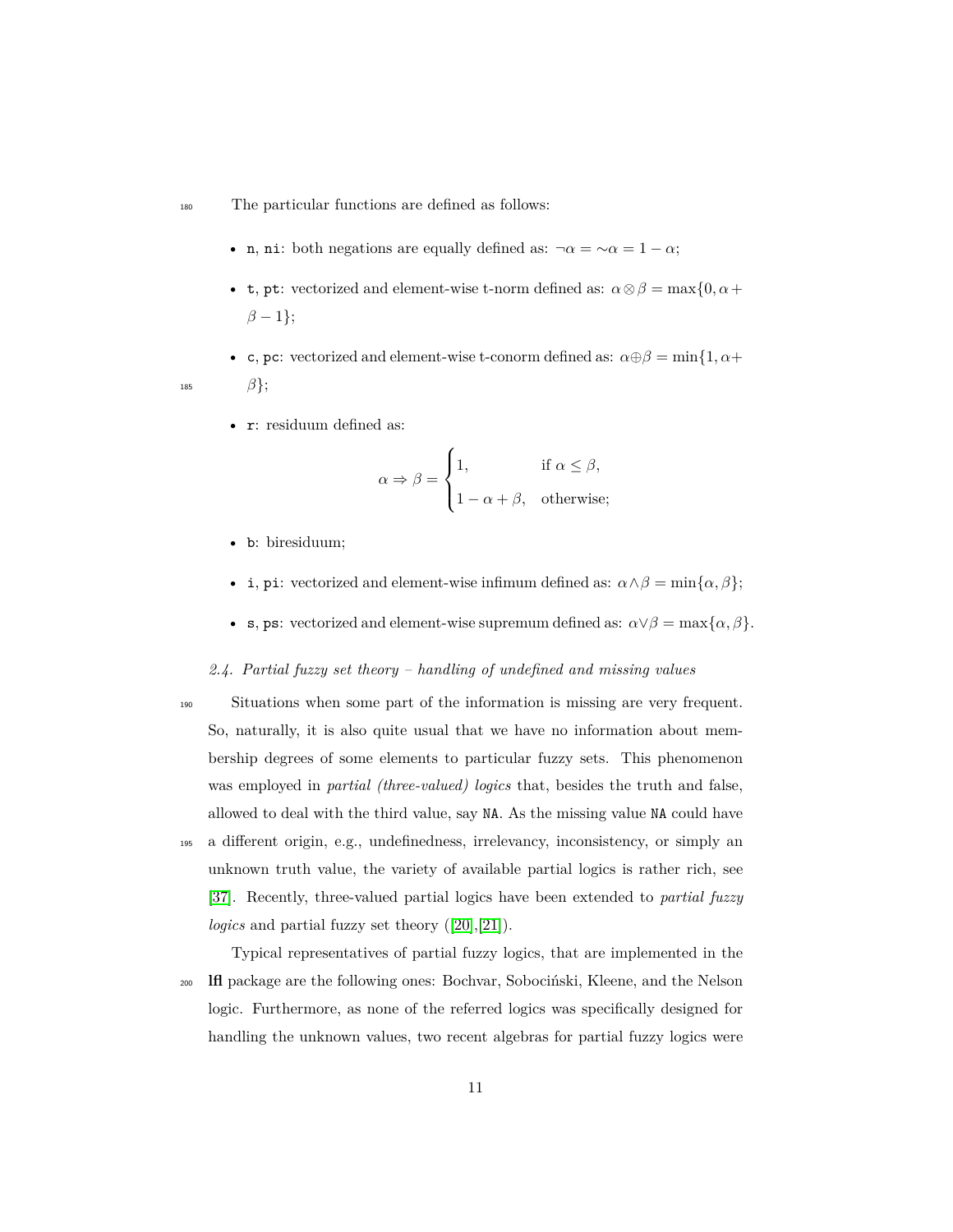Table 1: Handling of missing values by variants of residual negation

<span id="page-11-0"></span>

| $\overline{\phantom{0}}$ | default<br>(Bochvar) | sobocinski  |             |             | kleene nelson dragonfly | lowerEst    |
|--------------------------|----------------------|-------------|-------------|-------------|-------------------------|-------------|
| $\alpha$                 | $f(\alpha)$          | $f(\alpha)$ | $f(\alpha)$ | $f(\alpha)$ | $f(\alpha)$             | $f(\alpha)$ |
| ΝA                       | ΝA                   |             | NΑ          |             | NA                      |             |

designed, in particular, the Lower estimation algebra [\[38\]](#page-64-6), and the Dragonfly algebra [\[22\]](#page-62-7). In all cases, firstly an underlying algebra, e.g., Gödel, Goguen, or <sup>205</sup> Lukasiewicz, is chosen and only then the truth-value interval is extended by an additional value NA in order to obtain [0*,* 1] ∪ NA.

The implementation of the basic algebras (Gödel, Goguen, Lukasiewicz) in **lfl** treats missing values natively in such a way that if NA appears as a value to some operation, it is propagated to the result. That is, any operation with NA <sup>210</sup> results in NA, by default. This scheme of handling missing values is equivalent to the choice of the *Bochvar logic* [\[39\]](#page-64-7).

However, the treatment of missing values may be easily changed in **lfl**. The sobocinski(), kleene(), nelson(), lowerEst() and dragonfly() functions modify the algebra given as their argument to handle NAs in a different way than

<sup>215</sup> by the default choice. For example, *Soboci´nski algebra* simply ignores NA values whereas *Kleene algebra* treats NA similarly to the Bochvar one however, extreme points 0 and 1 have a specific position among other truth value from the interval [0*,* 1]. *Dragonfly* approach as well as the *Lower estimation algebra* combine Sobocinski and Bochvar approaches with the preservation of the Kleene-style <sup>220</sup> specificity of truth values 0 and 1.. The distinct algebraic incorporation of the treatment of missing values is provided in Tables [1](#page-11-0)[-6.](#page-13-0)

By default, the functions in the structure that is obtained by calling the algebra() function simply propagate NA to the output. If some other handling of missing values is required, it can be done as follows. Firstly, the underlying algebra (Gödel, Goguen or Lukasiewicz) is created and then modified by applying one of the sobocinski(), kleene(), nelson(), dragonfly(), lowerEst()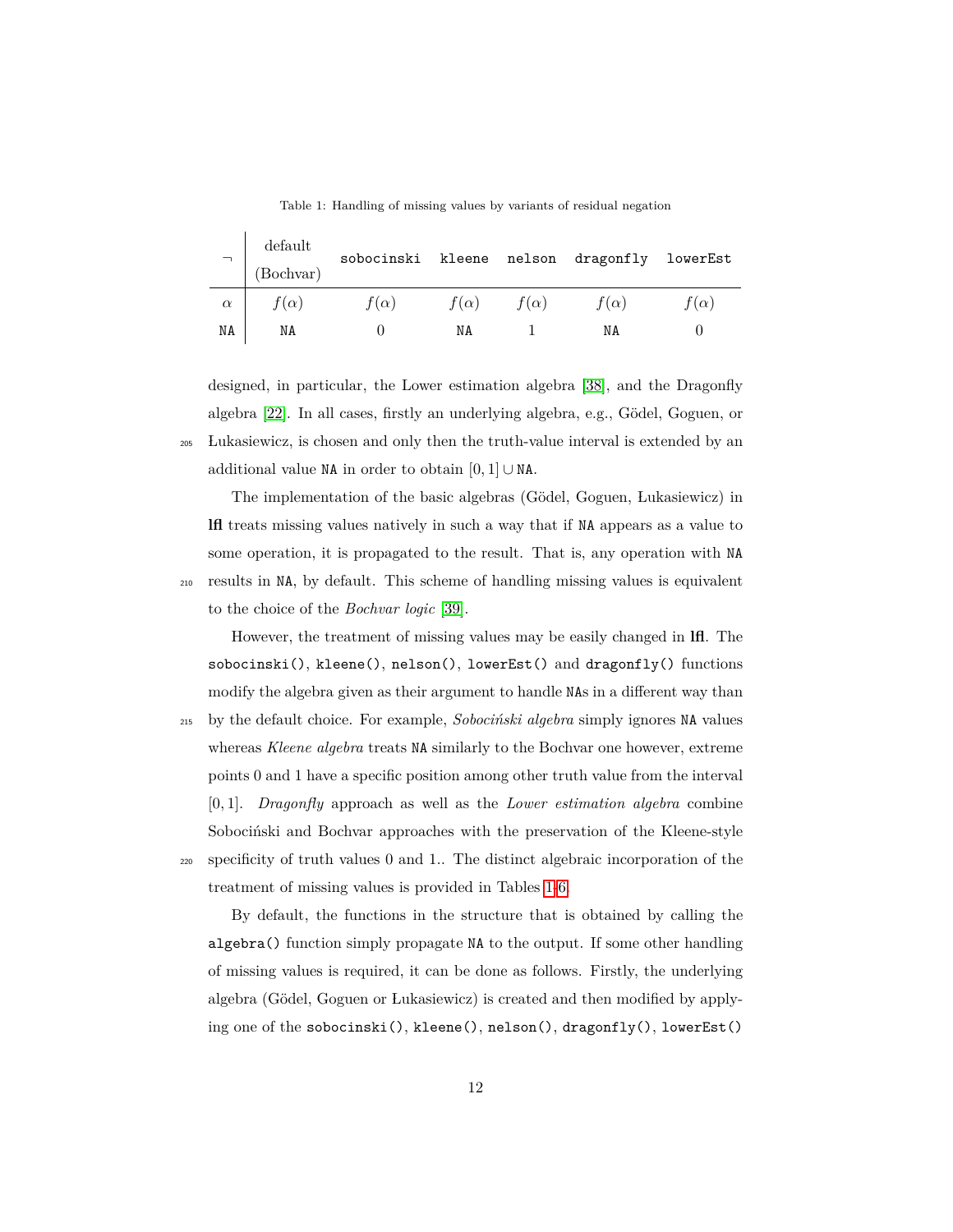| $\sim$   | $\operatorname{default}$<br>(Bochvar) | sobocinski kleene nelson dragonfly |             |             |             | lowerEst    |
|----------|---------------------------------------|------------------------------------|-------------|-------------|-------------|-------------|
| $\alpha$ | $f(\alpha)$                           | $f(\alpha)$                        | $f(\alpha)$ | $f(\alpha)$ | $f(\alpha)$ | $f(\alpha)$ |
| ΝA       | NA                                    | ΝA                                 | ΝA          | ΝA          | NA          | ΝA          |

Table 2: Handling of missing values by variants of involutive negation

Table 3: Handling of missing values by variants of conjunctive operations

|          | $\otimes, \wedge$ | default<br>(Bochvar) | sobocinski kleene                                                           |                | nelson   | dragonfly      | lowerEst           |
|----------|-------------------|----------------------|-----------------------------------------------------------------------------|----------------|----------|----------------|--------------------|
| $\alpha$ | $\beta$           | $f(\alpha, \beta)$   | $f(\alpha, \beta)$ $f(\alpha, \beta)$ $f(\alpha, \beta)$ $f(\alpha, \beta)$ |                |          |                | $f(\alpha, \beta)$ |
| $\theta$ | NA                | NA                   | $\theta$                                                                    | $\overline{0}$ | $\theta$ | $\overline{0}$ | $\theta$           |
| $\alpha$ | NA                | NA                   | $\alpha$                                                                    | NA             | NA       | NA             | NA                 |
| 1        | NA                | NA                   | $\mathbf{1}$                                                                | NA             | NA       | ΝA             | NA                 |
| NA       | $\theta$          | NA                   | $\theta$                                                                    | $\theta$       | $\theta$ | $\theta$       | $\theta$           |
| ΝA       | $\beta$           | NA                   | β                                                                           | NA             | NA       | ΝA             | ΝA                 |
| NA       | $\mathbf{1}$      | NA                   | 1                                                                           | NA             | NA       | NA             | NA                 |
| ΝA       | NA                | NA                   | NA                                                                          | ΝA             | NA       | NA             | NA                 |

Table 4: Handling of missing values by variants of disjunctive operations

| $\oplus, \vee$ |              | default<br>(Bochvar) | sobocinski kleene nelson dragonfly                                          |    |    |          | lowerEst           |
|----------------|--------------|----------------------|-----------------------------------------------------------------------------|----|----|----------|--------------------|
| $\alpha$       | $\beta$      | $f(\alpha, \beta)$   | $f(\alpha, \beta)$ $f(\alpha, \beta)$ $f(\alpha, \beta)$ $f(\alpha, \beta)$ |    |    |          | $f(\alpha, \beta)$ |
| $\theta$       | NA           | NA                   | $\overline{0}$                                                              | NA | NA | NA       | NA                 |
| $\alpha$       | NA           | NA                   | $\alpha$                                                                    | NA | NA | $\alpha$ | $\alpha$           |
| $\mathbf{1}$   | NA           | NA                   | 1                                                                           | 1  | 1  | 1        | 1                  |
| NA             | $\theta$     | NA                   | $\theta$                                                                    | NA | NA | NA       | NA                 |
| NA             | $\beta$      | NA                   | β                                                                           | NA | NA | β        | β                  |
| NA             | $\mathbf{1}$ | NA                   | 1                                                                           | 1  | 1  | 1        | 1                  |
| ΝA             | ΝA           | ΝA                   | NA                                                                          | ΝA | ΝA | ΝA       | NA                 |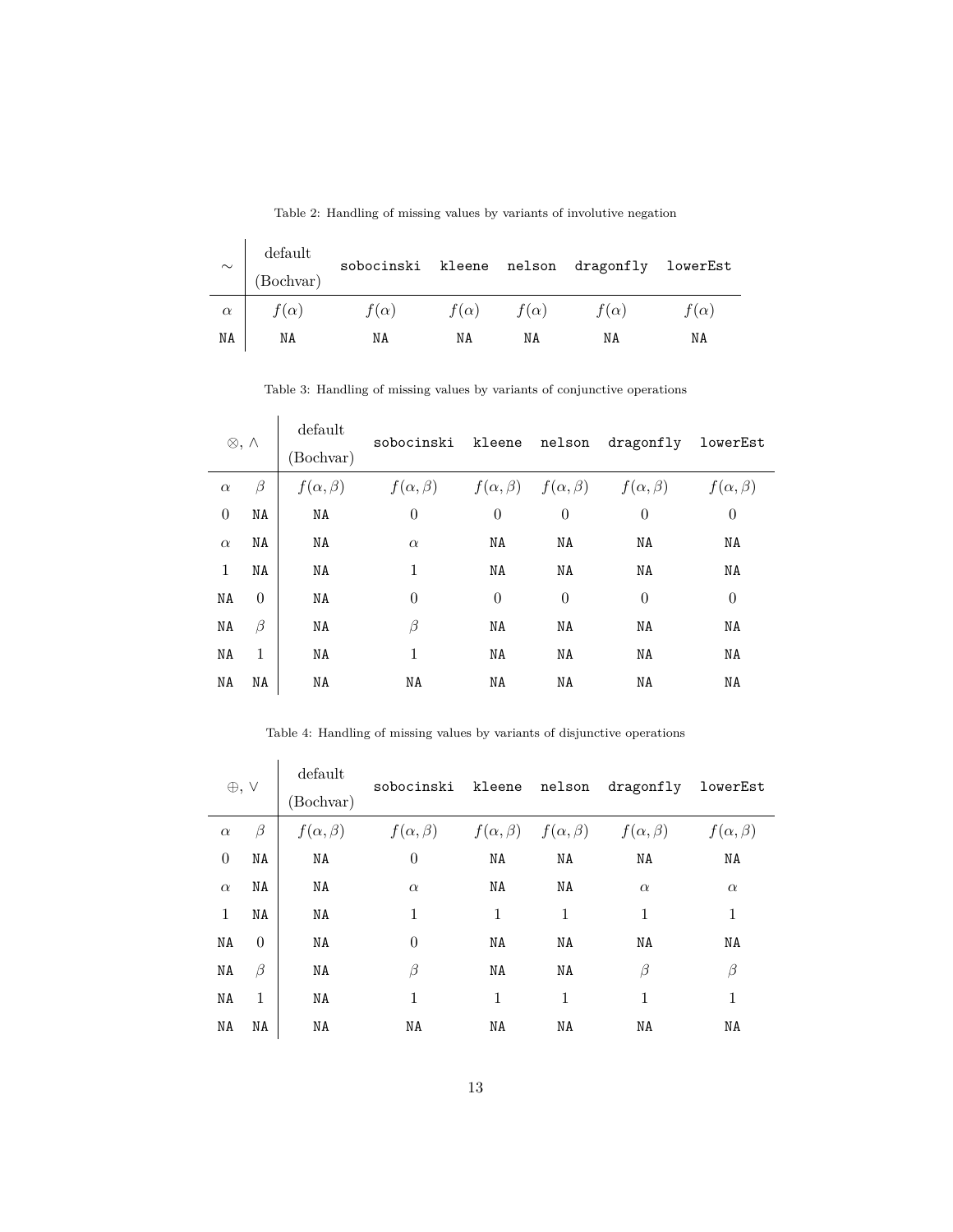| $\Rightarrow$ |              | default<br>(Bochvar) | sobocinski kleene nelson                                                    |              |              | dragonfly | lowerEst           |
|---------------|--------------|----------------------|-----------------------------------------------------------------------------|--------------|--------------|-----------|--------------------|
| $\alpha$      | $\beta$      | $f(\alpha, \beta)$   | $f(\alpha, \beta)$ $f(\alpha, \beta)$ $f(\alpha, \beta)$ $f(\alpha, \beta)$ |              |              |           | $f(\alpha, \beta)$ |
| $\theta$      | NA           | NA                   | $\mathbf{1}$                                                                | $\mathbf{1}$ | $\mathbf{1}$ | 1         | $\mathbf{1}$       |
| $\alpha$      | NA           | NA                   | $\neg \alpha$                                                               | ΝA           | NA           | ΝA        | NA                 |
| $\mathbf{1}$  | NA           | NA                   | $\theta$                                                                    | NA           | NA           | NA        | NA                 |
| NA            | $\theta$     | NA                   | $\theta$                                                                    | NA           | 1            | NA        | $\theta$           |
| ΝA            | $\beta$      | NA                   | β                                                                           | NA           | NA           | β         | β                  |
| NA            | $\mathbf{1}$ | NA                   | 1                                                                           | 1            | $\mathbf{1}$ | 1         | 1                  |
| NA            | NA           | NA                   | NA                                                                          | NA           | 1            | 1         | NA                 |

Table 5: Handling of missing values by variants of residuum

Table 6: Handling of missing values by variants of biresiduum

<span id="page-13-0"></span>

| $\Leftrightarrow$ |          | default<br>(Bochvar) | sobocinski kleene nelson                                 |    |              | dragonfly          | lowerEst           |
|-------------------|----------|----------------------|----------------------------------------------------------|----|--------------|--------------------|--------------------|
| $\alpha$          | $\beta$  | $f(\alpha, \beta)$   | $f(\alpha, \beta)$ $f(\alpha, \beta)$ $f(\alpha, \beta)$ |    |              | $f(\alpha, \beta)$ | $f(\alpha, \beta)$ |
| $\theta$          | NA       | NA                   | $\theta$                                                 | NA | $\mathbf{1}$ | NA                 | $\theta$           |
| $\alpha$          | ΝA       | NA                   | $\neg \alpha \wedge \alpha$                              | NA | NA           | NA                 | NA                 |
| 1                 | NA       | NA                   | $\theta$                                                 | NA | NA           | NA                 | NA                 |
| NA                | $\theta$ | NA                   | $\theta$                                                 | NA | $\mathbf{1}$ | NA                 | $\theta$           |
| ΝA                | $\beta$  | NA                   | $\neg \beta \wedge \beta$                                | NA | NA           | NA                 | NA                 |
| NA                | 1        | NA                   | $\theta$                                                 | NA | NA           | NA                 | NA                 |
| ΝA                | ΝA       | NA                   | ΝA                                                       | ΝA | 1            | 1                  | NA                 |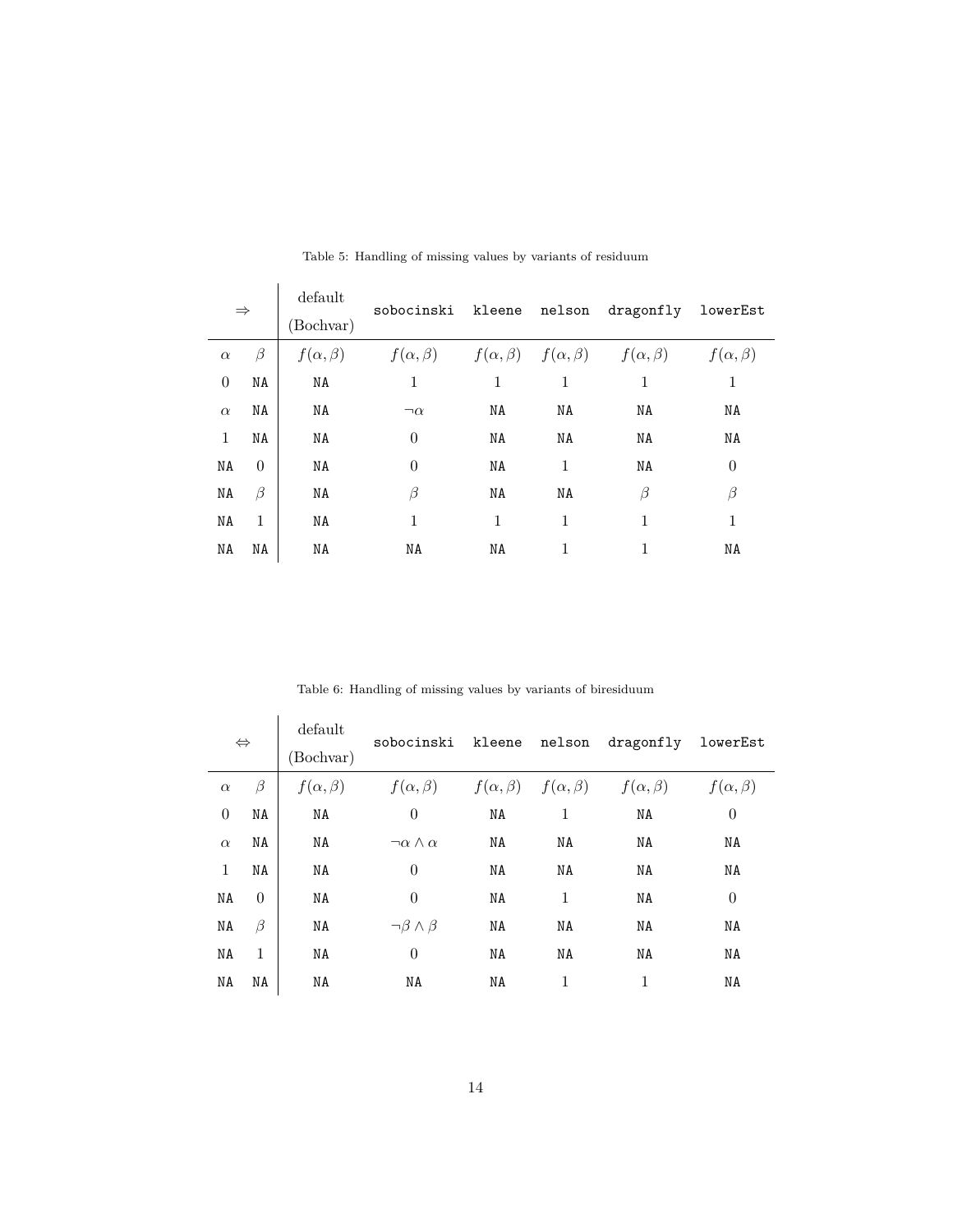functions on  $it$  – see the example:

```
a <- algebra("goedel")
a2 <- sobocinski(a)
a$t(NA, 0.3)
```

```
225 ## [1] NA
```
a2\$t(NA, 0.3)

## [1] 0.3

#### <span id="page-14-0"></span>**3. Compositions of fuzzy relations**

#### <span id="page-14-1"></span>*3.1. Fundamental compositions*

- <sup>230</sup> Compositions of fuzzy relations establish one of the fundamental blocks for mathematical fuzzy modeling, see [\[16,](#page-62-1) [40\]](#page-64-8). Let us consider three non-empty universes *X, Y, Z* and let *R* and *S* be fuzzy relations on that universes, in particular, let  $R \in \mathcal{F}(X \times Y)$  and  $S \in \mathcal{F}(Y \times Z)$ . In general, a composition of *R* and *S* results in a fuzzy relation  $R@S \in \mathcal{F}(X \times Z)$  so, it defines some appropriate
- 

<sup>235</sup> relationship between elements from universes that were not connected before defining the composition. The obligatory example comes from the medical diagnosis where *X* denotes a set of patients, *Y* denotes a set of symptoms and *Z* denotes a set of diseases [\[15\]](#page-62-0).

The use of the compositions may be easily demonstrated on a toy example from medical diagnosis that by purposes simplifies the situation for the sake of clarity. Consider the following numeric matrices R and S defined in R:

```
print(R)
```

| 240 | ## |                            |  |     | tired cough fever blur.vis |
|-----|----|----------------------------|--|-----|----------------------------|
|     |    | ## patient1 0.9 1.0        |  | 0.8 | 0.0                        |
|     |    | ## patient2 0.0 0.9        |  | 0.8 | 0.1                        |
|     |    | ## patient3 0.0 0.8        |  | 0.9 | 0.0                        |
|     |    | ## patient4  0.0  0.0  1.0 |  |     | 0.9                        |

```
245 print(S)
```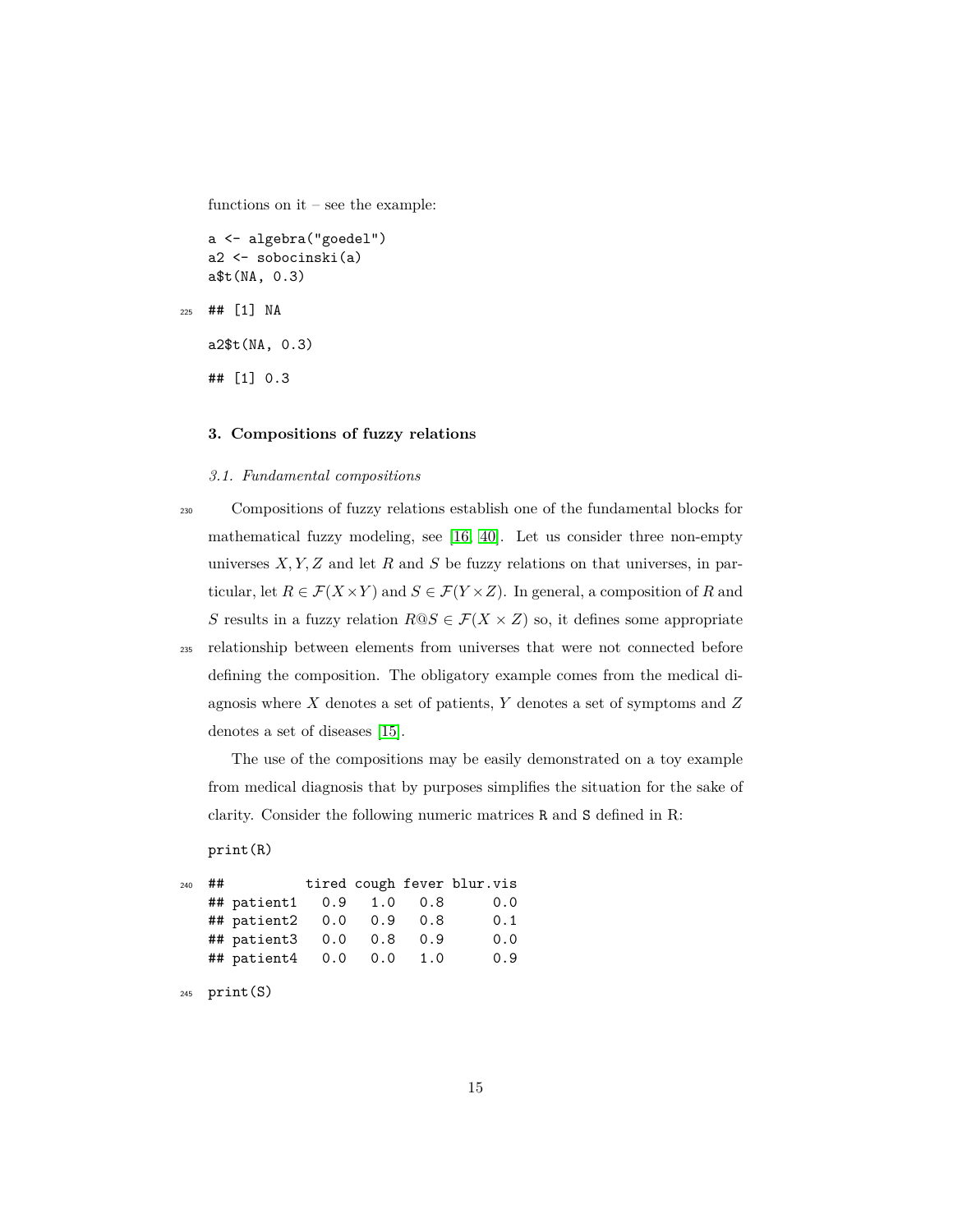|     | ## |             |     | pulm.hyp sleep.sick malaria hangover influenza |      |     |     |
|-----|----|-------------|-----|------------------------------------------------|------|-----|-----|
|     |    | ## tired    | 1.0 | 1.0                                            | 0.1  | 0.9 | 0.0 |
|     |    | ## cough    | 0.9 | 0.2                                            | 0.9  | 0.0 | 1.0 |
|     |    | ## fever    | 0.0 | 1.0                                            | 0.0  | 1.0 | 1.0 |
| 250 |    | ## blur.vis | 1.0 | 0.0                                            | 0. Z | 0.1 | 0.9 |

The values in matrix R represent the degrees to which the patients show the given symptoms (tiredness, cough, fever, blurred vision). The values in matrix S indicate the degrees to which the symptoms are assigned to the given diagnoses (pulmonary hypertension, sleeping sickness, malaria, hangover, influenza).

The main four types of fuzzy relational compositions implemented in **lfl** are defined as follows:

<span id="page-15-2"></span><span id="page-15-0"></span>
$$
(R \circ S)(x, z) = \bigvee_{y \in Y} (R(x, y) \otimes S(y, z)) , \qquad (1)
$$

$$
(R \triangleleft S)(x, z) = \bigwedge_{y \in Y} (R(x, y) \Rightarrow S(y, z)) ,
$$
 (2)

$$
(R \triangleright S)(x, z) = \bigwedge_{y \in Y} (R(x, y) \Leftarrow S(y, z)) ,
$$
\n(3)

<span id="page-15-1"></span>
$$
(R \sqcup S)(x, z) = \bigwedge_{y \in Y} (R(x, y) \Leftrightarrow S(y, z))
$$
\n(4)

255 where ∘ denotes the *circlet* or the *basic composition* (also the *direct product*), denotes the *Bandler-Kohout subproduct* (also the *subdirect product*),  $\triangleright$  denotes the *Bandler-Kohout superproduct* (also the *supdirect product*), and finally,  $\Box$ denotes the *Bandler-Kohout square product*.

Note that these four compositions were studied already in late 1970's and 260 early 1980's [\[15,](#page-62-0) [41\]](#page-64-9), the first two of them ( $\circ$  and  $\triangleleft$ ) play an essential role in fuzzy inference mechanisms in the case of fuzzy inputs [\[42,](#page-64-10) [43,](#page-64-11) [44\]](#page-65-0), and their impact is essential for distinct branches including the medical diagnosis, see [\[45\]](#page-65-1).

The main compositions, as defined above, may be computed in **lfl** with the compose() function as follows:

```
a <- algebra("lukasiewicz")
   compose(R, S, alg=a, type="basic")
265 ## pulm.hyp sleep.sick malaria hangover influenza
```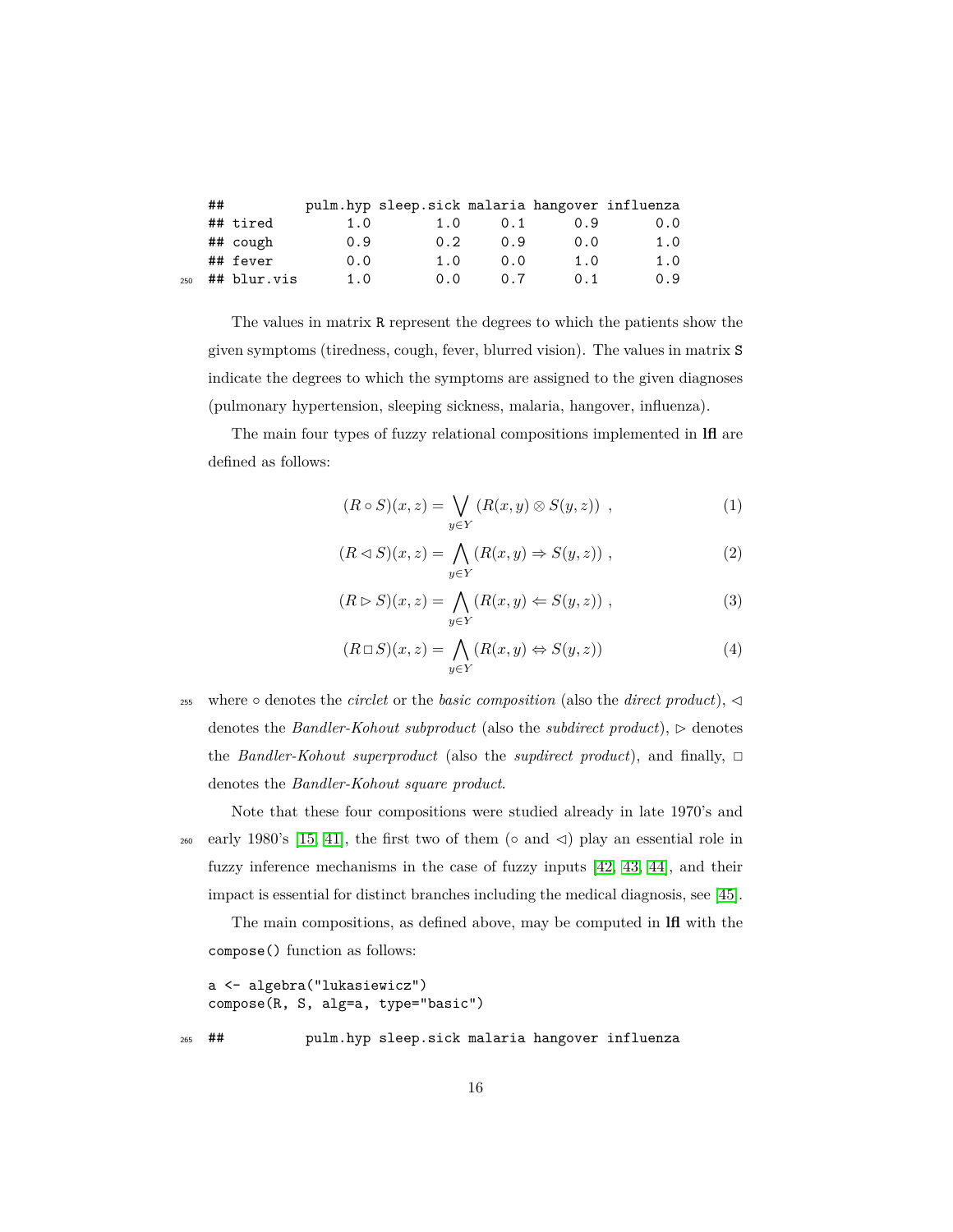| ## patient1 | 0.9 | 0.9 | 0.9 | 0.8 | 1.0 |
|-------------|-----|-----|-----|-----|-----|
| ## patient2 | 0.8 | 0.8 | 0.8 | 0.8 | 0.9 |
| ## patient3 | 0.7 | 0.9 | 0.7 | 0.9 | 0.9 |
| ## patient4 | 0.9 | 1.0 | 0.6 | 1.0 | 1.0 |

The type argument must be equal to one of: "basic" (○), "sub" ( $\triangleleft$ ), "super" ( $\triangleright$ ) or "square" ( $\square$ ). The compose() function is merely a wrapper around the mult() function, which computes a customizable inner-product of two matrices. The mult() function takes two matrices as the arguments as well as a two-argument function, which is called for each combination of row and column. For instance, the basic composition may be equivalently computed as follows:

```
270 mult(R, S, function(r, s) {
     a$s(a$pt(r, s))
```

```
})
```

| ## |                            |                            |     |     |                                                |
|----|----------------------------|----------------------------|-----|-----|------------------------------------------------|
|    | 0.9                        | 0.9                        | 0.9 | 0.8 | 1.0                                            |
|    | 0.8                        | 0.8                        | 0.8 | 0.8 | 0.9                                            |
|    | 0.7                        | 0.9                        | 0.7 | 0.9 | 0.9                                            |
|    | 0.9                        | 1.0                        | 0.6 | 1.0 | 1.0                                            |
|    | ## patient1<br>## patient3 | ## patient2<br>## patient4 |     |     | pulm.hyp sleep.sick malaria hangover influenza |

Additional examples of more complicated compositions computed directly with the mult() function may be found below in Section [3.3.](#page-19-0)

<sup>280</sup> The fundamental fuzzy relational compositions [\(1\)](#page-15-0)-[\(4\)](#page-15-1) can be directly used in the expert classification problem, and the above-mentioned medical diagnosis [\[45\]](#page-65-1) is only its special case where the symptoms are taken as the features and the set of diseases is a special case of the set of classes. However, observing the particular formulas, it is obvious that the huge gap between the existential <sup>285</sup> quantifier, represented by  $\sqrt{\text{in (1)}}$  $\sqrt{\text{in (1)}}$  $\sqrt{\text{in (1)}}$ , and the universal quantifier, represented by

- $\Lambda$  in [\(2\)](#page-15-2)-[\(4\)](#page-15-1), may cause undesirable effect. In particular, the basic composition ◦ may detect too many suspicions as finding a single "connecting" feature (symptom) will be a very frequent case for many classes (diseases) while carrying all the expected features (symptoms) may be rather idealistic, in practice too
- <sup>290</sup> eliminating, requirement. Thus, could nominate too many candidate classes while  $\triangleleft$ ,  $\triangleright$ , and  $\square$  may, vice-versa, eliminate all possibilities: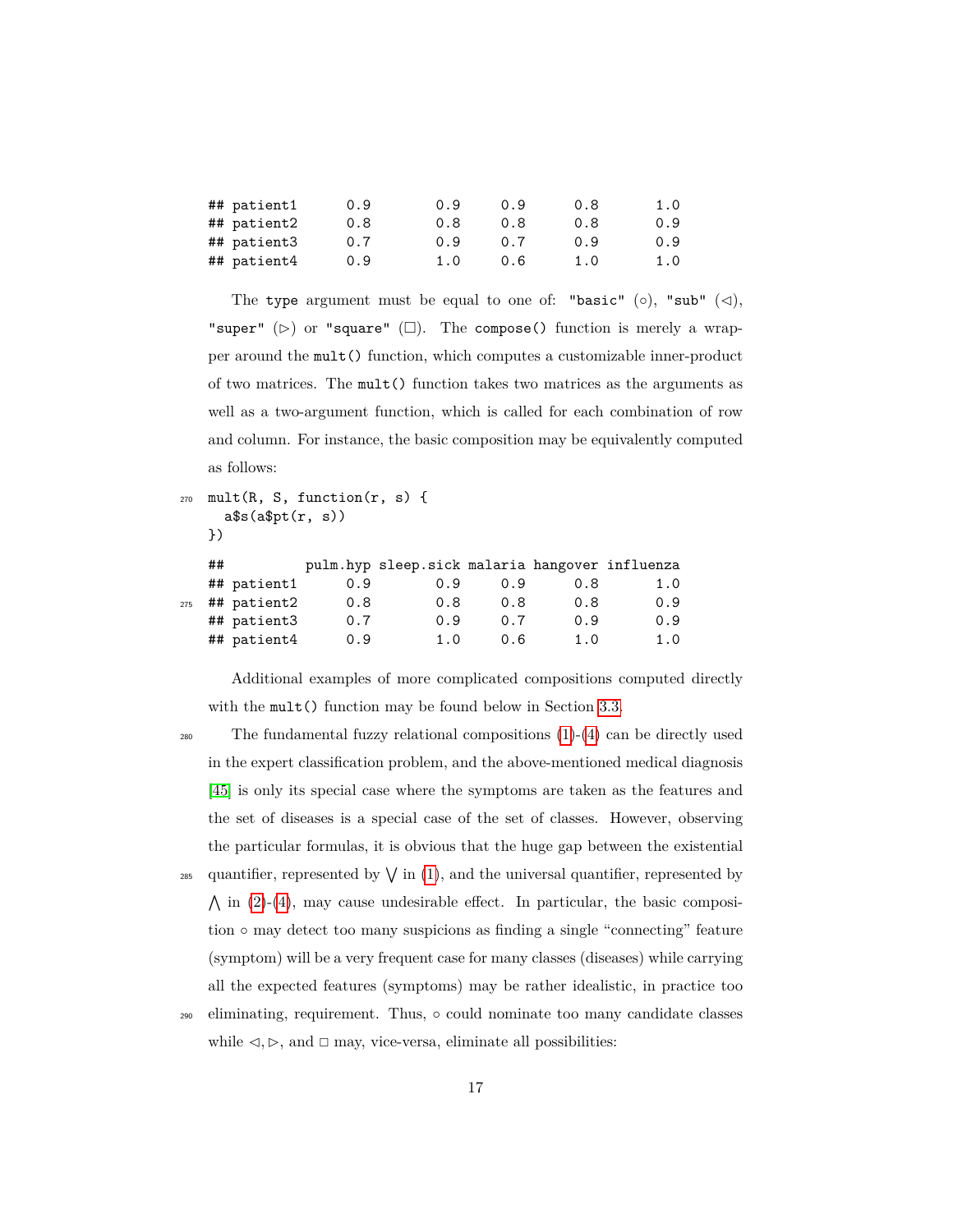compose(R, S, alg="lukasiewicz", type="sub")

|     | ## |                 |     | pulm.hyp sleep.sick malaria hangover influenza  |            |                     |     |
|-----|----|-----------------|-----|-------------------------------------------------|------------|---------------------|-----|
|     |    | ## patient1     | 0.2 | 0.2                                             | 0.2        | 0.0                 | 0.1 |
| 295 |    | ## patient2     | 0.2 |                                                 | 0.2<br>0.3 | 0.1                 | 1.0 |
|     |    | ## patient3 0.1 |     |                                                 |            | $0.4$ 0.1 0.2       | 1.0 |
|     |    | ## patient4 0.0 |     |                                                 | 0.1        | $0.0$ 0.2           | 1.0 |
|     |    |                 |     | compose(R, S, alg="lukasiewicz", type="super")  |            |                     |     |
|     | ## |                 |     | pulm.hyp sleep.sick malaria hangover influenza  |            |                     |     |
| 300 |    | ## patient1     | 0   | 0.8                                             | 0.3        | 0.8                 | 0.1 |
|     |    | ## patient2     | 0   |                                                 |            | $0.0 \t 0.4 \t 0.1$ | 0.2 |
|     |    | ## patient3     | 0   |                                                 |            | $0.0 \t 0.3 \t 0.1$ | 0.1 |
|     |    | ## patient4     | 0   |                                                 |            | $0.0 \t 0.1 \t 0.1$ | 0.0 |
|     |    |                 |     | compose(R, S, alg="lukasiewicz", type="square") |            |                     |     |
| 305 | ## |                 |     | pulm.hyp sleep.sick malaria hangover influenza  |            |                     |     |
|     |    | ## patient1     | 0   | $0.2^{\circ}$                                   | 0.2        | 0.0                 | 0.1 |
|     |    | ## patient2     | 0   |                                                 |            | $0.0 \t 0.2 \t 0.1$ | 0.2 |
|     |    | ## patient3     | 0   | 0.0                                             |            | $0.1$ 0.1           | 0.1 |
|     |    | ## patient4     | 0   | 0.0                                             |            | 0.0<br>0.1          | 0.0 |

<sup>310</sup> In order to get out of the problem, distinct extensions were defined recently. One direction of the extensions led naturally to the employment of generalized quantifiers that fill in the gap between the existential one and the universal one and offer a tool to find an appropriate balance. The other one is based on employing additional fuzzy relations containing another knowledge that may be <sup>315</sup> helpful in reducing the suspicions detected by the basic composition.

#### *3.2. Compositions of more fuzzy relations*

Assume that we are given fuzzy relations  $E, U \in \mathcal{F}(Y \times Z)$ . The intended semantical meaning is such that  $E(y, z)$  expresses the degree up to which *y* is a feature that excludes the class *z* from the possible candidates (the so- $\alpha$  called *excluding feature*) and  $U(y, z)$  expresses the degree up to which *y* is a feature that is unavoidable for any object to be classified into the class *z* (the so-called *unavoidable feature*). The approach using the first fuzzy relation has been described by [\[46\]](#page-65-2) while the work incorporating the latter one is very recent, see [\[30\]](#page-63-7).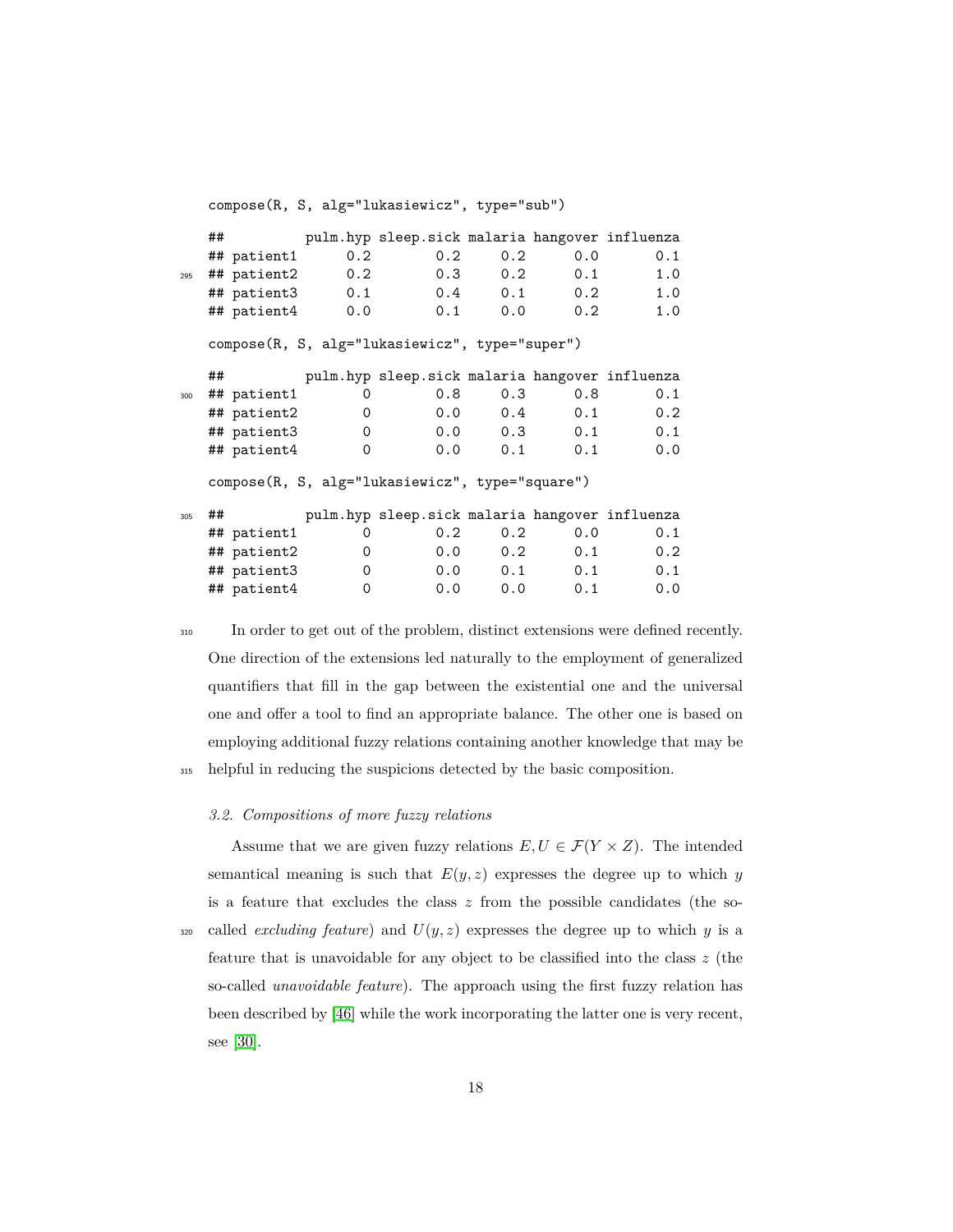The compositions employing the concepts of excluding features (*E*) and unavoidable features (*U*) are defined as follows:

<span id="page-18-2"></span><span id="page-18-1"></span><span id="page-18-0"></span>
$$
(R \circ S'E)(x, z) = (R \circ S)(x, z) \otimes \neg (R \circ E) , \qquad (5)
$$

$$
(R \circ S)^{\triangleright U}(x, z) = (R \circ S)(x, z) \otimes (R \triangleright U) , \qquad (6)
$$

$$
(R \circ S'E)^{\triangleright U}(x, z) = (R \circ S)(x, z) \otimes \neg (R \circ E) \otimes (R \triangleright U) \tag{7}
$$

<sup>325</sup> where the last one  $(R \circ S' E)^{\triangleright U}$  combines the extra knowledge contained in both additional fuzzy relations. As we may see, these extensions are mathematically rather straightforward combinations of the fundamental blocks that only allow other fuzzy relations to enter the constructions.

For example, let us imagine that the occurrence of fever is an evidence of *not* having a pulmonary hypertension. Similarly, let cough exclude hangover from the possible diagnoses. That is, fever and cough are excluding features of pulmonary hypertension and hangover, respectively. This corresponds to the following matrix E of excluding features:

print(E)

| 330 | ## |             | pulm.hyp sleep.sick malaria hangover influenza |  |  |
|-----|----|-------------|------------------------------------------------|--|--|
|     |    | ## tired    |                                                |  |  |
|     |    | ## cough    |                                                |  |  |
|     |    | ## fever    |                                                |  |  |
|     |    | ## blur.vis |                                                |  |  |

To compute  $(R \circ S' E)$  as in [\(5\)](#page-18-0), one can proceed with **lfl** as follows:

```
335 a <- algebra("lukasiewicz")
  RS <- compose(R, S, alg=a, type="basic")
  RE <- compose(R, E, alg=a, type="basic")
  a$pt(RS, a$n(RE))
  ## pulm.hyp sleep.sick malaria hangover influenza
340 ## patient1 0.1 0.9 0.9 0.0 1.0
  ## patient2 0.0 0.8 0.8 0.0 0.9
  ## patient3 0.0 0.9 0.7 0.1 0.9
  ## patient4 0.0 1.0 0.6 1.0 1.0
```
Now let us assume the blurred vision to be a typical unavoidable feature of pulmonary hypertension as well as cough would be unavoidable for influenza. This corresponds to the following matrix U of unavoidable features: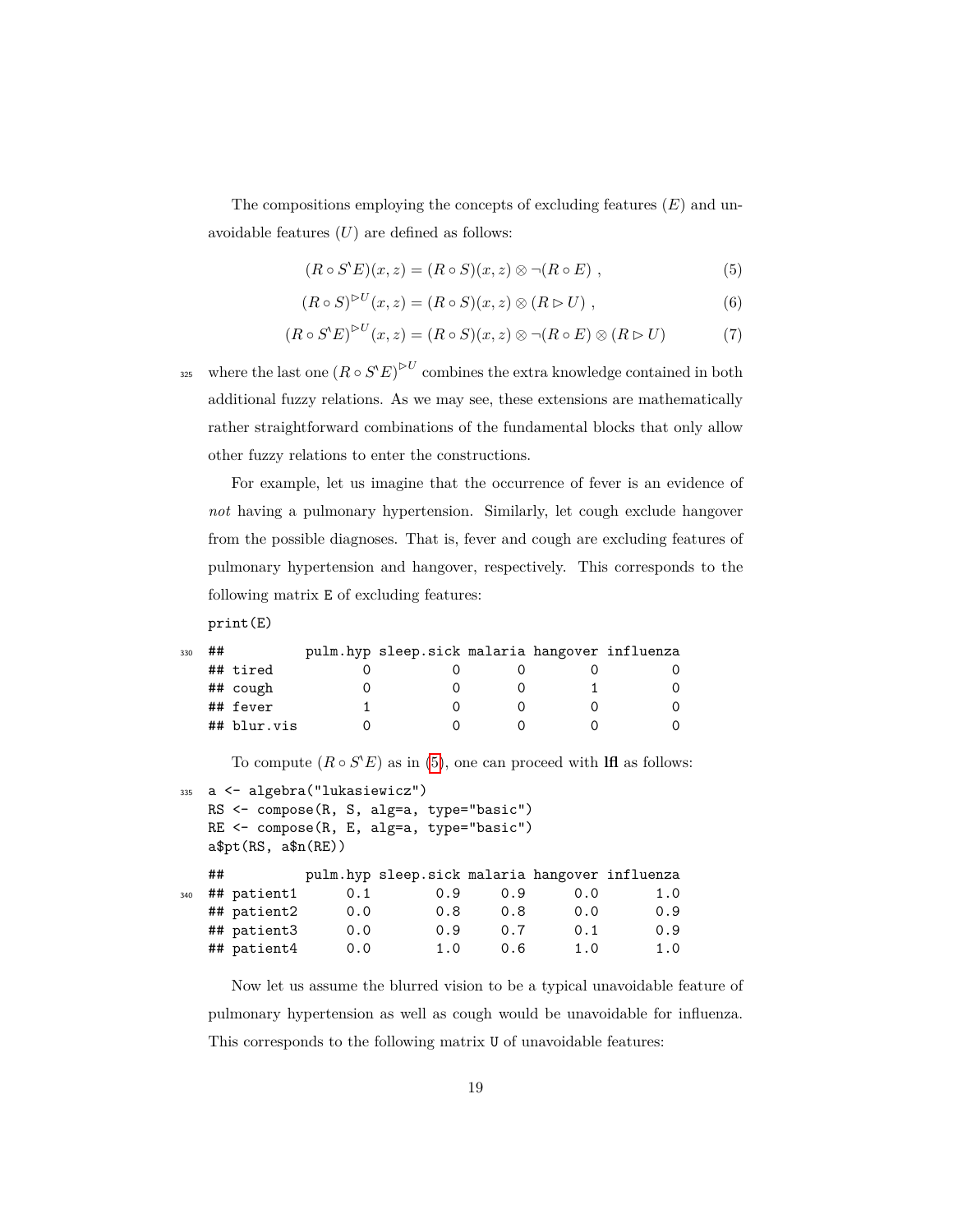print(U)

| 345 | ## |             | pulm.hyp sleep.sick malaria hangover influenza |  |  |
|-----|----|-------------|------------------------------------------------|--|--|
|     |    | ## tired    |                                                |  |  |
|     |    | ## cough    |                                                |  |  |
|     |    | ## fever    |                                                |  |  |
|     |    | ## blur.vis |                                                |  |  |

The  $(R \circ S)^{\triangleright U}$  composition (see [\(6\)](#page-18-1)) may be evaluated by the following commands:

```
350 RU <- compose(R, U, alg=a, type="super")
   a$pt(RS, RU)
```

|     | ## |             |     | pulm.hyp sleep.sick malaria hangover influenza |     |     |     |
|-----|----|-------------|-----|------------------------------------------------|-----|-----|-----|
|     |    | ## patient1 | 0.0 | 0.9                                            | 0.9 | 0.8 | 1.0 |
|     |    | ## patient2 | 0.0 | 0.8                                            | 0.8 | 0.8 | 0.8 |
| 355 |    | ## patient3 | 0.0 | 0.9                                            | 0.7 | 0.9 | 0.7 |
|     |    | ## patient4 | 0.8 | 1.0                                            | 0.6 | 1.0 | 0.0 |

Finally, the concept of unavoidable and excluding features together, as defined in [\(7\)](#page-18-2), is processed as follows:

a\$pt(RS, a\$n(RE), RU)

| ## |                            |                            |      |     |                                                |
|----|----------------------------|----------------------------|------|-----|------------------------------------------------|
|    |                            | 0.9                        | 0.9  | 0.0 | 1.0                                            |
|    |                            | 0.8                        | 0.8  | 0.0 | 0.8                                            |
|    |                            | 0.9                        | 0.7  | 0.1 | 0.7                                            |
|    |                            | 1.0                        | 0. G | 1.0 | 0.0                                            |
|    | ## patient1<br>## patient4 | ## patient2<br>## patient3 |      |     | pulm.hyp sleep.sick malaria hangover influenza |

<span id="page-19-0"></span>*3.3. Compositions based on Sugeno integrals*

Another approach to avoid the undesirable effect of too many suspicions <sup>365</sup> (classification candidates) provided by the basic composition and too few (or often none) suspicions provided by the Bandler-Kohout products is based on employing generalized quantifiers. Intermediate generalized quantifiers allow to deal with quantifications in between of the classical universal and existential quantifiers, for example *"most"*, *"many"*, *"at least 3"*, *"at least 25"*, or *"a few"*.

<sup>370</sup> Note that the use of generalized quantifiers has been found very useful, e.g., in flexible query answering systems [\[47,](#page-65-3) [48\]](#page-65-4).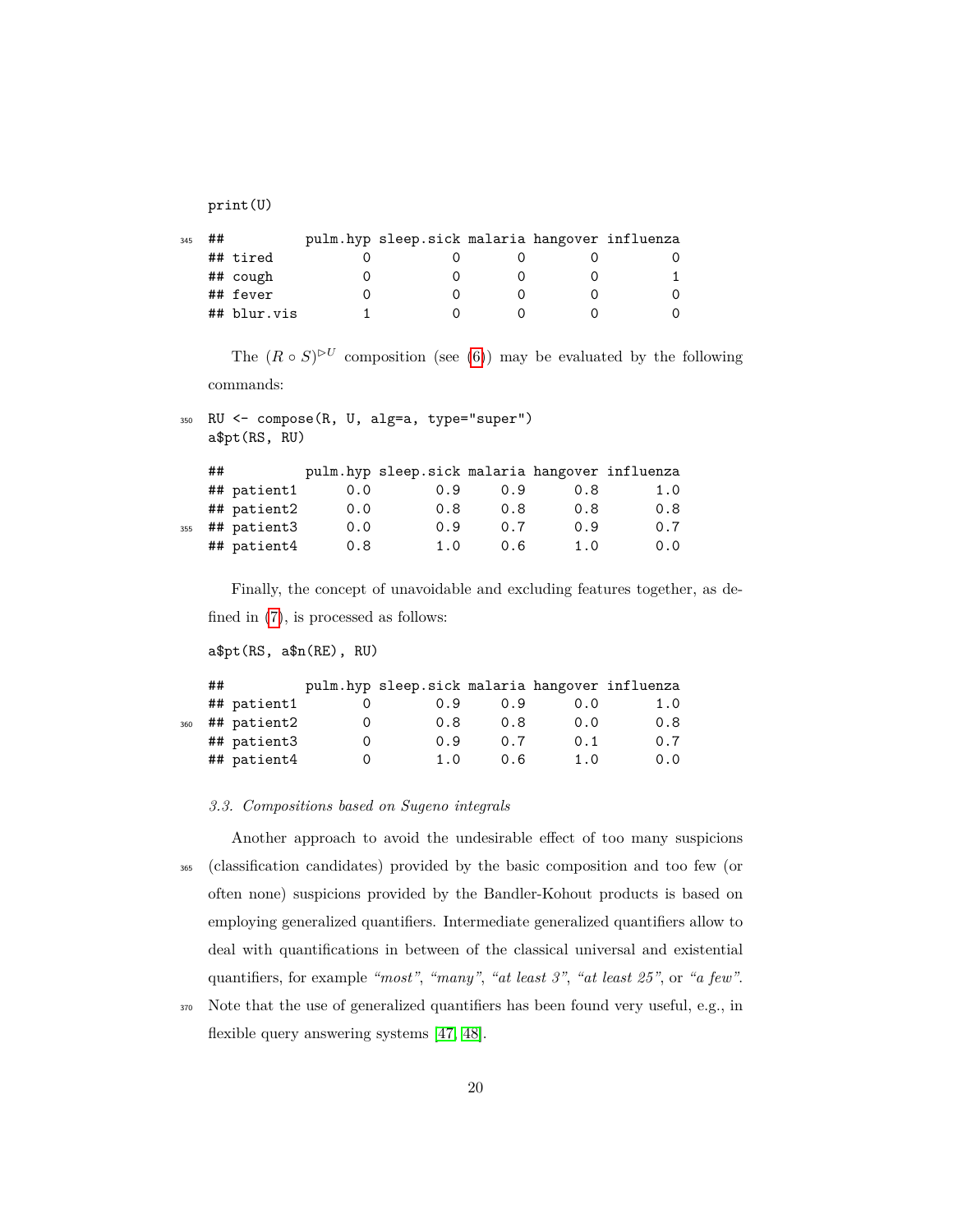The construction of a quantifier  $Q$  of the type  $\langle 1 \rangle$  [\[49\]](#page-65-5) uses a symmetric fuzzy measure  $\mu$ , i.e., a monotone measure on the potential set satisfying the boundary condition. The direct application of the quantifier to the composition, i.e.,  $R@^QS$ , where  $@ \in \{\circ, \lessdot\}$ , has been proposed by [\[50,](#page-65-6) [51\]](#page-65-7) and it is defined as follows:

<span id="page-20-0"></span>
$$
(R@^{\mathcal{Q}}S)(x,z) = \bigvee_{D \in \mathcal{P}(Y) \setminus \{\emptyset\}} \left( \left( \bigwedge_{y \in D} R(x,y) \circledast S(y,z) \right) \otimes \mu(D) \right) \tag{8}
$$

where  $\mathcal{P}(Y)$  represents the powerset of *Y*, ⊛  $\in \{*, \to\}$  corresponds to the composition,  $x \in X$ , and  $z \in Z$ .

Due to the choice of the symmetric fuzzy measure  $\mu$ , it is sufficient to consider relative cardinality and its modification by distinct non-decreasing functions *f* in order to use Sugeno integral [\[52\]](#page-66-0) to calculate the composition based on *Q*:

<span id="page-20-1"></span>
$$
(R@^{\mathcal{Q}}S)(x,z) = \bigvee_{i=1}^{n} \left( \left( R(x, y_{\pi(i)}) \circledast S(y_{\pi(i)}, z) \right) \otimes f(i/n) \right) \tag{9}
$$

where *n* is the cardinality of *Y*,  $\pi$  is a permutation on  $\{1, \ldots, n\}$  such that 375  $R(x, y_{\pi(i)}) \otimes S(y_{\pi(i)}, z) \ge R(x, y_{\pi(i+1)}) \otimes S(y_{\pi(i+1)}, z)$  for any  $i = 1, ..., n-1$ .

The **lfl** package provides a function for computation of Sugeno integral, which can be used for composition of fuzzy relations with the mult() function described in Section [3.1.](#page-14-1)

For instance, one may require the patients to show at least two symptoms of the diagnosis. To quantify the *"at least 2"* condition over a fuzzy set, Sugeno integral will be applied. For that, we need a non-decreasing measure function that returns a truth value from the [0*,* 1] interval. For us, a simple conditional function will do the work:

```
qatleast \leq sugeno(measure=function(x) as.numeric(x >= 2),
380 relative=FALSE,
                     strong=TRUE,
                     alg="goedel")
   qRS <- mult(R, S, function(r, s) {
     qatleast(a$pt(r, s))
385 })
   print(qRS)
```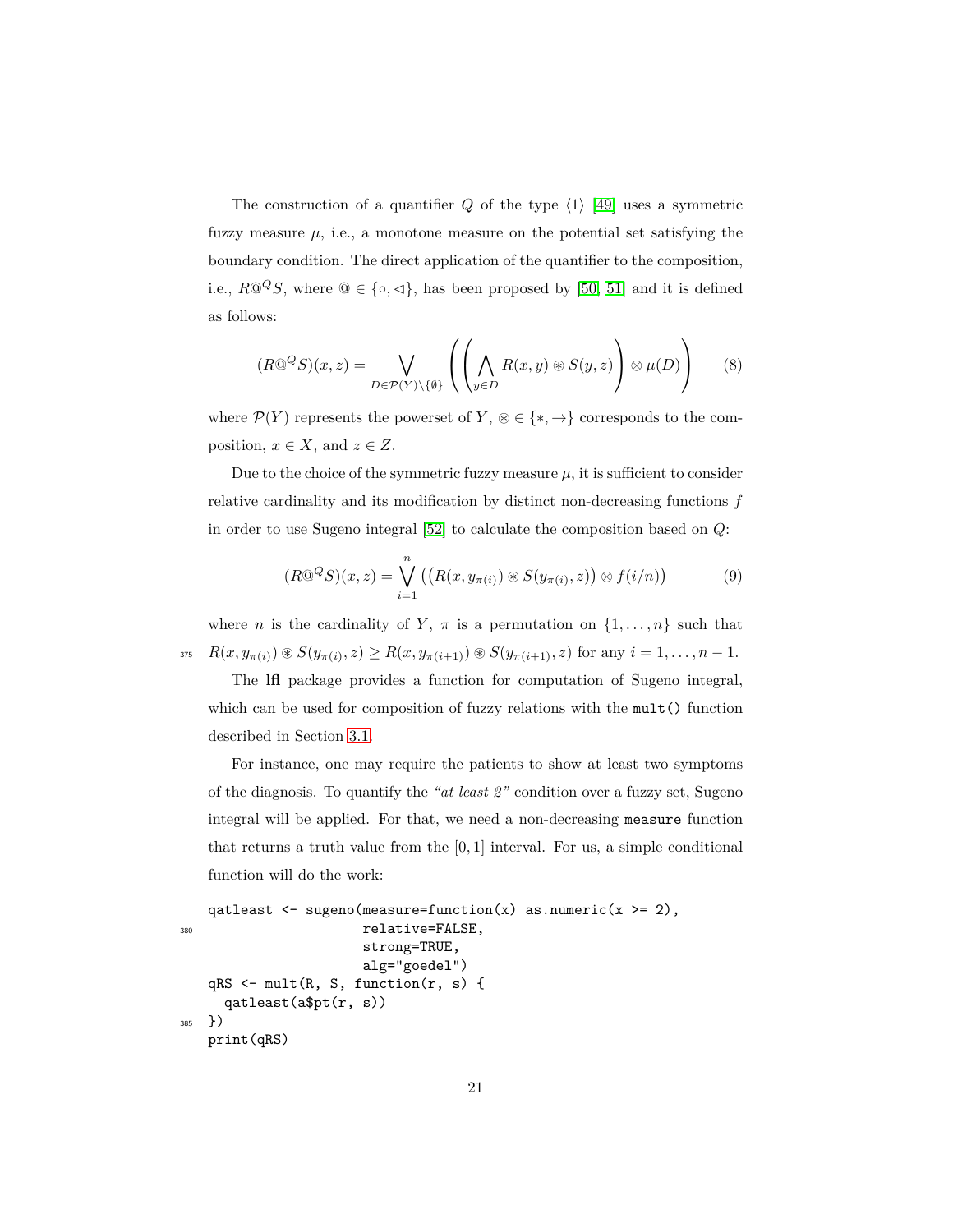|     | ## |             |     | pulm.hyp sleep.sick malaria hangover influenza |      |     |
|-----|----|-------------|-----|------------------------------------------------|------|-----|
|     |    | ## patient1 | 0.9 | 0.8                                            | 0.8  | 0.8 |
|     |    | ## patient2 | 0.1 | 0.1                                            | 0.0  | 0.8 |
| 390 |    | ## patient3 | 0.0 | 0.0                                            | 0.0  | 0.8 |
|     |    | ## patient4 | 0.0 | 0.0                                            | 0. O | 0.8 |

The sugeno() function requires four arguments: measure, relative, strong and alg. The measure argument is a non-decreasing function that assigns a truth value from the [0*,* 1] interval to either relative or absolute quantity. The <sup>395</sup> relative argument is a TRUE/FALSE flag indicating what is expected by the measure function. The strong argument determines whether  $\otimes$  in [\(8\)](#page-20-0) and [\(9\)](#page-20-1) is a strong or weak conjunction. Finally, the alg argument is an underlying algebra, i.e., either a string "goedel", "goguen", or "lukasiewicz", or object of type algebra (see Section [2\)](#page-5-0).

<sup>400</sup> The result of the sugeno() function is a function that expects a vector of membership degrees to be measured.

**Remark 1.** *The above proposed formula [\(9\)](#page-20-1) for the composition based on Sugeno integrals is implemented for particular algebras for partial fuzzy logic, namely for Bochvar, Dragonfly and Lower estimation algebra. The ordering of*

- <sup>405</sup> *the extended set of truth-values* [0*,* 1] ∪ *NA becomes of great importance. In the case of the Bochvar algebra, the ordering, defined by*  $\mathsf{M} \leq \alpha$  *for any*  $\alpha \in [0,1]$ *, preserves the equality of [\(8\)](#page-20-0) and [\(9\)](#page-20-1) and thus, is adopted. Apart from the Bochvar case, which is default, the users may choose either the Dragonfly algebra or the Lower estimation algebra. In both cases, a "lattice-like" ordering*  $\leq_{\ell}$
- <sup>410</sup> *generated by the lattice operations* ∧ *and* ∨ *ensures the same preservation of the equality of [\(8\)](#page-20-0)* and [\(9\)](#page-20-1). It is defined as follows:  $0 \leq_{\ell} M \leq_{\ell} \alpha$  for all  $\alpha \in (0,1]$ *, see [\[22\]](#page-62-7).*

#### *3.4. Combined cases*

As the whole implementation of compositions in **lfl** is based on functions, it is very easy to follow the block structure of distinct extension and thus, to call compositions using combinations of generalized quantifiers and additional fuzzy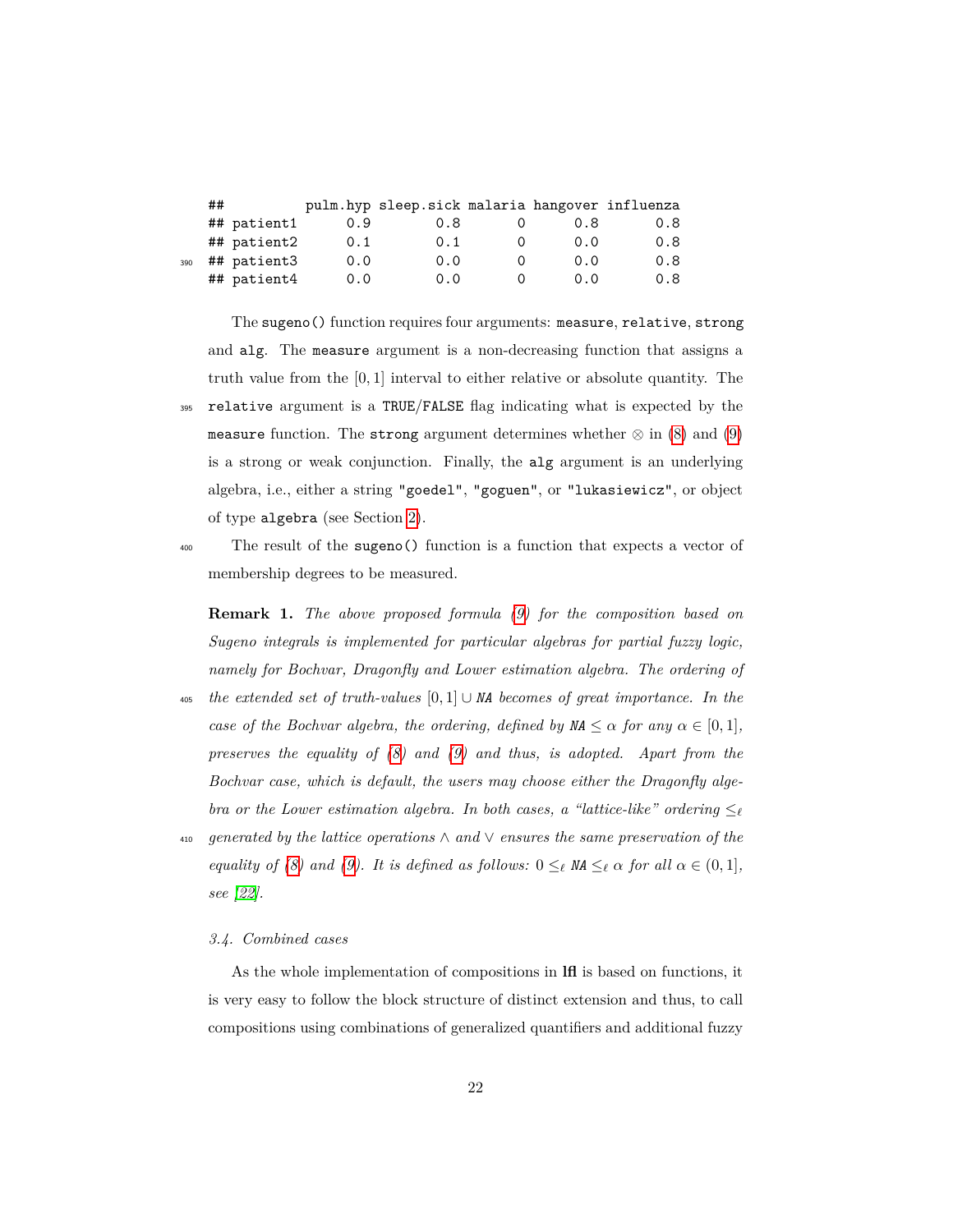relations *E* and *U*. For example, the use of the following composition:

$$
(R \circ^Q S' E)^{\triangleright U}(x, z) = (R \circ^Q S)(x, z) \otimes \neg (R \circ E) \otimes (R \triangleright U)
$$

turned to be very efficient in classifying dragonfly species as well as amphibian <sup>415</sup> species, for appropriately chosen quantifiers, see [\[30\]](#page-63-7).

In the **lfl** package, such complex formula is evaluated by the following code:

a\$pt(qRS, a\$n(RE), RU)

|     | ## |             | pulm.hyp sleep.sick malaria hangover influenza |  |     |
|-----|----|-------------|------------------------------------------------|--|-----|
|     |    | ## patient1 | 0.8                                            |  | 0.8 |
|     |    | ## patient2 | 0.1                                            |  | 0.7 |
| 420 |    | ## patient3 | 0.0                                            |  | 0.6 |
|     |    | ## patient4 | 0. O                                           |  | 0.0 |

#### <span id="page-22-0"></span>**4. Evaluative linguistic expressions**

Evaluative linguistic expressions [\[3\]](#page-60-2) are expressions vaguely describing a position on a quantitative axis no matter that not necessarily the position can be numerically expressed, for example, we may consider expressions such as *"very nice"*, *"not very intelligent"*, *"extremely friendly"*. Such expressions have either the form

 $\langle$ linguistic hedge $\rangle$  $\langle$ atomic expression $\rangle$ 

or they are expressed as vague quantities also called fuzzy numbers [\[53\]](#page-66-1).

The latter case of fuzzy numbers is in the **lfl** package modelled with help of triangular or raised cosine that reach normality fuzzy set. The earlier case is based on a small set of *atomic expressions*. Originally, the trichotomy *"small"*, *"medium"*, *"big"* was used however, later on, an extension to a pentachotomy by adding *"lower medium"*, *"upper medium"* was proposed as an alternative for better distinction of medium-close values. The set of *hedges* serve as linguistic modifiers making the meaning of an atomic expression wider or narrower. If we consider an empty hedge as a special case between the hedges with narrowing effect and the hedges with widening effect, we obtain a linear order of hedges:

 $Ex \leq_H Si \leq_H Ve \leq_H \langle empty \rangle \leq_H ML \leq_H Ro \leq_H QR \leq_H VR$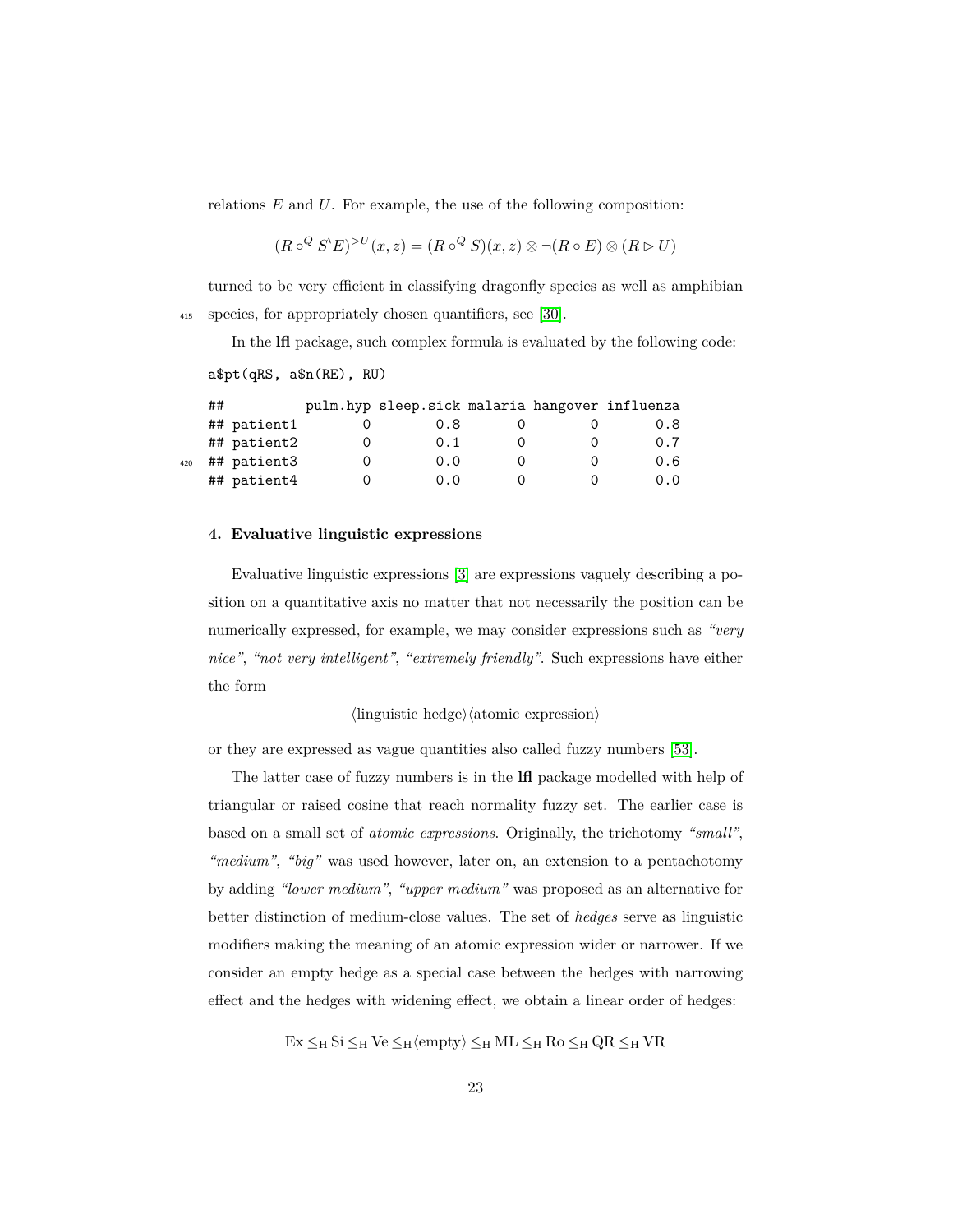where the abbreviations stand for *"extremely"*, *"significantly"*, *"very"*, *"more or*

<sup>425</sup> *less"*, *"roughly"*, *"quite roughly"*, and *"very roughly"*, respectively. Note that not all hedges have to be necessarily used and some redundancy analysis results are valid only under assumptions that, e.g., require to omit the hedge VR.

<span id="page-23-0"></span>

Figure 1: Visual sketch of fuzzy sets representing some particular evaluative linguistic expressions. Specific defuzzification DEE is charted too.

The ordering of hedges has an important role in the inference mechanism tailored to the linguistic fuzzy rules with the above mentioned evaluative lin-<sup>430</sup> guistic expressions. It is based on specificity that is directly determined by the used hedge, assuming the same atomic expression is used. The narrower the hedge, the more specific the expression is. And if an expression is more specific that another one, the respective fuzzy set that models its meaning is a fuzzy subset of the fuzzy set that models the less specific expression. This inclusion <sup>435</sup> is visualized on Fig. [1.](#page-23-0)

#### <span id="page-23-1"></span>*4.1. Linguistic context*

The *linguistic context* is a sort of extended notion to the notion of the universe in a sense that the universe is also accompanied with some fundamental points. For the case of modeling expressions on numerical axis, we may dare <sup>440</sup> to restrict our focus to universes that are closed real intervals so, the universe would be  $U = [v_L, v_R]$ . In order to talk about linguistic expression, we need to add at least the third "middle" point that does not represent the center of the interval however, it denotes the most typical value for middle size objects in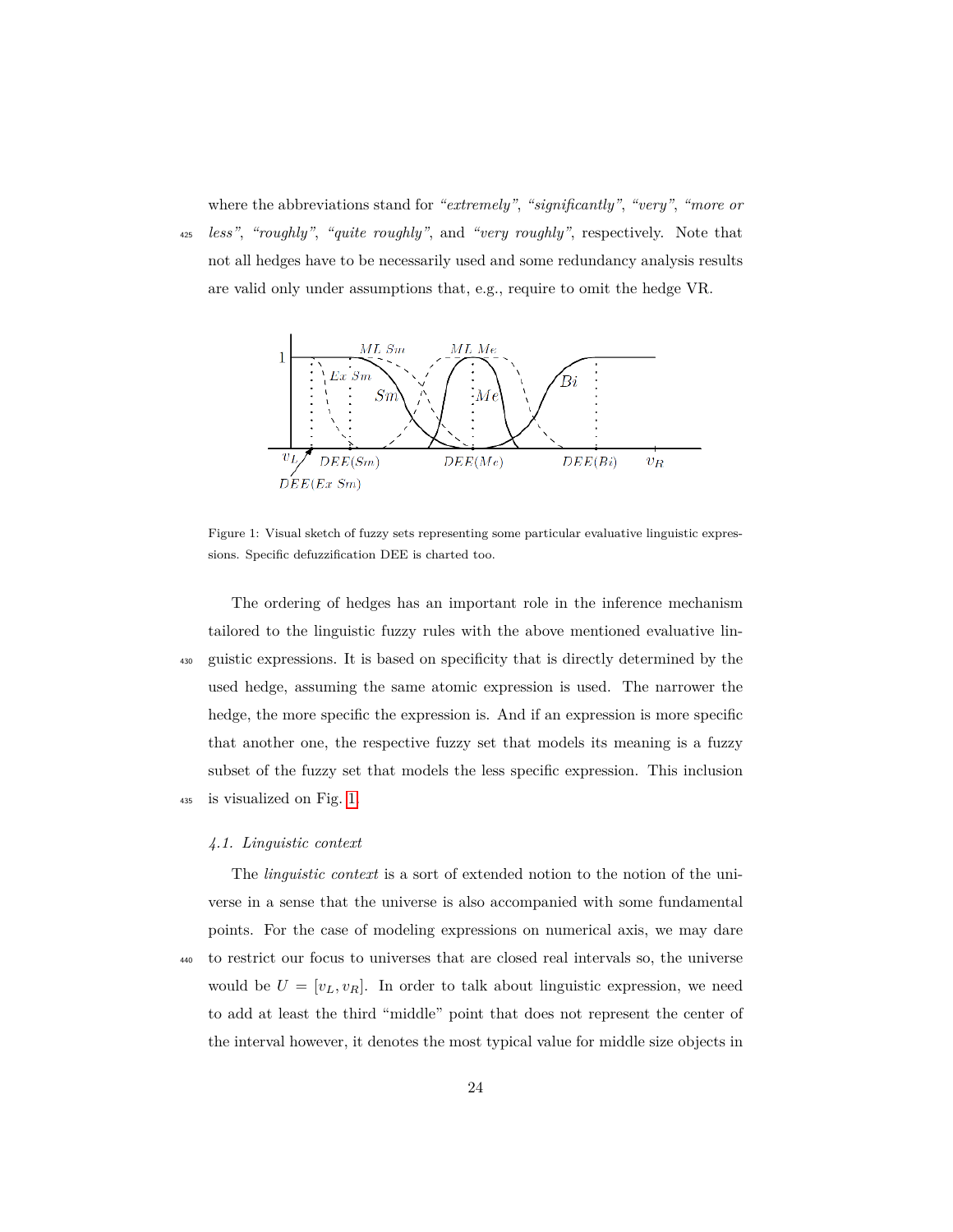the given domain. Usually, as humans are more sensitive to smaller values than

445 to the big ones, the middle point is closer to  $v_L$  than to  $v_R$ . For example, we may consider the universe of pine trees  $U = [3, 80]$  (in meters) while the middle size pine tree would be rather around 15-20 meters than in the middle of the interval *U*. So, extending the context to  $[v_L, v_C, v_R]$  is not just a redundant adding of the central point  $v_C$  but a desirable specification of the prototypical <sup>450</sup> middle point *v<sup>C</sup>* .

As the context has to reflect *unilateral/bilateral* nature (if it respects the positive and negative values) or the decision whether we deal with *trichotomy* or a *pentachotomy* (pentachotomy would require two more such emphasized points), the order triplet  $[v_L, v_C, v_R]$  is not the only choice but the most funda-

- <sup>455</sup> mental and the simplest form of a linguistic context. In particular, four different contexts are supported in **lfl**, and the above-mentioned simplest context is the *unilateral trichotomy* that is chosen by calling the function ctx3(). The higher density of atomic expressions can be obtained by adding expressions *"lower middle"* and *"upper middle"*, which requires to consider *unilateral pentachotomy* by
- <sup>460</sup> calling the function ctx5(). The bilateral versions of the trichotomy and the pentachotomy allow to deal with expressions such as *"negative small"*, *"positive medium"*, or *"negative very small"* and can be called by functions ctx3bilat() and ctx5bilat(), respectively. The summary of functions responsible for creation of the linguistic context is provided below:
- <sup>465</sup> ctx3(low, center, high): the unilateral trichotomy that enables the atomic expressions: *"small", "medium", "big"*;
	- ctx5(low, lowerCenter, center, upperCenter, high) the unilateral pentachotomy that enables the atomic expressions: *"small", "lower medium", "medium", "upper medium", "big"*;
- <sup>470</sup> ctx3bilat(negMax, negCenter, origin, center, max) the bilateral trichotomy that enables the atomic expressions: *"negative big", "negative medium", "negative small", "zero", "small", "medium", "big"*;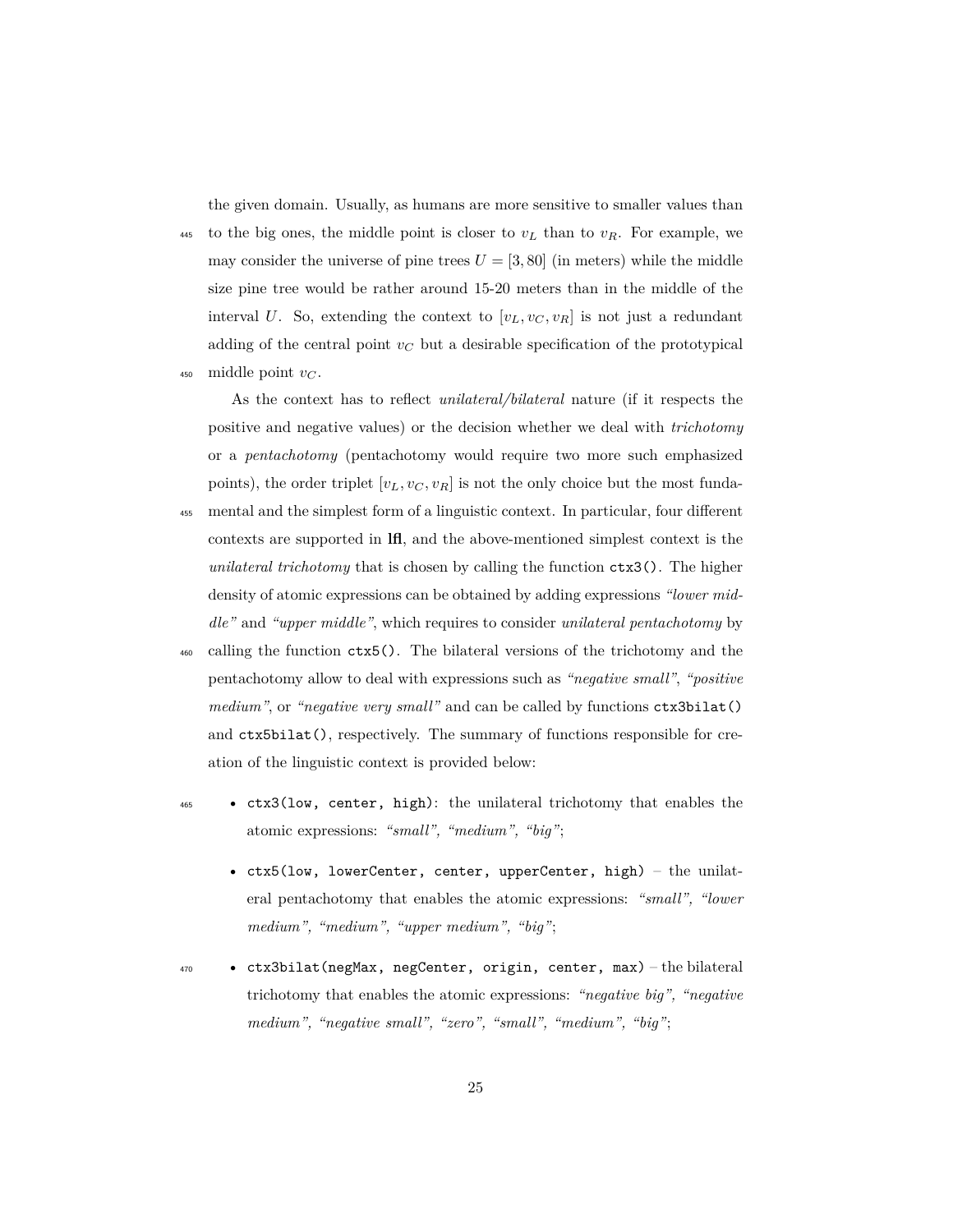• ctx5bilat(negMax, negUpperCenter, negCenter, negLowerCenter, origin, lowerCenter, center, upperCenter, max) – the bilateral pentachotomy

<sup>475</sup> that enables the atomic expressions: *"negative big", "negative upper medium", "negative medium", "negative lower medium", "negative small", "zero", "small", "lower medium", "medium", "upper medium", "big"*.

The arguments of context creator functions have sensible defaults and need not be therefore explicitly stated in all cases:

```
ctx3(5, 100, 1000)
  ## Linguistic context: unilateral trichotomy (ctx3)
480 ## low center high
  ## 5 100 1000
  ctx3()
  ## Linguistic context: unilateral trichotomy (ctx3)
   ## low center high
485 ## 0.0 0.5 1.0
  ctx3(high=100)
  ## Linguistic context: unilateral trichotomy (ctx3)
  ## low center high
  ## 0 50 100
```
Alternatively, the context may be automatically determined from data by calling the minmax() function, which creates the selected type of the context based on the minimum and maximum value found in data:

```
490 data <- runif(n=100, min=20, max=5000)
   summary(data)
   ## Min. 1st Qu. Median Mean 3rd Qu. Max.
   ## 118.6 1306.3 2539.8 2580.3 3794.6 4997.8
   minmax(data, type="ctx3")
495 ## Linguistic context: unilateral trichotomy (ctx3)
   ## low center high
   ## 118.573 2558.195 4997.816
```
The minmax() function may be forced not to guess some values by specifying them explicitly as additional arguments: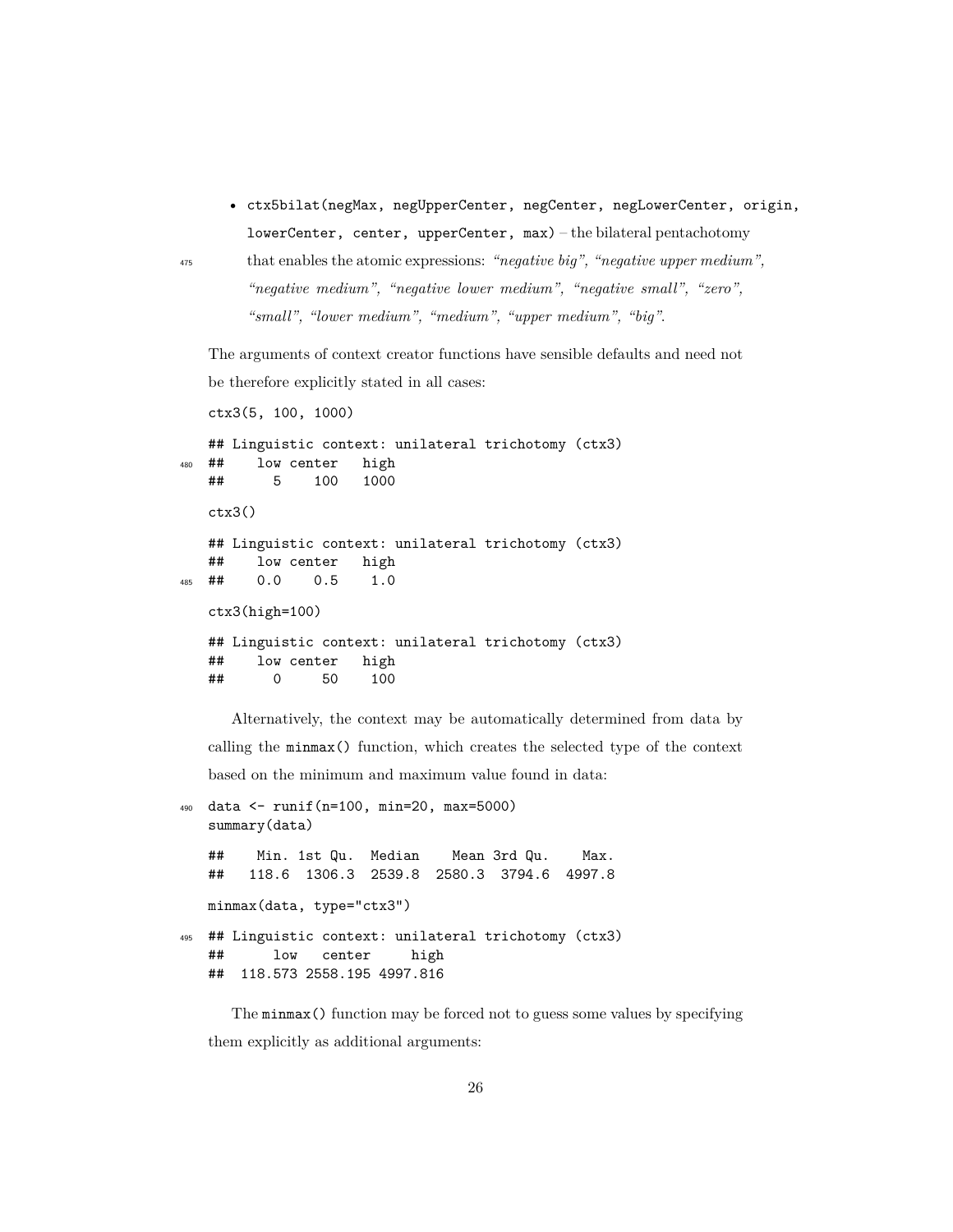```
minmax(data, type="ctx3", center=1000)
   ## Linguistic context: unilateral trichotomy (ctx3)
500 ## low center high
   ## 118.573 1000.000 4997.816
```
#### <span id="page-26-1"></span>*4.2. Evaluative linguistic expressions*

The atomic expressions, e.g., *"small"*, *"medium"* or *"big"* in the case of the unilateral trichotomy, are according to the theory of evaluative linguistic expressions [\[3\]](#page-60-2) modelled with help of the horizon() function. Horizon of the atomic expression is a function that represents basic limits of what humans treat as small, medium or big, see Fig. [2.](#page-26-0)

 $ctx < - ctx3()$ smHoriz <- horizon(ctx, atomic="sm") <sup>505</sup> smHoriz(seq(from=0, to=1, by=0.2))

## [1] 1.0 0.6 0.2 0.0 0.0 0.0

<span id="page-26-0"></span>

Figure 2: Horizons for the atomic expressions *small*, *medium* and *big* in the unilateral trichotomy (ctx3(0, 0.5, 1))

A particular linguistic expression is obtained after the application of the linguistic hedge. So, in **lfl**, the hedge() function works as a modifier function, which is applied to a particular horizon. For instance, the function that represents the "very small" expression can be obtained as follows:

```
veHedge <- hedge("ve")
ve.sm \le function(x) veHedge(smHoriz(x))
ve.sm(seq(from=0, to=0.5, by=0.1))
```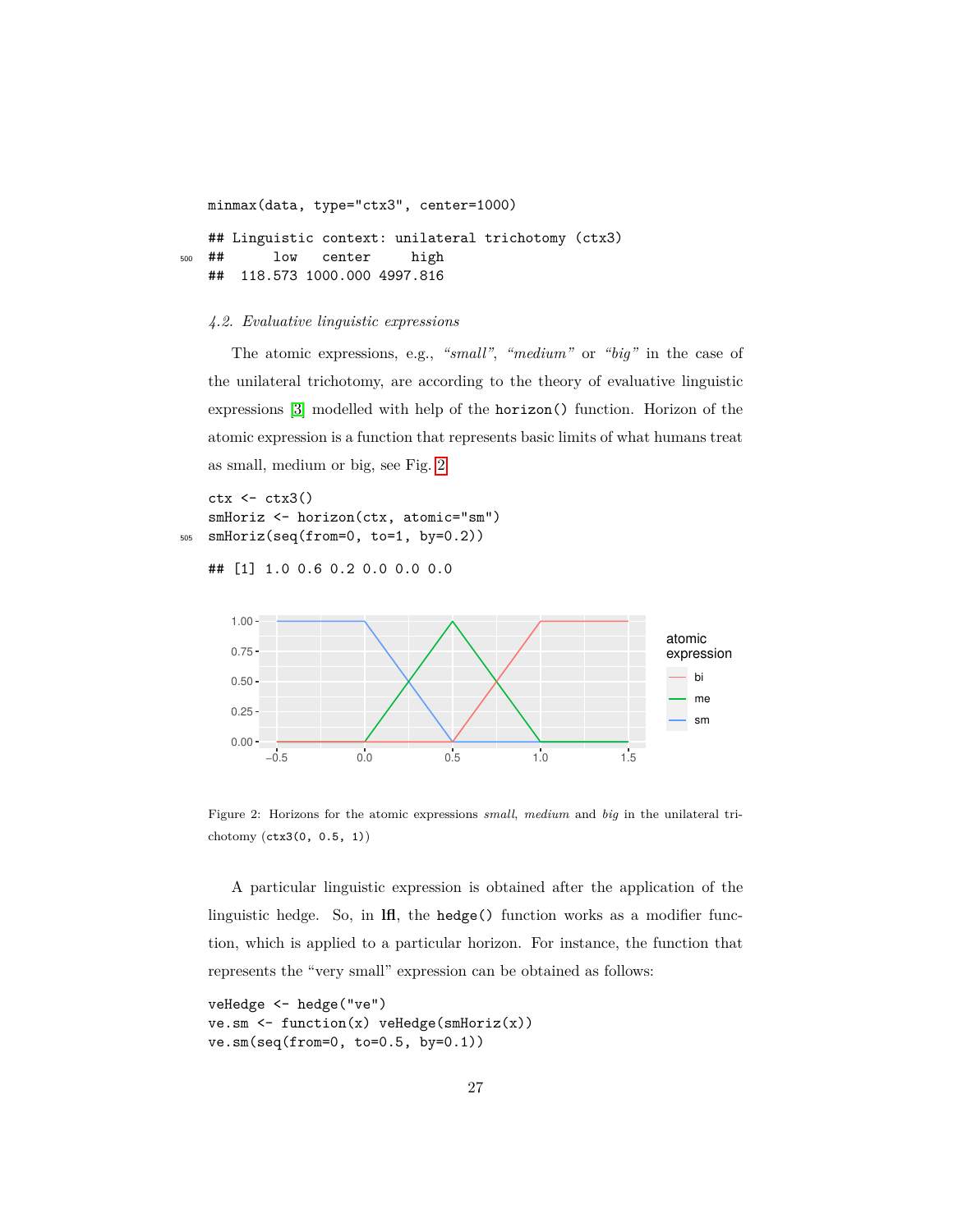<sup>510</sup> ## [1] 1.000000 0.585098 0.000000 0.000000 0.000000 0.000000

Such an approach gives the user a detailed control of the creation of a linguistic expression, which may be useful for experimenting with novel expressions. However, it may be tedious to manually create the functions for a routine use. Therefore, the lingexpr() function provides a shortcut for creation of pre-defined expressions:

```
ve.sm2 <- lingexpr(ctx, atomic="sm", hedge="ve")
ve.sm2(seq(from=0, to=0.5, by=0.1))
```
## [1] 1.000000 0.585098 0.000000 0.000000 0.000000 0.000000

An expression, consisting of an atomic expression only, is constructed using an empty hedge:

```
emptyHedge <- hedge("-")
515 \text{sm} \leftarrow \text{function}(x) emptyHedge(smHoriz(x))
   sm(seq(from=0, to=0.5, by=0.1))
   ## [1] 1.0000000 0.9620685 0.2439553 0.0000000 0.0000000 0.0000000
      or equivalently:
   sm2 <- lingexpr(ctx, atomic="sm", hedge="-")
   sm2(seq(from=0, to=0.5, by=0.1))
520 ## [1] 1.0000000 0.9620685 0.2439553 0.0000000 0.0000000 0.0000000
```
Figure [3](#page-28-0) shows all linguistic expressions of the unilateral trichotomy context (ctx3).

### *4.3. Other functions*

For the sake of completeness, the **lfl** package provides tools for the creation of triangular or raised-cosine functions. Both triangular() and raisedcosine() functions take three arguments, lo, center, hi, which fully parameterize the shape of the resulting function. See the example below as well as Figure [4](#page-29-0) for more detail. Note also that the lo and hi parameters may be set to an infinite value (-Inf resp. Inf), which causes the particular tail to be constantly equal to 1.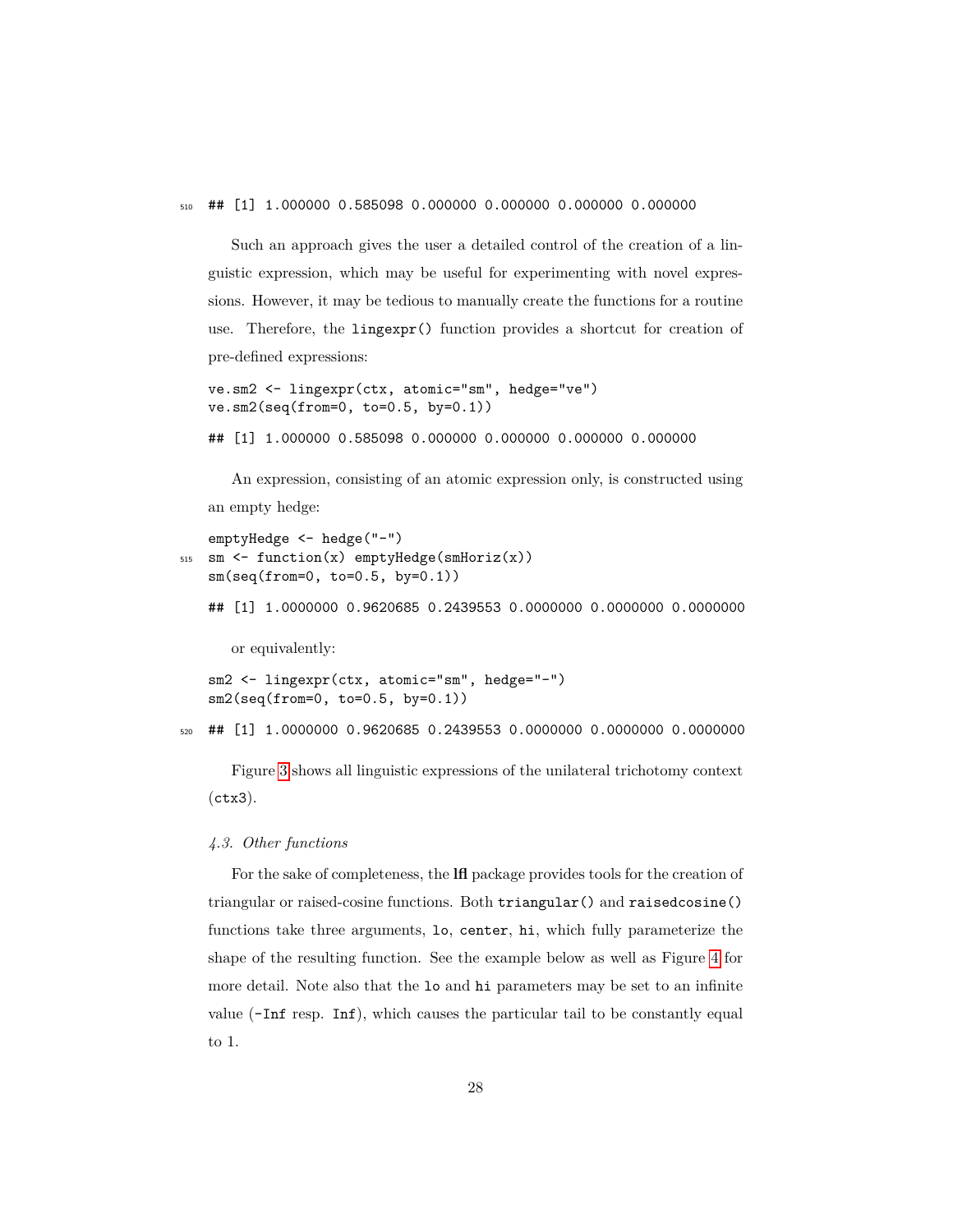<span id="page-28-0"></span>

Figure 3: All pre-defined linguistic expressions for the unilateral trichotomy context ctx3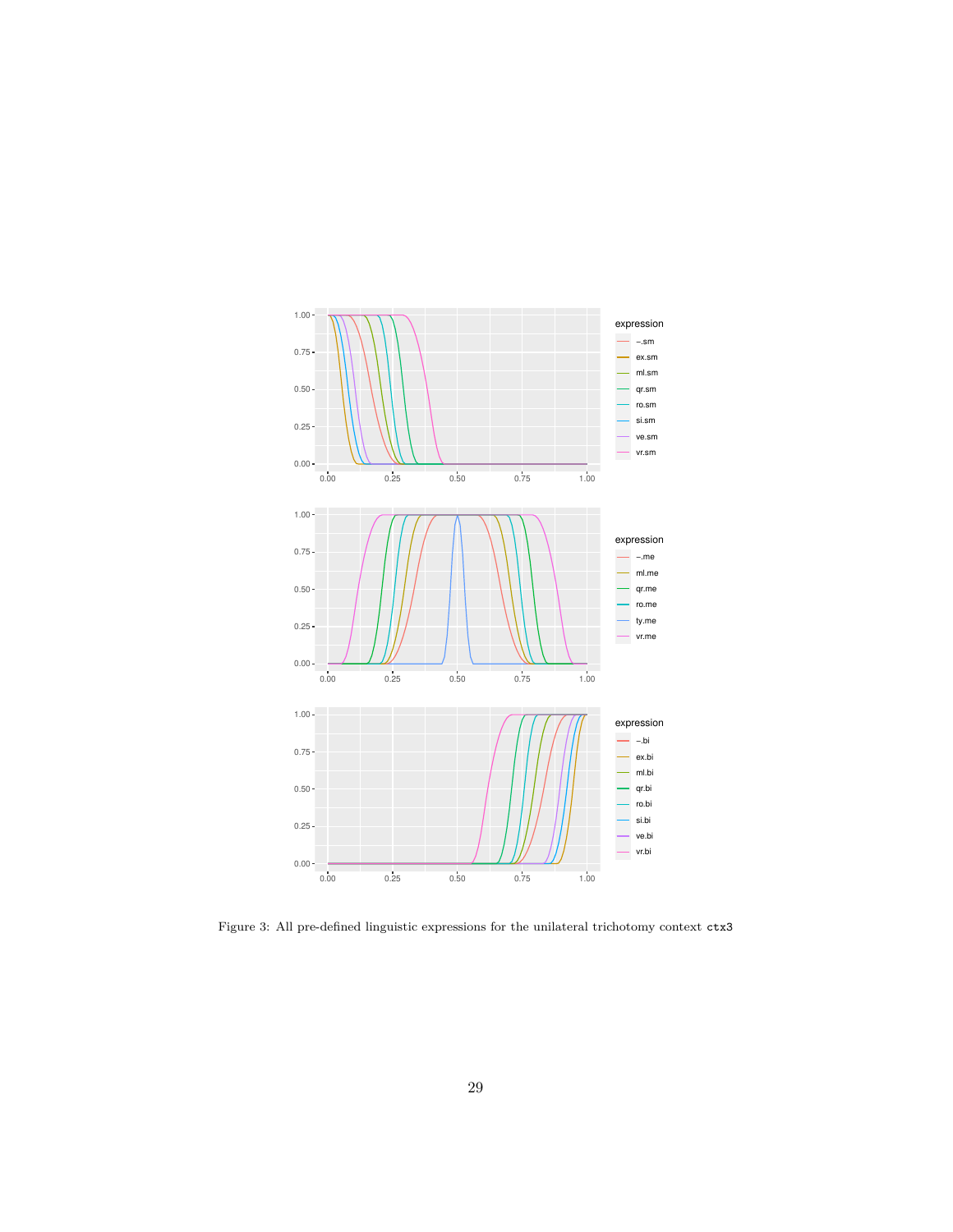tri  $\leftarrow$  triangular $(0, 0.5, 1)$  $525$  tri(seq(from = 0, to = 1, by = 0.2)) ## [1] 0.0 0.4 0.8 0.8 0.4 0.0 rcos <- raisedcosine(0, 0.5, 1)

 $r\cos(\sec(from = 0, to = 1, by = 0.2))$ 

## [1] 0.0000000 0.3454915 0.9045085 0.9045085 0.3454915 0.0000000

<span id="page-29-0"></span>

Figure 4: Triangular and raised-cosinal functions

### <span id="page-29-1"></span><sup>530</sup> *4.4. Batch transformations of data to membership degrees of fuzzy sets*

Practical applications often require to transform data into multiple fuzzy sets. The **lfl** package provides the lcut() and fcut() functions to perform such transformations. Both functions transform vectors (numeric, logical or factors), matrices or data frames into an fsets object. Such an object is a data <sup>535</sup> frame with each column representing a single fuzzy set. The values are from the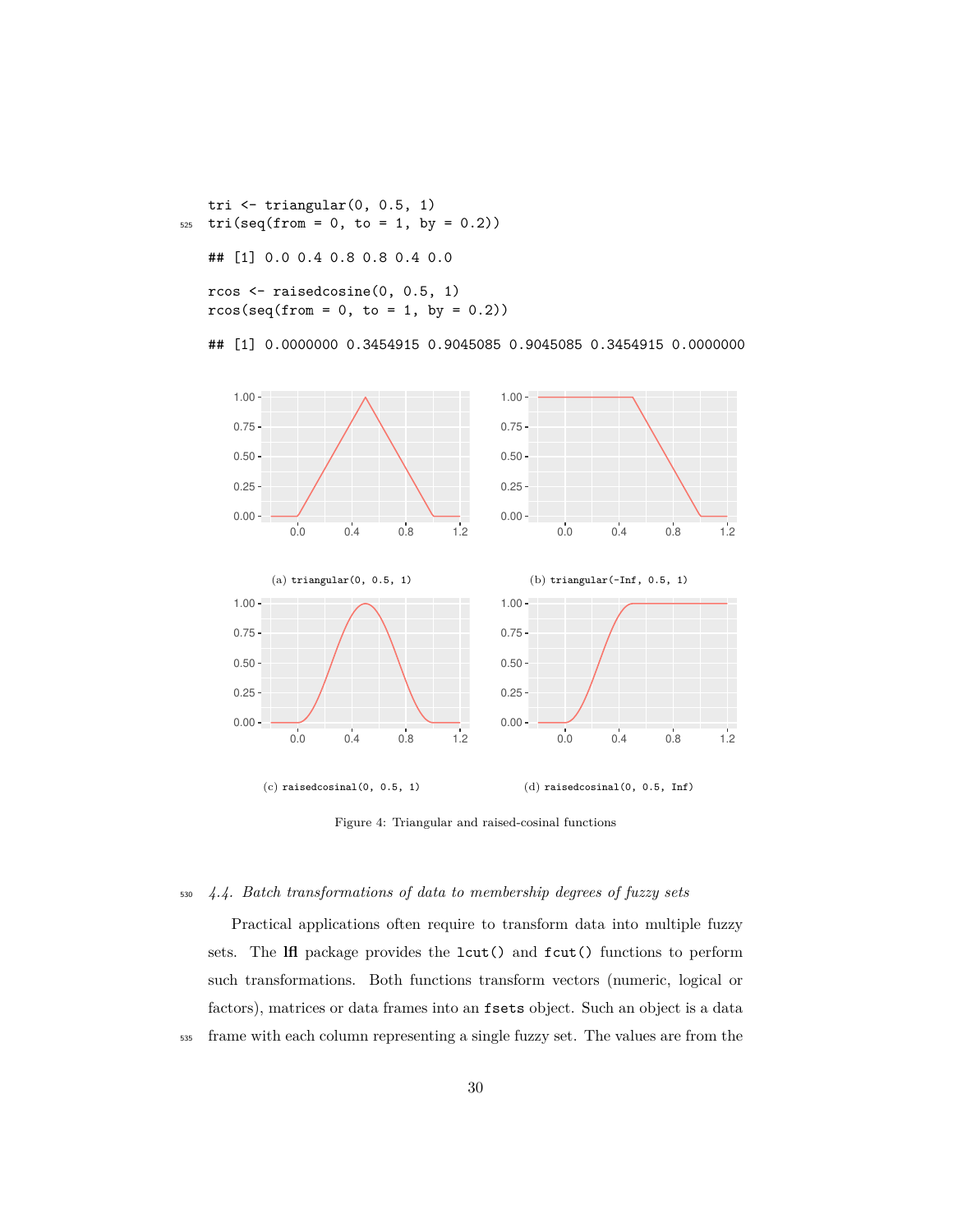[0*,* 1] interval and they are equal to the membership degrees of the element of the universe to the particular fuzzy sets. These functions are the fuzzy-counterparts of the well known cut() operation of the base R.

For logical input, the lcut() function returns two columns of 0s and 1s: these columns represent (crisp) truth degrees equivalent to the original input and its negation, respectively. The name of the column is either specified by the user in the name argument, or derived from the given data argument automatically:

```
logvec <- c(TRUE, FALSE, TRUE, TRUE)
540 lcut(logvec)
```

```
## logvec not.logvec
  \# [1,] 1 0
  \## [2,] 0 1
  \## [3,] 1 0
 \## [4,] 1 0
 lcut(logvec, name="employed")
  ## employed not.employed
  ## [1,] 1 0
  \# [2,] 0 1
550 ## [3,] 1 0
 \## [4,] 1 0
```
The factor input is dichotomized in the result:

```
position <- factor(c("worker", "manager", "worker", "accountant"))
lcut(position)
```

|     | ## |                        | position=accountant position=manager position=worker |  |
|-----|----|------------------------|------------------------------------------------------|--|
| 555 |    | $\#$ # [1.]            |                                                      |  |
|     |    | ## $[2,1]$             |                                                      |  |
|     |    | ## $\left[ 3, \right]$ |                                                      |  |
|     |    | $##$ [4.]              |                                                      |  |
|     |    |                        |                                                      |  |

For numeric input, the lcut() function performs transformation to linguistic expressions similarly as described in Section [4.2.](#page-26-1) For this step, a linguistic context must be provided (see Section [4.1\)](#page-23-1). If the context is not provided, it is determined automatically using the minmax() function described in Section [4.1.](#page-23-1) The required atomic expressions or hedges may be specified manually or leaved empty to let the system use all relevant combinations: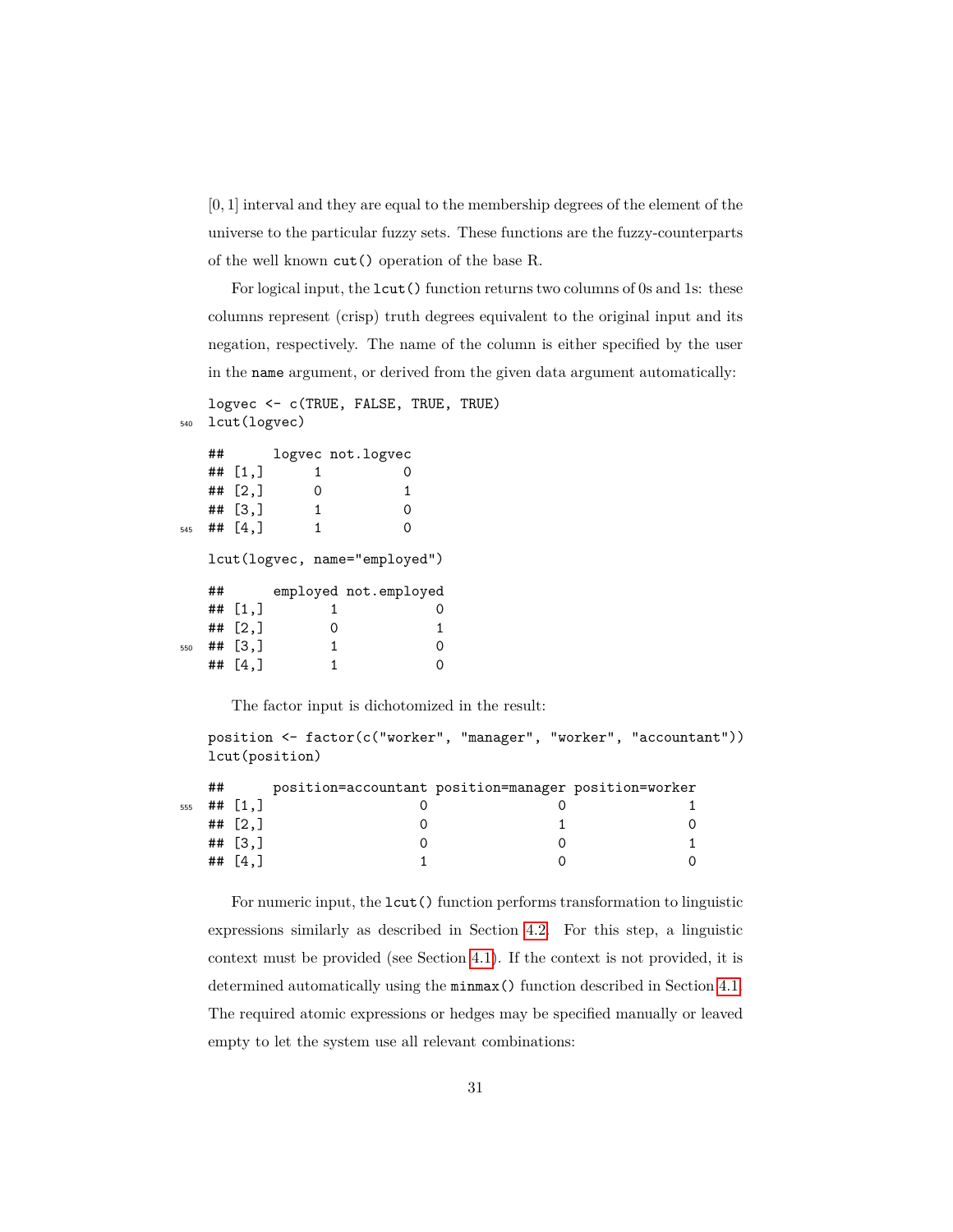```
age <- round(runif(n=4, min=18, max=65))
560 print(age)
  ## [1] 55 32 41 52
  lcut(age,
     context=ctx3(low=0, high=100))
  ## ex.sm.age si.sm.age ve.sm.age sm.age ml.sm.age ro.sm.age qr.sm.age
565 ## [1,] 0 0 0 0 0 0 0.0000000
  ## [2,] 0 0 0 0 0 0 0.1315789
  ## [3,] 0 0 0 0 0 0 0.0000000
  ## [4,] 0 0 0 0 0 0 0.0000000
  ## vr.sm.age ty.me.age me.age ml.me.age ro.me.age qr.me.age
570 ## [1,] 0.0000000 0.04761905 1.0000000 1.0000000 1 1
  ## [2,] 0.9475480 0.00000000 0.3914128 0.7993319 1 1
  ## [3,] 0.1993769 0.00000000 0.9859853 1.0000000 1 1
  ## [4,] 0.0000000 0.73333333 1.0000000 1.0000000 1 1
  ## vr.me.age ex.bi.age si.bi.age ve.bi.age bi.age ml.bi.age ro.bi.age
575 ## [1,] 1 0 0 0 0 0 0 0
  ## [2,] 1 0 0 0 0 0 0
  ## [3,] 1 0 0 0 0 0 0
  ## [4,] 1 0 0 0 0 0 0
  ## qr.bi.age vr.bi.age
580 ## [1,] 0 0
  ## [2,] 0 0
  \# [3,] 0 0
  \# \# [4,] 0 0
```
If data frame is to be processed with the lcut() function, the result is created per column. Also note that the names of the resulting variables are derived from the column names of the input data frame. For the sake of brevity, the result's column names are listed only:

data <- data.frame(position=position, <sup>585</sup> age=age, employed=logvec)

print(data)

|     | ##                | position age employed |    |       |
|-----|-------------------|-----------------------|----|-------|
|     | ## $1$            | worker 55             |    | TRUE  |
| 590 | ## 2              | manager 32            |    | FALSE |
|     | ## $\overline{3}$ | worker                | 41 | TRUE  |
|     |                   | ## 4 accountant       | 52 | TRUE. |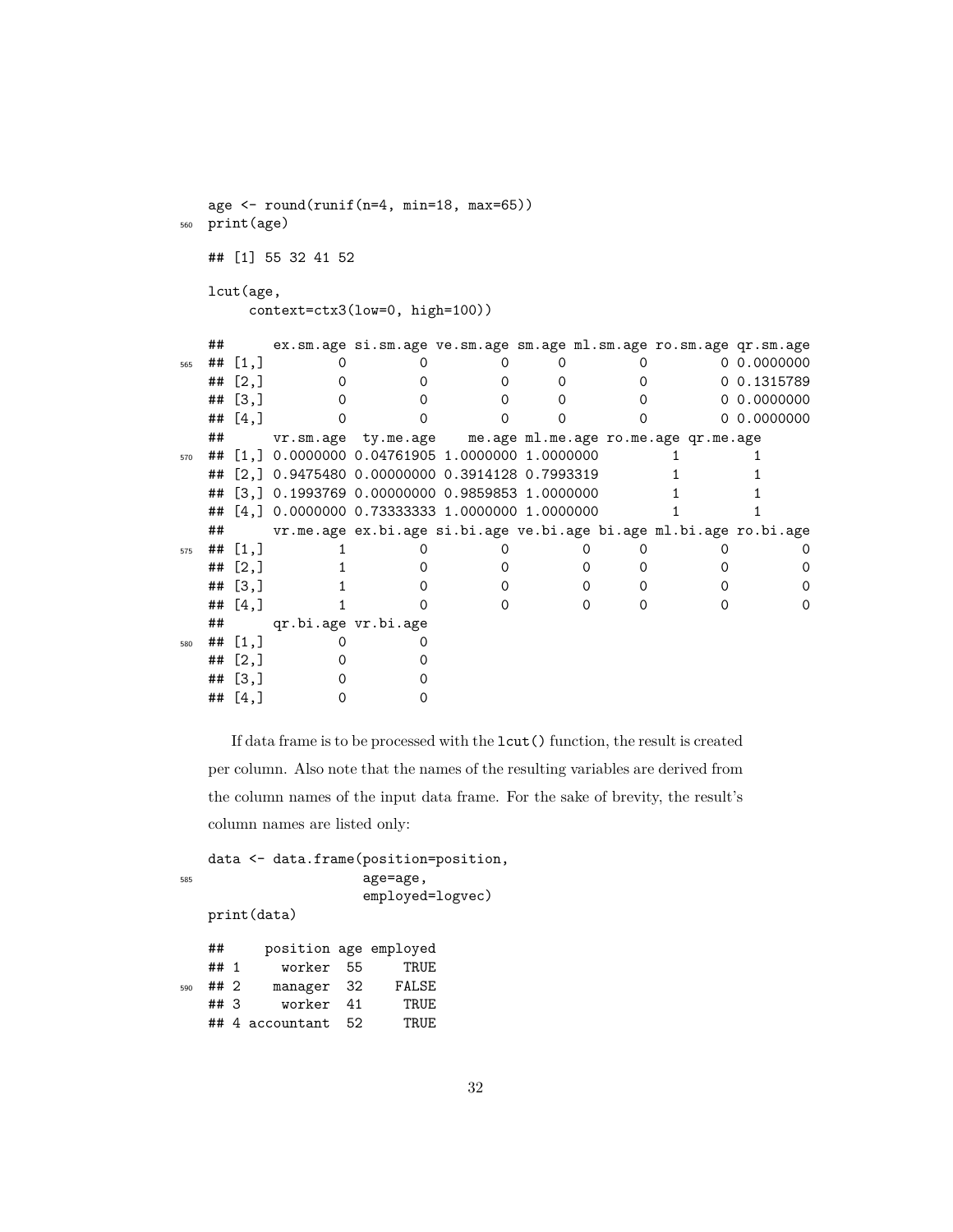```
employees <- lcut(data,
       context=ctx3(low=0, high=100),
595 atomic=c("sm", "me", "bi"),
      hedges=c("ve", "-", "ro"))
  print(colnames(employees))
  ## [1] "position=accountant" "position=manager" "position=worker"
  ## [4] "ve.sm.age" "sm.age" "ro.sm.age"
600 ## [7] "me.age" "ro.me.age" "ve.bi.age"
  ## [10] "bi.age" "ro.bi.age" "employed"
  ## [13] "not.employed"
```
The given contexts, atomic expressions and hedges are recycled for each input numeric column. If a different setting is needed for each column, the arguments should be given as named lists as follows:

```
data$salary <- round(runif(n=4, min=1000, max=20000))
   print(data)
605 ## position age employed salary
```

```
## 1 worker 55 TRUE 14191
  ## 2 manager 32 FALSE 7728
  ## 3 worker 41 TRUE 16279
  ## 4 accountant 52 TRUE 15044
610 employees <- lcut(data,
                 context=list(age=ctx3(low=0, high=100),
                           salary=ctx3(low=500, high=50000)),
                 atomic=list(salary=c("sm", "bi")),
                 hedges=list(age=c("ve", "-", "ro"),
615 salary=c("ex", "ve", "-", "ro")))
  print(colnames(employees))
  ## [1] "position=accountant" "position=manager" "position=worker"
  ## [4] "ve.sm.age" "sm.age" "ro.sm.age"
  ## [7] "me.age" "ro.me.age" "ve.bi.age"
620 ## [10] "bi.age" "ro.bi.age" "employed"
  ## [13] "not.employed" "ex.sm.salary" "ve.sm.salary"
  ## [16] "sm.salary" "ro.sm.salary" "ex.bi.salary"
  ## [19] "ve.bi.salary" "bi.salary" "ro.bi.salary"
```
The fsets object returned by the lcut() function (and the fcut() function as well, see below) handles an additional information, the vars and specs attributes. In particular, vars is a character vector that assigns the original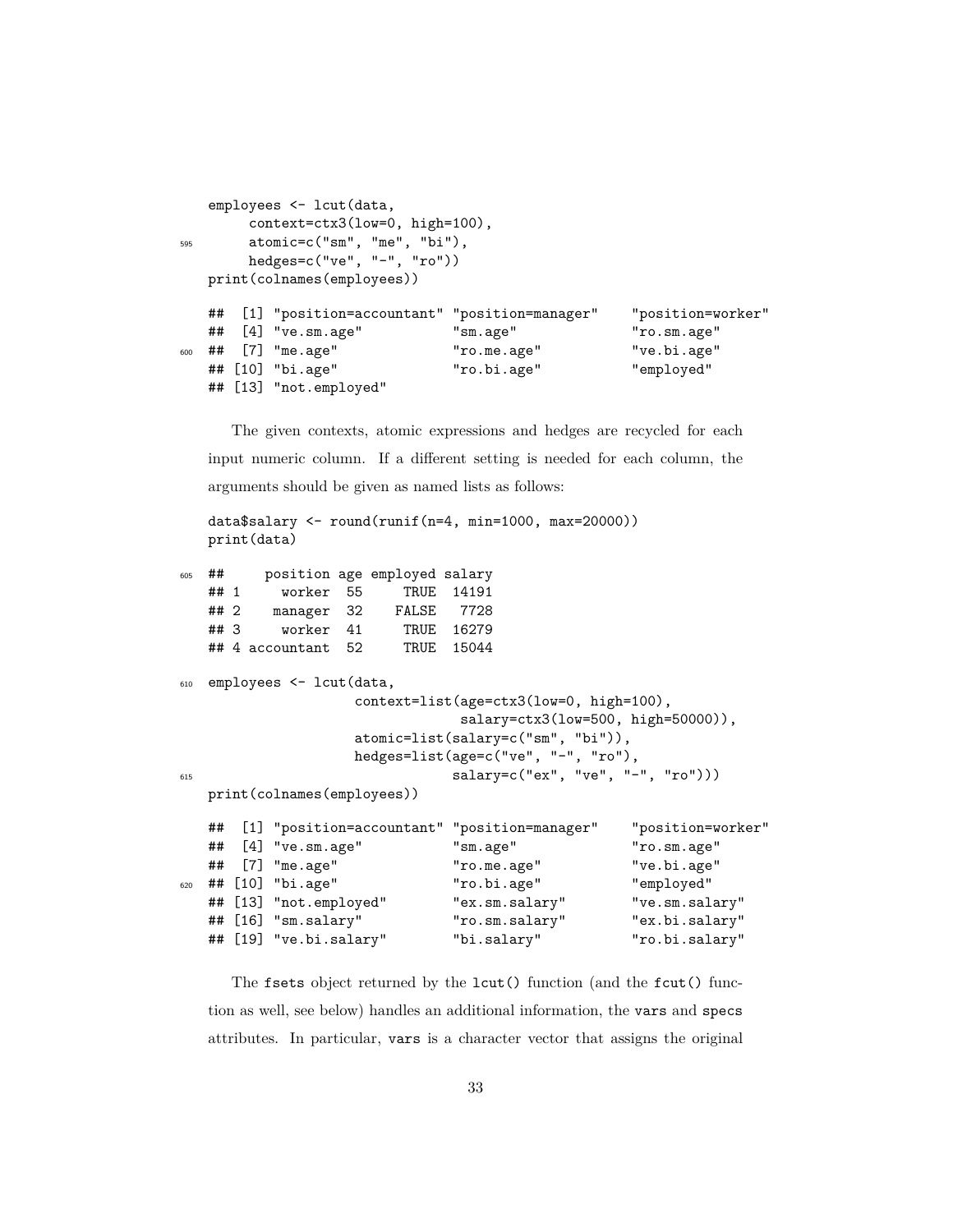data name to each of the resulting column of membership degrees. In other words, the vars vector specifies the equivalence classes of fuzzy sets that were originated from the same data:

vars(employees)

```
625 ## [1] "position" "position" "position" "age" "age" "age"
  ## [7] "age" "age" "age" "age" "age" "employed"
  ## [13] "employed" "salary" "salary" "salary" "salary" "salary"
  ## [19] "salary" "salary" "salary"
```
The specs attribute returns a matrix that encodes a sort of *specificity* relation (see Section [6\)](#page-42-0) between the columns of the fsets object. (In the following example, some columns and rows are omitted for brevity.

```
specs(employees)[1:5, 1:5]
```

| 630 | ## |                    |                   |   | $[, 1]$ $[, 2]$ $[, 3]$ $[, 4]$ $[, 5]$ |               |  |
|-----|----|--------------------|-------------------|---|-----------------------------------------|---------------|--|
|     |    | ## $[1,]$          |                   |   |                                         |               |  |
|     |    | ## $[2,]$          | $\mathcal{O}$     |   | $^{(1)}$                                |               |  |
|     |    | $##$ [3.]          |                   |   |                                         |               |  |
|     |    | ## $[4,]$          | $\mathbf{\Omega}$ | 0 | O)                                      | $\mathcal{L}$ |  |
| 635 | ## | $\left[5, \right]$ |                   |   |                                         |               |  |

As can be seen, the 4th fuzzy set (ve.sm.age) is more specific than 5th (sm.age), which is more specific than the 6th fuzzy set (ro.sm.age).

The fcut() function works identically to lcut() for logical and factor input. However, numerical values are transformed with the  $fcut()$  function to triangular or raised-cosine membership degrees (depending on the type argument which has to be either "triangle" or "raisedcos"):

```
numvec <- 1:9
  fcut(numvec,
640 breaks=c(1, 5, 9),
       type="triangle")
   ## numvec=1
   ## [1,] 0.00
   ## [2,] 0.25
645 ## [3,] 0.50
  ## [4,] 0.75
  ## [5,] 1.00
```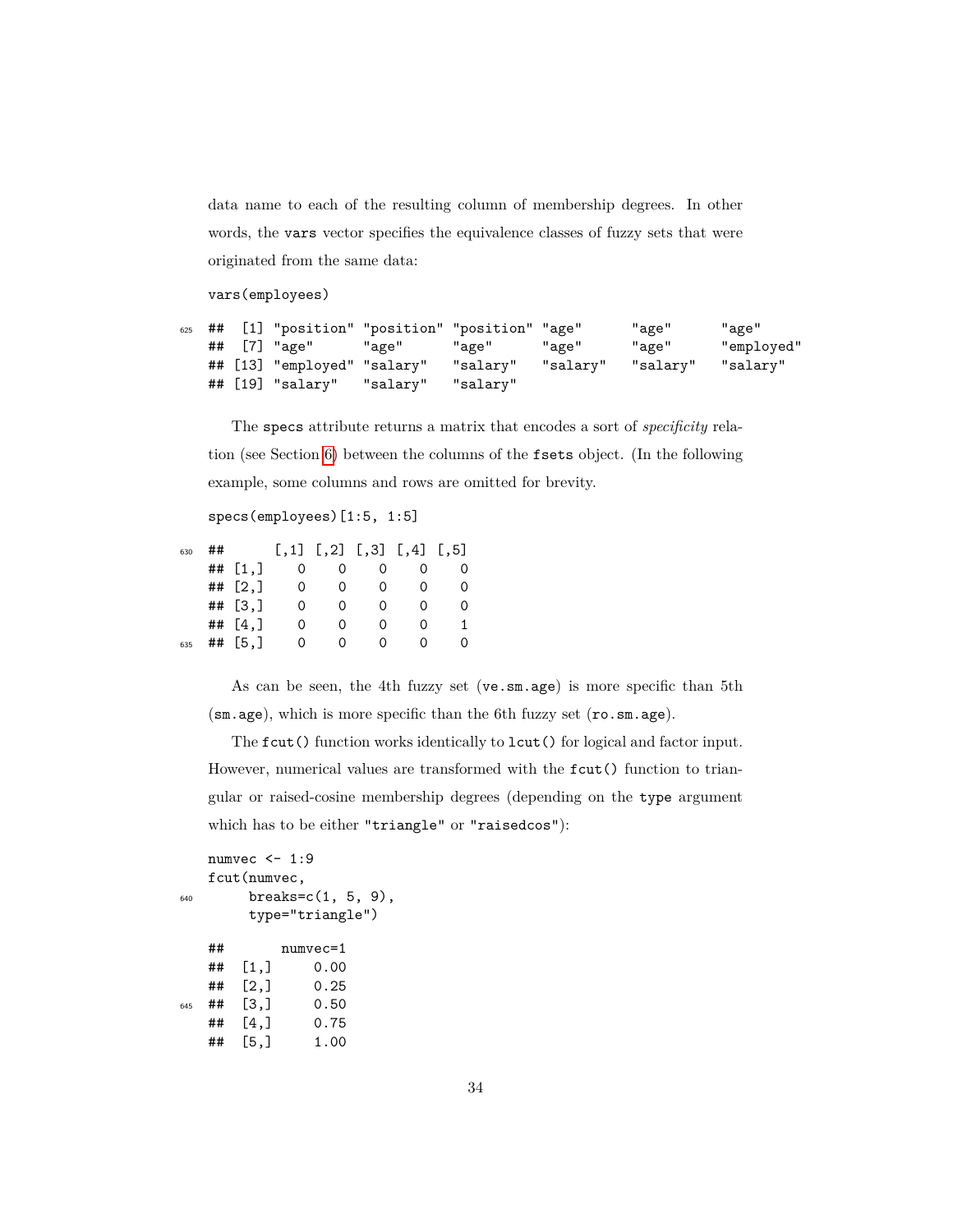|     | ## [6.]   | 0.75 |
|-----|-----------|------|
|     | $##$ [7.] | 0.50 |
| 650 | ## [8.]   | 0.25 |
|     | ## Г9.1   | 0.00 |

This is identical to the call of the triangular() function:

```
triangular(1, 5, 9)(numvec)
```
## [1] 0.00 0.25 0.50 0.75 1.00 0.75 0.50 0.25 0.00

However, the fcut() function is mainly useful for creation of multiple fuzzy <sup>655</sup> sets. A mandatory breaks argument determines the break-points of the positions of the fuzzy sets. It should be an ordered vector of numbers such that the *i*-th index specifies the infimum of the support (left-hand side corner),  $(i+1)$ -th the center, and  $(i + 2)$ -th the supremum of the support of the *i*-th fuzzy set. The minimum number of break-points is 3.  $n-2$  elementary fuzzy sets would <sup>660</sup> be created for *n* break-points.

For instance, the following command produces three triangular fuzzy sets with parameters  $(1, 3, 5), (3, 5, 7)$  and  $(5, 7, 9)$ :

```
fcut(numvec,
     breaks=c(1, 3, 5, 7, 9),
     type="triangle")
  ## numvec=1 numvec=2 numvec=3
665 ## [1,] 0.0 0.0 0.0
  ## [2,] 0.5 0.0 0.0
  ## [3,] 1.0 0.0 0.0
  ## [4,] 0.5 0.5 0.0
  ## [5,] 0.0 1.0 0.0
670 ## [6,] 0.0 0.5 0.5
  ## [7,] 0.0 0.0 1.0
  ## [8,] 0.0 0.0 0.5
```
## [9,] 0.0 0.0 0.0

Let us consider the *i*-th fuzzy set. The values smaller than the *i*-th break  $675$  and greater than  $(i + 2)$ -th break result in the zero membership degree, values equal to  $(i + 1)$ -th break result in the membership degree equal 1, and values between them result in a membership degree between 0 and 1 accordingly to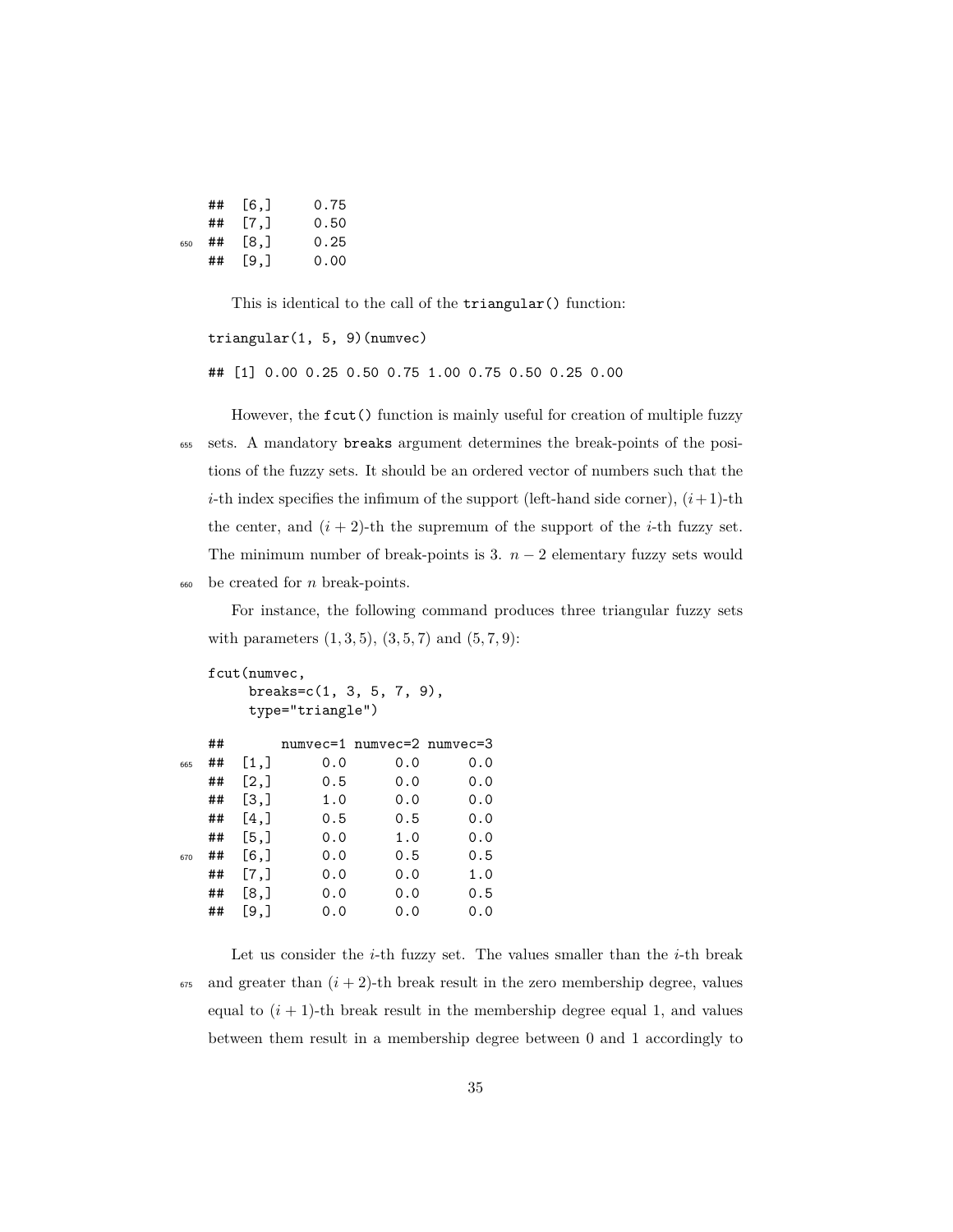the specified type ("triangle" or "raisedcos"). Names of resulting fuzzy sets are created from the name of the original data variable (numvec in this case),  $\epsilon_{680}$  the symbol of equality  $(=)$  and a number *i*.

<span id="page-35-0"></span>

Figure 5: Results of the fcut call with breaks=c(1, 3, 5, 7, 9) and different settings of merge.

Additionally, combined fuzzy sets may be created by using the argument merge. If merge=1 (the default), only the elementary fuzzy sets discussed above are produced. Setting merge=2 means that each two consecutive elementary fuzzy sets should be combined with the Lukasiewicz t-conorm into a single fuzzy <sup>685</sup> set, merge=3 causes combining three consecutive elementary fuzzy sets etc. See Fig. [5](#page-35-0) and also the following example.

The merge argument determines whether to derive additional fuzzy sets by merging the elementary fuzzy sets (defined with the breaks argument) into super-sets. The merge may contain any integer number from 1 to length(breaks)

 $\frac{690}{2}$  - 2. Value 1 means that the elementary fuzzy sets have to be created only, as described above (the default case).

```
fcut(numvec,
       breaks=c(1, 3, 5, 7, 9),
       merge=2,
695 type="triangle")
   ## numvec=1|numvec=2 numvec=2|numvec=3
```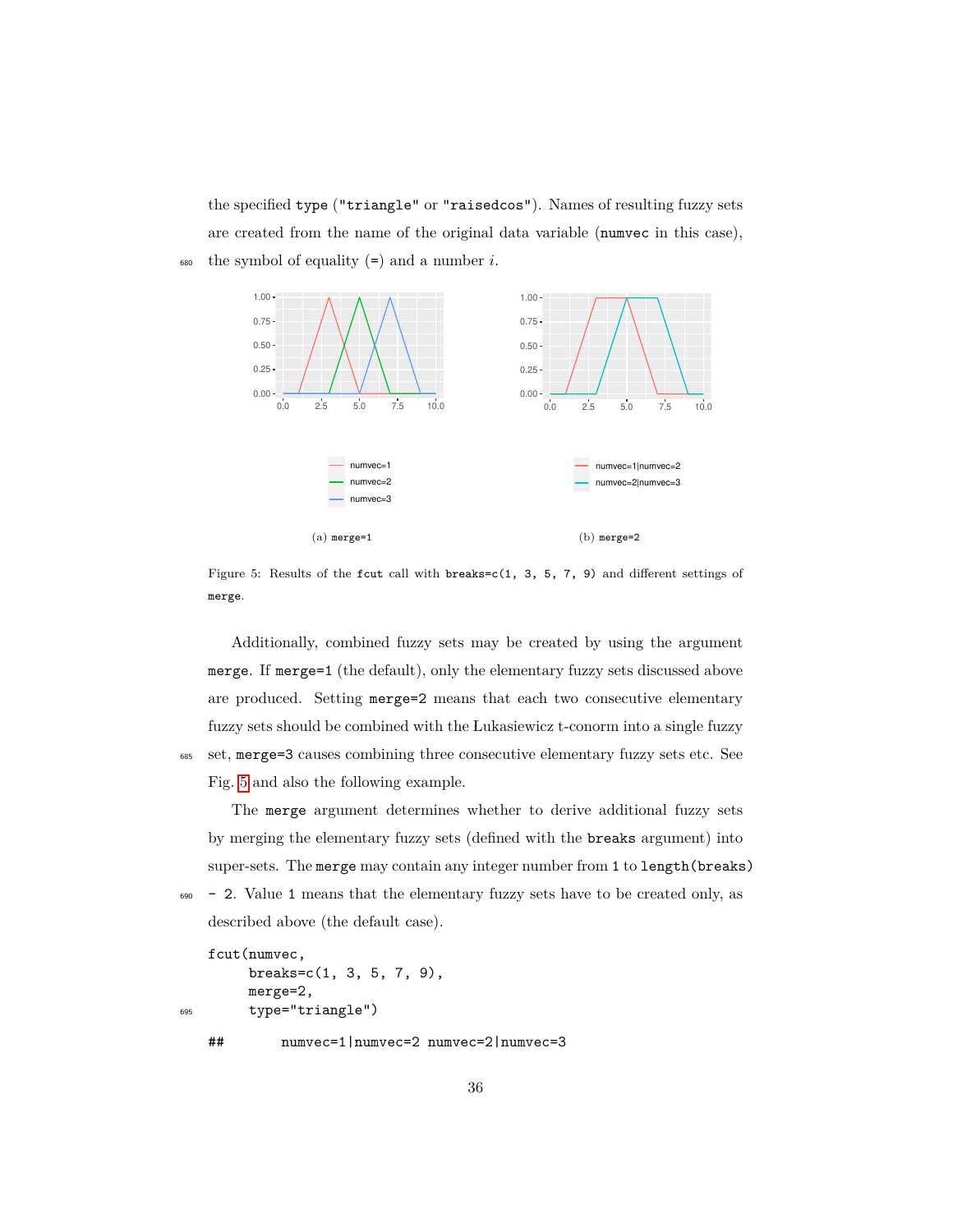|     | ## | [1,]                 | 0.0 | 0.0 |
|-----|----|----------------------|-----|-----|
|     | ## | [2,]                 | 0.5 | 0.0 |
|     | ## | $\left[3, \right]$   | 1.0 | 0.0 |
| 700 | ## | [4,]                 | 1.0 | 0.5 |
|     | ## | [5,]                 | 1.0 | 1.0 |
|     | ## | [6,]                 | 0.5 | 1.0 |
|     | ## | $\lbrack 7, \rbrack$ | 0.0 | 1.0 |
|     | ## | [8,]                 | 0.0 | 0.5 |
| 705 | ## | [9,]                 | 0.0 | 0.0 |

fcut(numvec,  $breaks=c(1, 3, 5, 7, 9),$ merge=3, type="triangle")

| 710 | ## |                      | $numvec=1$   $numvec=2$   $numvec=3$ |
|-----|----|----------------------|--------------------------------------|
|     | ## | [1,]                 | 0.0                                  |
|     | ## | [2,]                 | 0.5                                  |
|     | ## | [3,]                 | 1.0                                  |
|     | ## | [4,]                 | 1.0                                  |
| 715 | ## | [5,]                 | 1.0                                  |
|     | ## | [6,]                 | 1.0                                  |
|     | ## | $\lbrack 7, \rbrack$ | 1.0                                  |
|     | ## | [8,]                 | 0.5                                  |
|     | ## | [9,]                 | 0.0                                  |

The merge argument may contain multiple values. In that case, all types of merged fuzzy sets are provided. In the following example, the merge argument is a numeric vector containing 1, 2, 3, which means that the elementary fuzzy sets are created (1), the combinations of two consecutive elementary fuzzy sets are provided too (2), as also a single fuzzy set that combines all the three elementary fuzzy sets is returned (3):

```
720 fd <- fcut(numvec,
            breaks=c(1, 3, 5, 7, 9),
            merge=c(1, 2, 3),type="triangle")
  print(colnames(fd))
725 ## [1] "numvec=1" "numvec=2"
  ## [3] "numvec=3" "numvec=1|numvec=2"
```

```
## [5] "numvec=2|numvec=3" "numvec=1|numvec=2|numvec=3"
```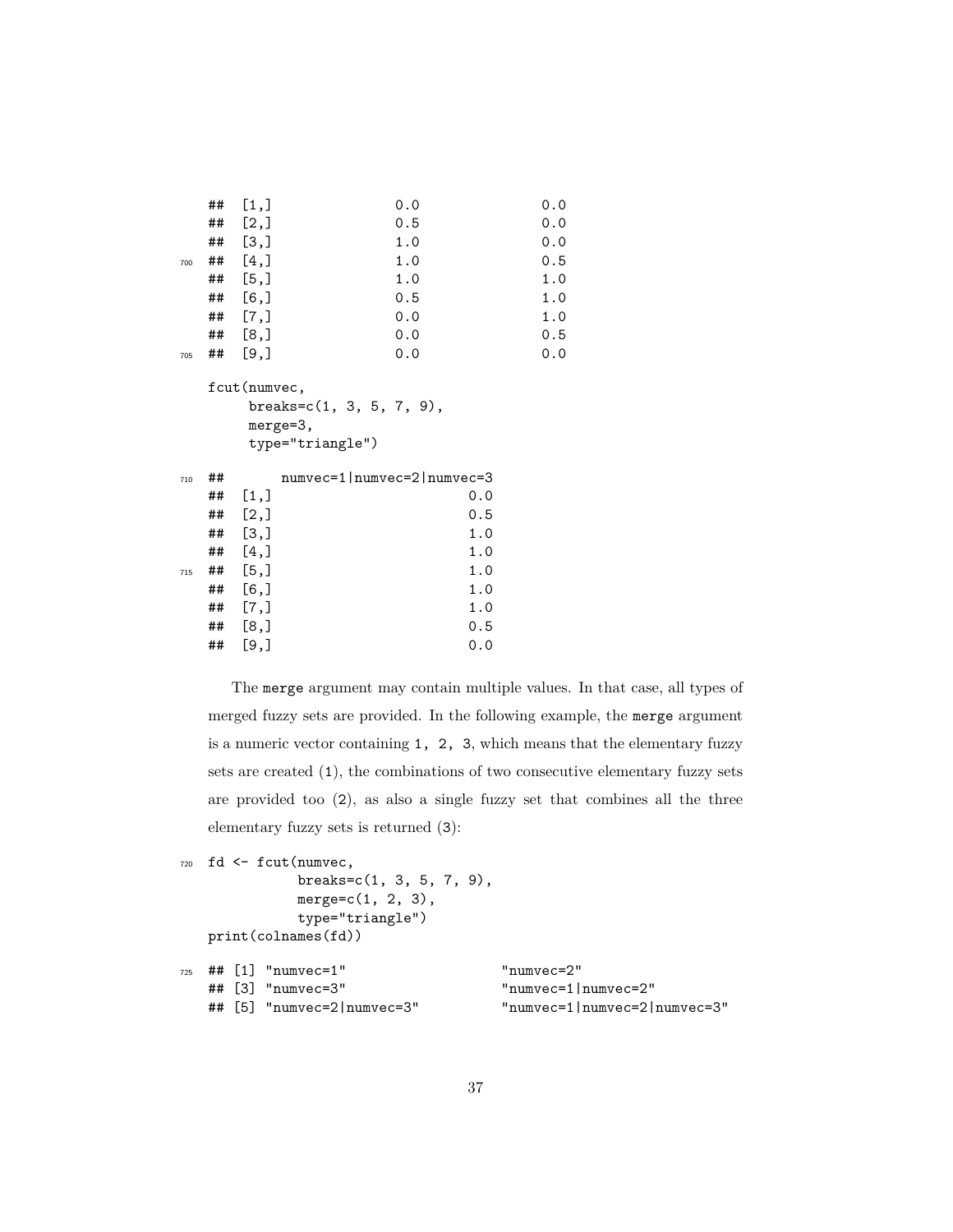As can be seen, the names of the derived (merged) fuzzy sets are created from the names of the original elementary fuzzy sets by concatenating them <sup>730</sup> with the pipe (|) separator.

Similarly as for lcut(), the result of the fcut() function is an instance of the fsets object. Hence the additional information, the vars and specs attributes discussed above, is also available:

vars(fd)

## [1] "numvec" "numvec" "numvec" "numvec" "numvec" "numvec" specs(fd)

|     | ## |           |          |          |          | $[,1]$ $[,2]$ $[,3]$ $[,4]$ $[,5]$ $[,6]$ |                   |  |
|-----|----|-----------|----------|----------|----------|-------------------------------------------|-------------------|--|
| 735 |    | ## $[1,]$ |          |          |          |                                           |                   |  |
|     |    | ## $[2,]$ | 0        | 0        | 0        |                                           |                   |  |
|     |    | ## [3, ]  | 0        |          | O        | $\mathcal{L}$                             |                   |  |
|     |    | ## $[4,]$ | O        | O        | O        | O                                         | O                 |  |
|     |    | ## [5, ]  | O        | $\Omega$ | O        | $\mathcal{L}$                             | $\mathbf{\Omega}$ |  |
| 740 |    | ## [6.]   | $\Omega$ |          | $\Omega$ | $\Omega$                                  | $\mathbf{\Omega}$ |  |

#### <span id="page-37-0"></span>**5. Fuzzy association rules**

#### *5.1. Theoretical background*

The association rules [\[54\]](#page-66-2) need not be introduced in detail, we only recall the fact that firstly the method appeared under the name GUHA [\[55,](#page-66-3) [56\]](#page-66-4) and <sup>745</sup> furthermore, we recall basic principles of how this method finds distinct statistically approved associations between attributes of given objects. With help of **lfl** the method can be used also in the fuzzy setting, i.e., for graded properties.

The crisp version of association rules deals with Table [7](#page-38-0) where  $o_1, \ldots, o_n$ denote objects,  $X_1, \ldots, X_m$  denote independent boolean attributes,  $Y_1, \ldots, Y_q$  $750$  denote the dependent boolean attributes, and finally, symbols  $a_{ij}$  and  $b_{ij}$  are

values from  $\{0, 1\}$  that denote whether the *i*-th object  $o_i$  carries attribute  $X_j$  or *Y*<sub>*j*</sub>, respectively. Each object can be represented as a boolean vector with  $m + q$ components.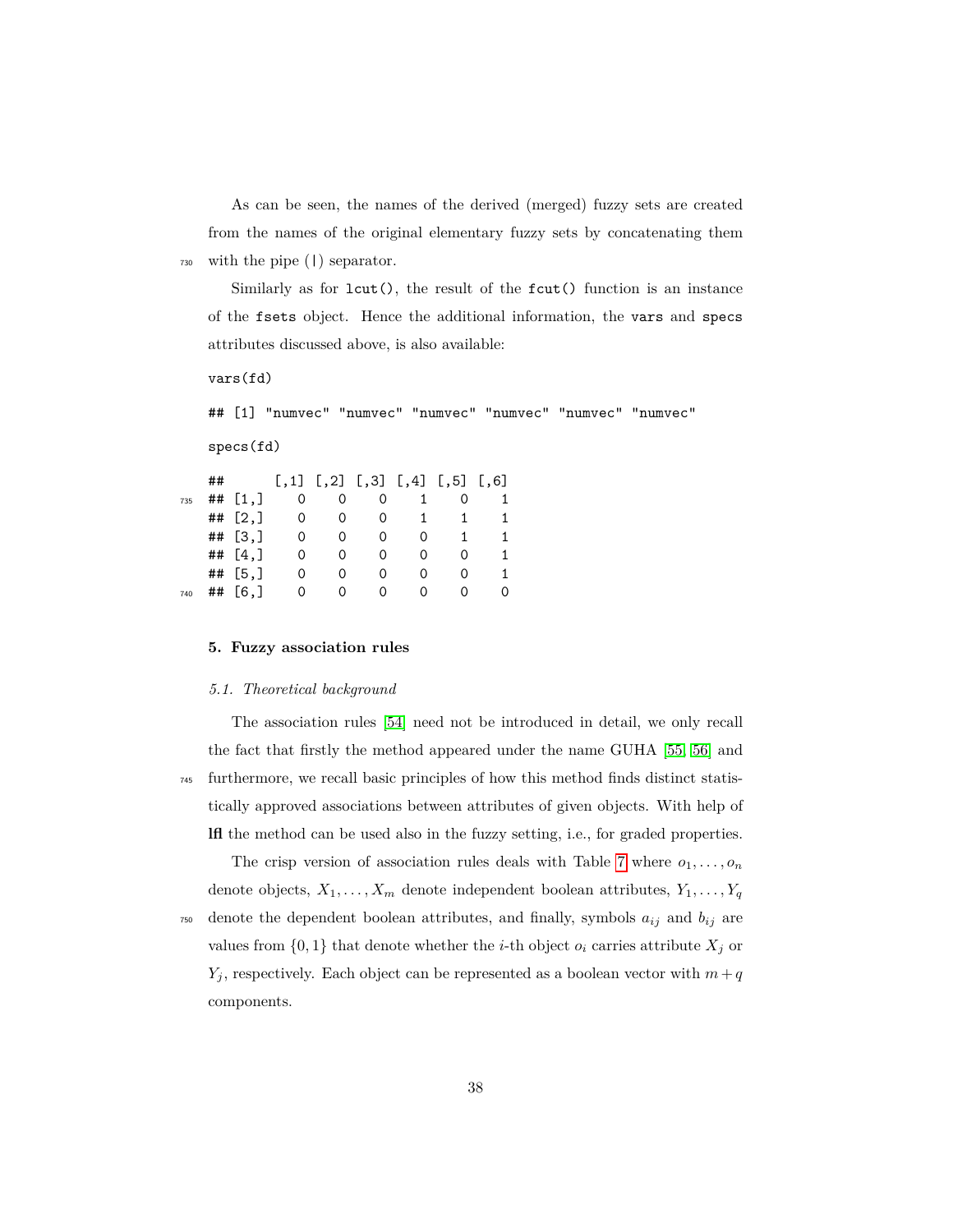<span id="page-38-0"></span>

|  | $X_1$ $X_m$ $Y_1$ $Y_q$                                                                                                                       |  |  |
|--|-----------------------------------------------------------------------------------------------------------------------------------------------|--|--|
|  | $o_1$ $a_{11}$ $a_{1m}$ $b_{11}$ $b_{1q}$                                                                                                     |  |  |
|  | $\frac{1}{2}$ , $\frac{1}{2}$ , $\frac{1}{2}$ , $\frac{1}{2}$ , $\frac{1}{2}$ , $\frac{1}{2}$ , $\frac{1}{2}$ , $\frac{1}{2}$ , $\frac{1}{2}$ |  |  |
|  | $o_n \mid a_{n1} \quad \ldots \quad a_{nm} \mid b_{n1} \quad \ldots \quad b_{nq}$                                                             |  |  |

Table 7: The table objects and attributes.

As the GUHA method deals with boolean attributes and features are often <sup>755</sup> taking values from a real universe, the attributes are usually partitioned to intervals. Then the method seeks for associations:

<span id="page-38-2"></span>
$$
\mathbf{A}(X_{i1},\ldots,X_{ip}) \simeq \mathbf{B}(Y_k) \tag{10}
$$

<span id="page-38-1"></span>where **A** is a predicate with conjunctively connected variables  $X_{i1}, \ldots, X_{ip}$  (for  $p \leq m$ , and **B** is a predicate with variables  $Y_k$ , for *k* taking values from 1 to *q*. In order to mine such associations, a four-fold Table [8](#page-38-1) is constructed.

B not B A *a b* not A *c d*

Table 8: Four-fold table for mining linguistic associations.

The number of synchronous occurrences of A and B is denoted by *a* in Table [8,](#page-38-1) *b* denotes the number of occurrences of A while B does not hold, numbers *c* and *d* are determined analogously. Often, only numbers *a* and *b* are important for distinct qualitative measures. For instance, the relationship between A and B may be obtained with help of the *binary multitudinal quantifier*  $\simeq := \sqsubset_r^{\gamma}$  that confirms the association if:

$$
\frac{a}{a+b} > \gamma \qquad \text{and} \qquad \frac{a}{n} > r,
$$

<sup>760</sup> where  $\gamma \in [0,1]$  is a *degree of confidence* and  $r \in [0,1]$  is a *degree of support*.

In order to soften the binary character of the associations and the sensitivity to the partitioning of the universes into intervals, distinct approaches to fuzzy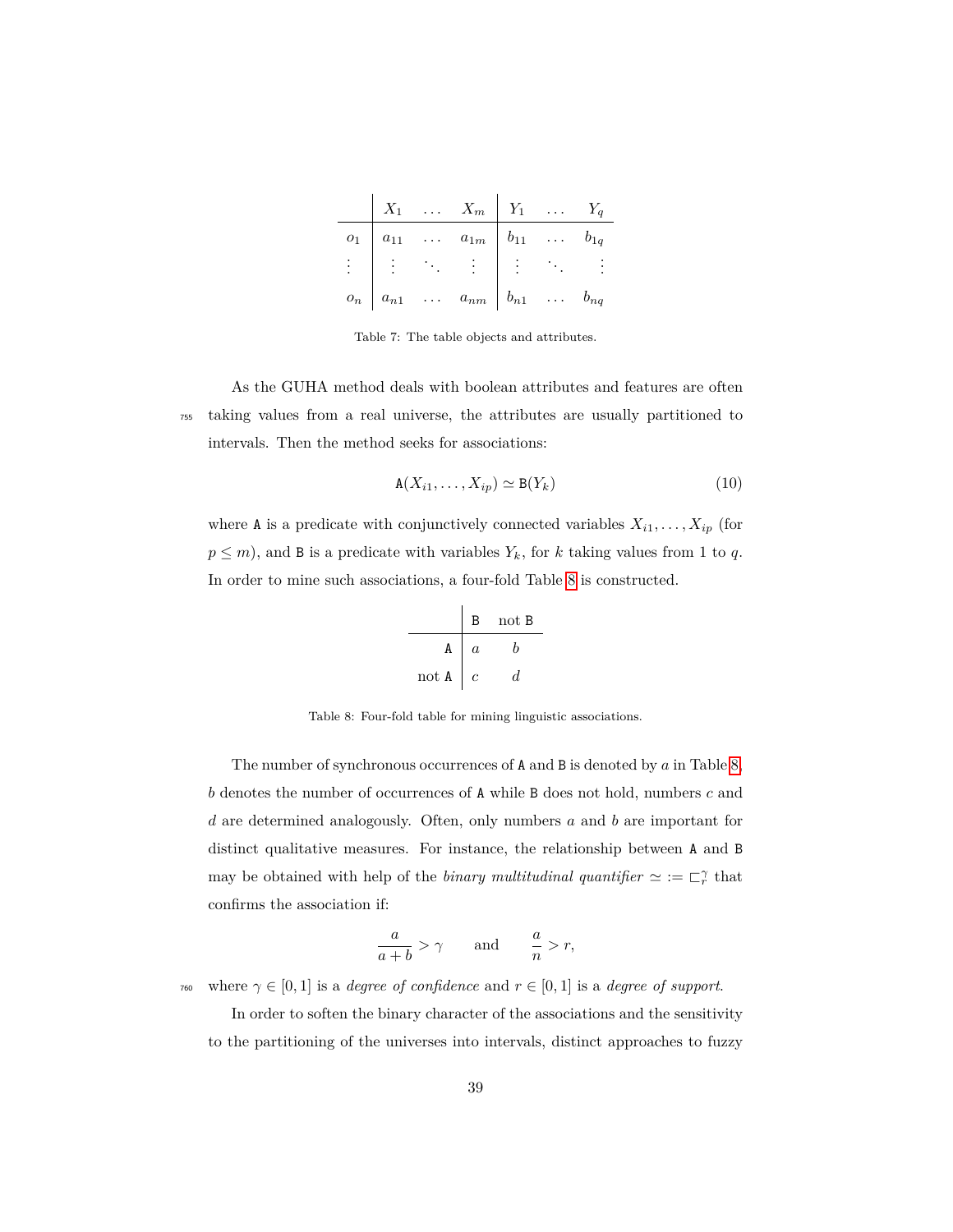associations were employed [\[57,](#page-66-5) [58,](#page-66-6) [59\]](#page-66-7). The **lfl** package adopts the approach published in [\[6\]](#page-61-0) because it directly uses the theory of evaluative linguistic ex-

<sup>765</sup> pressions. The attributes are not boolean anymore. Recalling the example from [\[6\]](#page-61-0), we may consider independent variables BMI (Body Mass Index) and Chol (cholesterol level), and the dependent variable BP (blood pressure) and the attributes such as  $\text{BMI}^{\text{VeBi}}$ ,  $\text{BP}^{\text{Me}}$ ,  $\text{Chol}^{\text{SiBi}}$  etc. that are defined by the fuzzy sets modeling the particular evaluative expressions. In such a way, the authors  $770$  obtained Table [9](#page-39-0) with membership degrees  $a_{ij} \in [0,1]$ .

<span id="page-39-0"></span>

|                | $\mathrm{BMI}^{\mathrm{ExSm}}$ | .        | $\mathrm{Chol}^{\mathrm{ExBi}}$ | $\mathrm{BP}^{\mathrm{ExSm}}$ | .         | $\mathrm{BP}^\mathrm{ExBi}$ |
|----------------|--------------------------------|----------|---------------------------------|-------------------------------|-----------|-----------------------------|
| O <sub>1</sub> | 0.5                            | .        | 0                               | 1                             | .         |                             |
| O <sub>2</sub> | 0.8                            | .        | 0                               | 0.4                           | $\cdot$ . | 0                           |
| $O_3$          | 0                              |          | 0.1                             | $\theta$                      | .         | 0.4                         |
| $O_4$          | 0                              | .        | 0.4                             | $\overline{0}$                | .         | 0.3                         |
| O <sub>5</sub> | 0.6                            |          | 0                               | 1                             | .         | 0                           |
|                |                                |          |                                 |                               |           |                             |
| $o_n$          | 0                              | $\cdots$ | 0                               | 0.5                           |           | 0                           |

Table 9: An example of the table with fuzzy attributes for fuzzy associations mining, ref. [\[6\]](#page-61-0).

Table [8](#page-38-1) is constructed for the fuzzy case in the same way using the cardinality, i.e., values *a, b, c, d* are summations of membership degrees. The conjunctive aggregations of the truth-values of A and B were modeled by the minimum operation however, other t-norms [\[60\]](#page-66-8) may be considered as well. So, if the  $775$  membership degree of  $o_i$  to A is 0.4 and its membership degree to B is 0.7, the value that enters the summation equals to  $\min\{0.4, 0.7\} = 0.4$ . If we sum up such values over all objects, we obtain the number *a* in Table [8.](#page-38-1) The other numbers are determined in an analogous way.

The advantage of associations [\(10\)](#page-38-2) is that each of them can be interpreted as the fuzzy rule:

$$
\mathcal{R} := \mathsf{IF}\ X_{i1} \text{ is } \mathcal{A}_{i1} \text{ AND } \cdots \text{ AND } X_{ip} \text{ is } \mathcal{A}_{ip} \text{ THEN } Y_k \text{ is } \mathcal{B}_{ik}
$$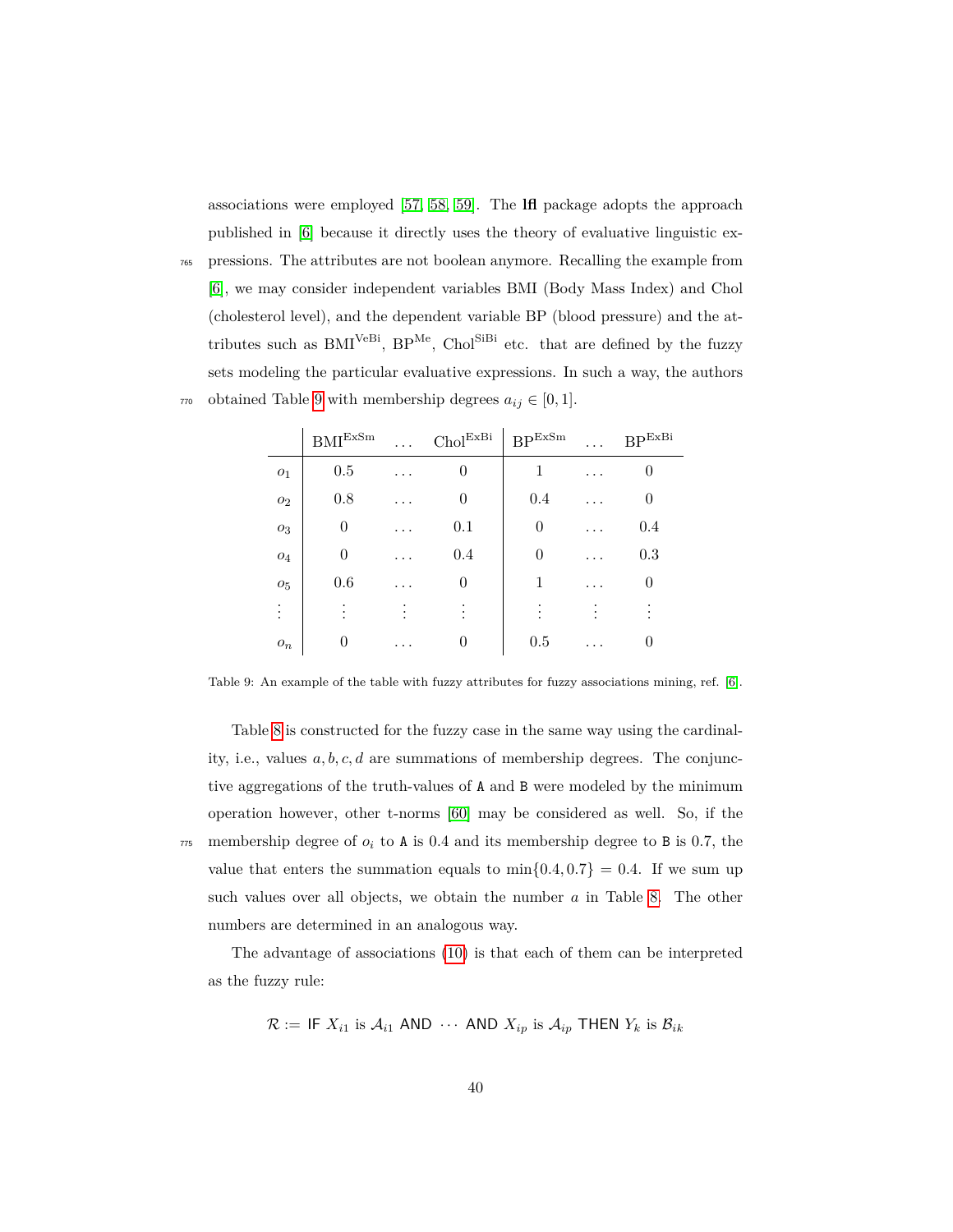that may be used in the inference systems for approximate reasoning.

<sup>780</sup> *5.2. Searching for fuzzy association rules in lfl*

The **lfl** package provides the searchrules() function that implements an OPUS-inspired algorithm [\[61\]](#page-66-9) for searching for fuzzy association rules in data. The searchrules() function traverses through the data set transformed to fuzzy sets (see lcut() and fcut() functions in Section [4.4\)](#page-29-1) and searches for all rules that satisfy certain restrictive conditions specified by the user:

```
rb <- searchrules(employees,
```

```
lhs=seq_len(ncol(employees)),
                  rhs=seq_len(ncol(employees)),
                  minSupport=0.5,
785 minConfidence=0.8,
                  maxLength=3)
```
print(rb)

```
## support lhsSupport rhsSupport confidence
  ## position=worker => employed 0.5000000 0.5000000 0.7500000 1.0000000
790 ## => ro.me.age 1.0000000 1.0000000 1.0000000 1.0000000
  ## employed => me.age 0.7464963 0.7500000 0.8443495 0.9953284
  ## me.age => employed 0.7464963 0.8443495 0.7500000 0.8841082
  ## => me.age 0.8443495 1.0000000 0.8443495 0.8443495
```
Besides the fsets data object (see Section [4.4\)](#page-29-1), the searchrules() function <sup>795</sup> accepts the following arguments:

- lhs indices of data columns that may appear on the left-hand side of the rule (i.e., in the antecedent);
- rhs indices of data columns that may appear on the right-hand side of the rule (i.e., in the consequent);
- 

<sup>800</sup> • tnorm – the t-norm that represents the conjunction of predicates in the antecedent (defaults to Gödel minimum);

- $n -$  the maximum number of rules with greatest confidence to be found;
- minSupport the minimum support degree of a rule. Rules with support below that number are filtered out;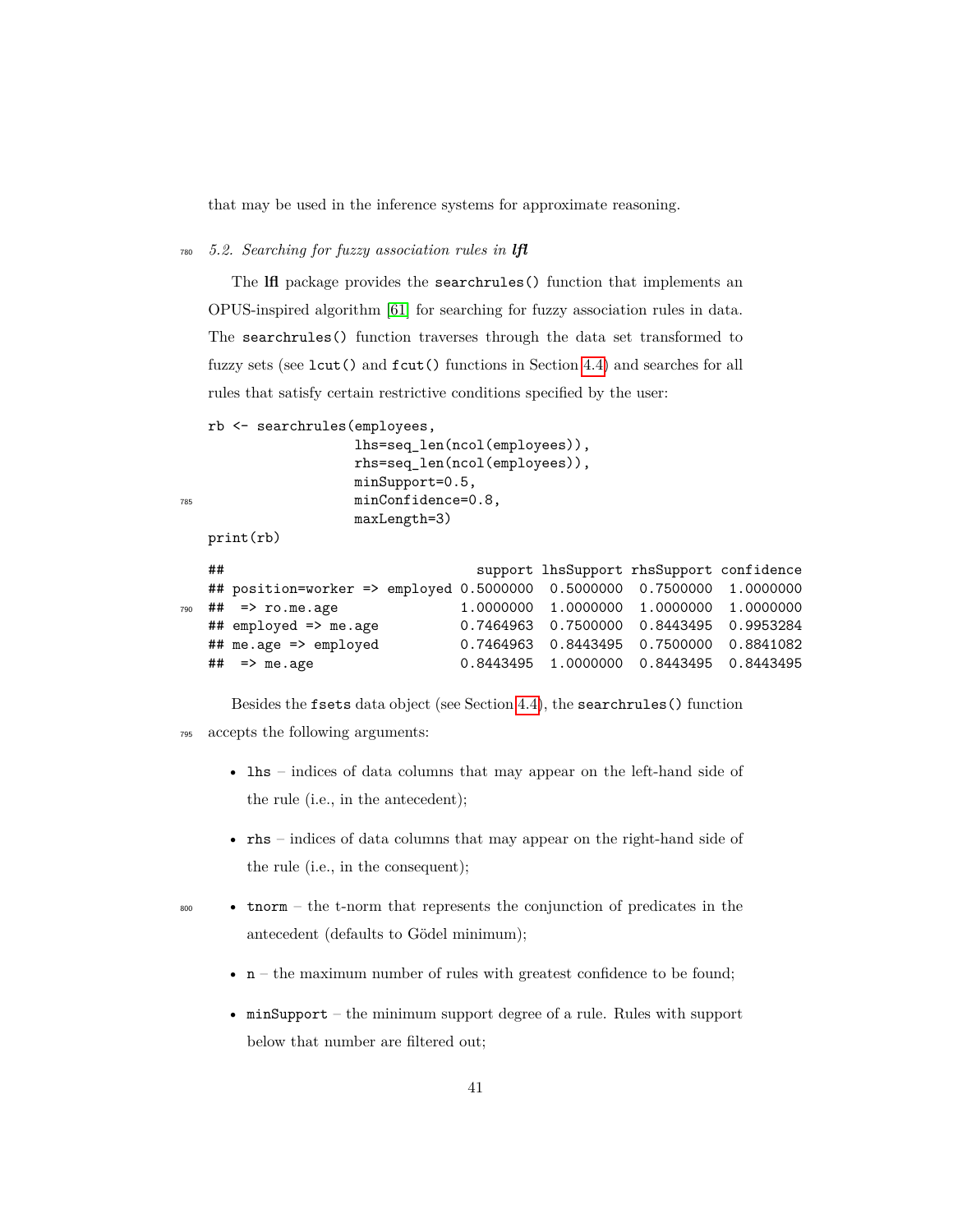- <sup>805</sup> minConfidence the minimum confidence degree of a rule. Rules with confidence below that number are filtered out;
- maxConfidence the maximum confidence threshold. After finding a rule that has confidence degree above the maxConfidence threshold, no other rule is resulted based on adding some additional attribute to its antecedent  $_{810}$  part. So, if  $a \Rightarrow c$  has confidence above the maxConfidence threshold, no more rules containing a in the antecedent and c in the consequent will be produced regardless of their interest measures;
- maxLength the maximum allowed length of the antecedent, i.e. maximal number of predicates that are allowed to appear on both sides of the rule. <sup>815</sup> If negative, the maximum length of rules is unlimited.
	- numThreads the number of computing threads to start in parallel multithreaded computation.

Internally, the rule base produced by the searchrules() function is an instance of the farules class. It is a list of two elements, rules and statistics, <sup>820</sup> where rules is a list of character vectors of rule predicate names. The first element of these vectors is a consequent of the rule, the rest is the antecedent. The statistics element is a matrix that assigns some quality measures to each rule. The as.data.frame() function converts the farules object to a usual data frame. The antecedent() or consequent() functions create a list 825 of antecedents or consequents from the farules object.

#### *5.3. Reduction of rule bases*

If the generated association rules are intended for use in some inference mechanisms (such as PbLD described in Section [6\)](#page-42-0), it is sometimes useful to employ a reduce() function to decrease the amount of rules obtained by the 830 searchrules() function.

The *rule base coverage of data* expresses the amount of data entries, for which there exists a rule with an antecedent that models (that is, "covers")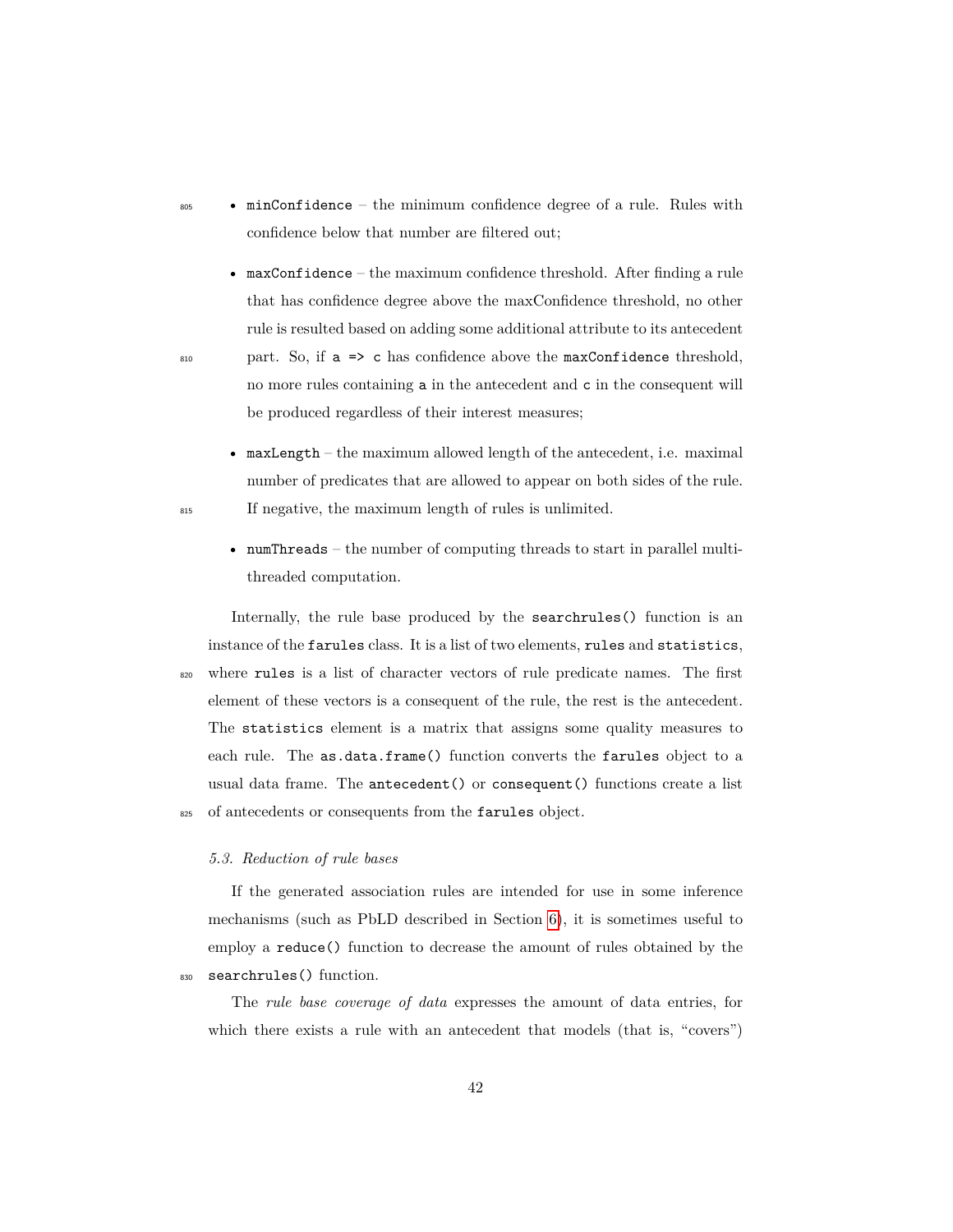the original data. The reduction algorithm performed in the reduce() function selects a minimal rule base that covers at least the specified ratio of data. The <sup>835</sup> algorithm described by [\[62\]](#page-66-10) turns out to be very efficient in reduction while

For example, a set rb of rules obtained from the employees fuzzy sets may be reduced to the 90 % coverage ratio as follows:

```
reduce(employees, rb, 0.9)
```
## support lhsSupport rhsSupport confidence ## => me.age 0.8443495 1.0000000 0.8443495 0.8443495 <sup>840</sup> ## => ro.me.age 1.0000000 1.0000000 1.0000000 1.0000000 ## me.age => employed 0.7464963 0.8443495 0.7500000 0.8841082

#### <span id="page-42-0"></span>**6. Perception-based Logical Deduction**

retaining the output of the PbLD inference.

Unlike the more frequent fuzzy inference methods, i.e., mainly the Mamdani-Assilian [\[25\]](#page-63-2) (and other derived conjunctive models) and the Takagi-Sugeno <sup>845</sup> [\[63\]](#page-67-0), the *perception-based logical deduction* (abbr. PbLD) uses the genuine Lukasiewicz implication. However, it is even different to the standard fuzzy relational approach to implicative rules [\[64\]](#page-67-1) that aggregates them to a single fuzzy relation by the minimum. Let us note that the first two above-mentioned approaches as well as many others are accessible in a very rich **frbs** R package <sup>850</sup> while the latter approach implementing conjunction of implications is up to the

best knowledge of the authors not implemented in any R package.

The difference between inferring with standard implicative fuzzy rules and inferring with linguistic rules (containing evaluative linguistic expressions) lies in the specific inference method PbLD that applies the so-called perception –

<sup>855</sup> a certain algorithm that fires only particular rules based firing degree and the

specificity of the antecedents, see [\[65\]](#page-67-2).

## *6.1. Formal background and implementation*

In this Section, we present PbLD that was introduced in [\[4\]](#page-60-3) and in the selected fuzzy relational formal environment studied in [\[24\]](#page-63-1). However, note that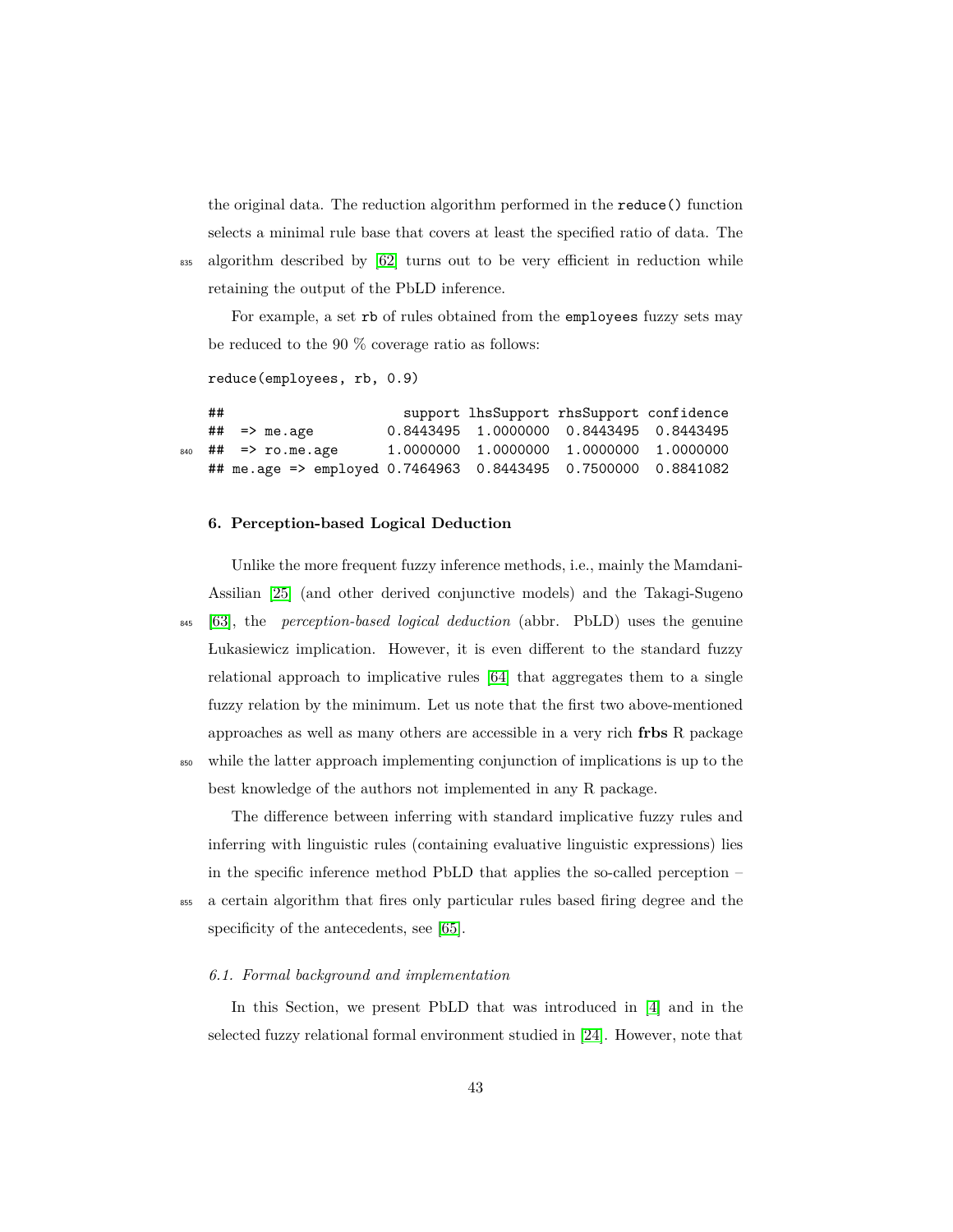<sup>860</sup> there is also another variant, see e.g. [\[5\]](#page-60-4). The first one can be called *global PbLD* and the latter one as *local PbLD*. The names, in the R-package implementation mirrored in the values "global" and "local" of the type argument, point to the application of the specificity ordering in the perception function that chooses particular rules to be fired. Unless explicitly stated, all what is described below <sup>865</sup> has a general validity for both variants.

We briefly recall that the specificity ordering of linguistic expressions is based on the ordering of hedges under the assumption that we consider two expressions based on the same atomic expression, i.e.,  $A_i \leq_{LE} A_k$  for  $A_i := \langle \text{hedge} \rangle_i A$  and  $\mathcal{A}_k := \langle \text{hedge} \rangle_k \mathcal{A}$  with  $\mathcal A$  being an atomic expression and  $\langle \text{hedge} \rangle_i \leq_H \langle \text{hedge} \rangle_k$ where

 $Ex \leq_H Si \leq_H Ve \leq_H \langle empty \rangle \leq_H ML \leq_H Ro \leq_H QR \leq_H VR$ .

The specificity ordering principle, i.e., evaluative expressions of the same type are ordered according to their hedges and expressions with different atomic expressions are incomparable), is preserved also for the multiple-variable case where the same atomic expression needs to be on each axis and the ordering  $\frac{1}{870}$   $\leq$ H has to be preserved also for all variables (hedges), otherwise again, the expressions are incomparable. In **lfl**, the specificity relation of two rules may be questioned with the is.specific() function. See also the specs() function discussed in Section [4.4.](#page-29-1)

Fuzzy rules with evaluative expressions are gathered to a fuzzy rules base that is here called the *linguistic description*,  $LD = \{R_1, \ldots, R_K\}$ :

$$
\mathcal{R}_1 := \text{IF } x \text{ is } \mathcal{A}_1 \text{ THEN } y \text{ is } \mathcal{B}_1,
$$
\n
$$
\dots
$$
\n
$$
\mathcal{R}_K := \text{IF } x \text{ is } \mathcal{A}_K \text{ THEN } y \text{ is } \mathcal{B}_K
$$
\n
$$
(11)
$$

with *x, y* taking values from universes *X* and *Y* , respectively. For further pur-<sup>875</sup> poses, we will need to define the *topic of linguistic description LD* as the set of antecedent fuzzy sets  $T^{LD} = \{A_j | j = 1, ..., K\}$  where  $A_j$  models the expression  $A_j$ .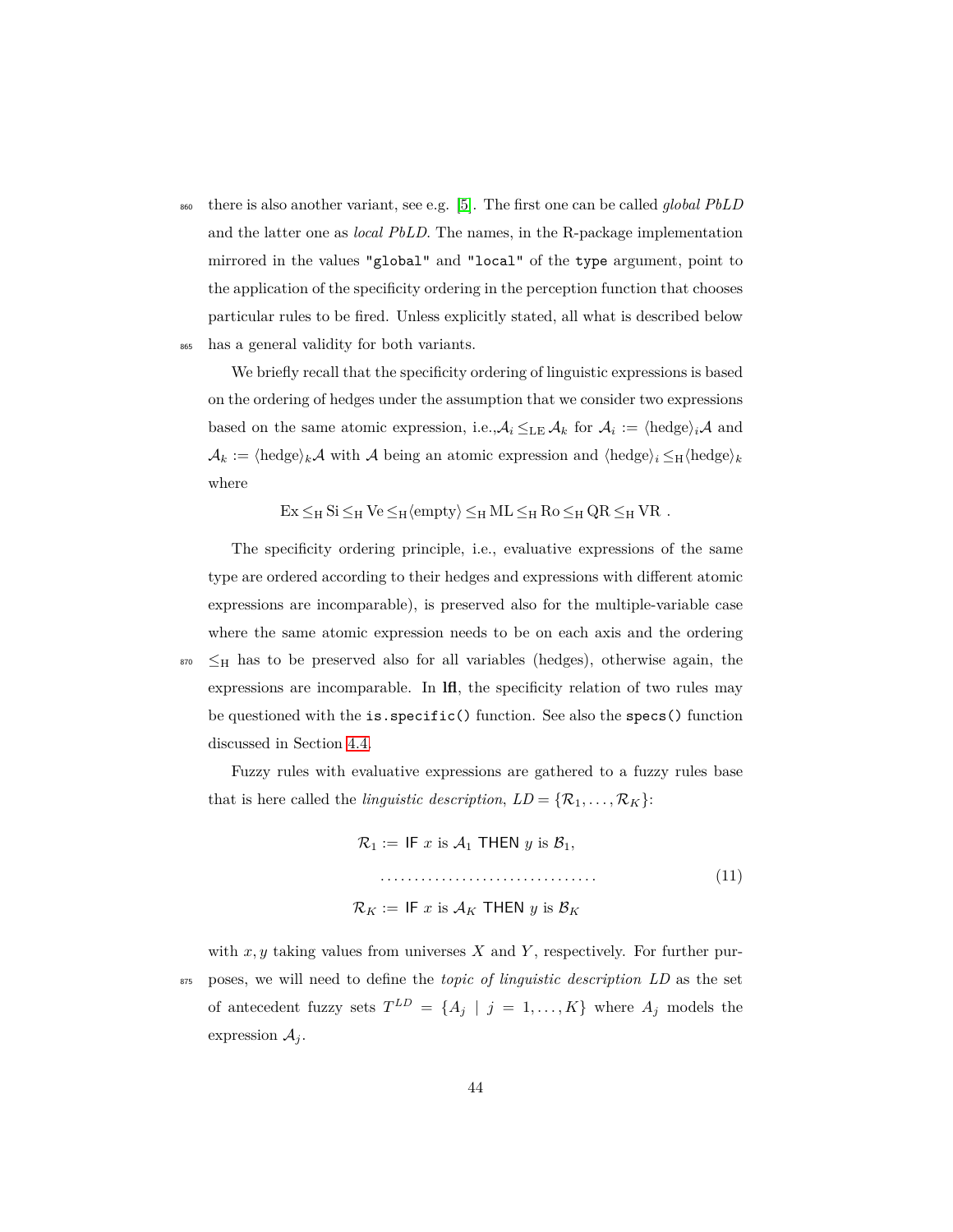Given a linguistic description and an input  $x_0 \in X$ , one may order the elements of the topic w.r.t. the input:  $A_i \leq_{x_0} A_k$  for  $A_i, A_k \in T^{LD}$  if

either 
$$
A_i(x_0) > A_k(x_0)
$$
; or  $A_i(x_0) = A_k(x_0)$  and  $A_i \leq_{\text{LE}} A_k$ .

The definition of  $\leq_{x_0}$  above relates only to the "original" PbLD that is called *global* in this work as well as in **lfl** R-package. For the *local PbLD*, there is an 880 additional assumption that  $A_i$  and  $A_k$  need to be of the same type (constructed with the same atomic expression), in order to be ordered  $A_i \leq_{x_0} A_k$ . This slight change in the definition has a strong impact on the functionality of the inference [\[5\]](#page-60-4) which is discussed in Remark [2](#page-44-0) below.

Again, the extension to more variables is straightforward and componentwise with the use of the minimum t-norm to aggregate the membership degrees on the individual axes:

$$
A_i(x_0) = \bigwedge_{j=1}^m A_{ij}(x_{0j}), \text{ with } X = X_1 \times \cdots \times X_m, x_0 = (x_{01}, \ldots, x_{0m}).
$$

The *perception* function maps an input *x* to the topic of a given linguistic expression. In particular, it assigns to each input  $x_0 \in X$  a subset of antecedent fuzzy sets that are minimal wrt. the ordering  $\leq_{x_0}$ :

$$
P^{LD}(x_0) = \{ A_i \in T^{LD} \mid A_i(x_0) > 0 \& \forall A_j \in T^{LD} : (A_j \leq_{x_0} A_i) \Rightarrow (\mathcal{A}_j = \mathcal{A}_i) \}.
$$

<span id="page-44-0"></span>**Remark 2.** *Only the rules with antecedents chosen by the perception function* <sup>885</sup> *are fired that can be interpreted as firing rules with the highest firing degree and, firing the rules with the most specific antecedents, in the case of more rules fired to the degree 1. The motivation came from the situations when some extremely small objects are observed on the input and we have rules with antecedents "small" and "extremely small", see Figure [1.](#page-23-0) Indeed, extremely small*

<sup>890</sup> *objects are also small however, we may wish to result different conclusions for those small objects that are even extremely small. The above described principle for the example with antecedents "small" and "very small" is preserved even when the* local PbLD *is applied. However, in such a case, the perception also*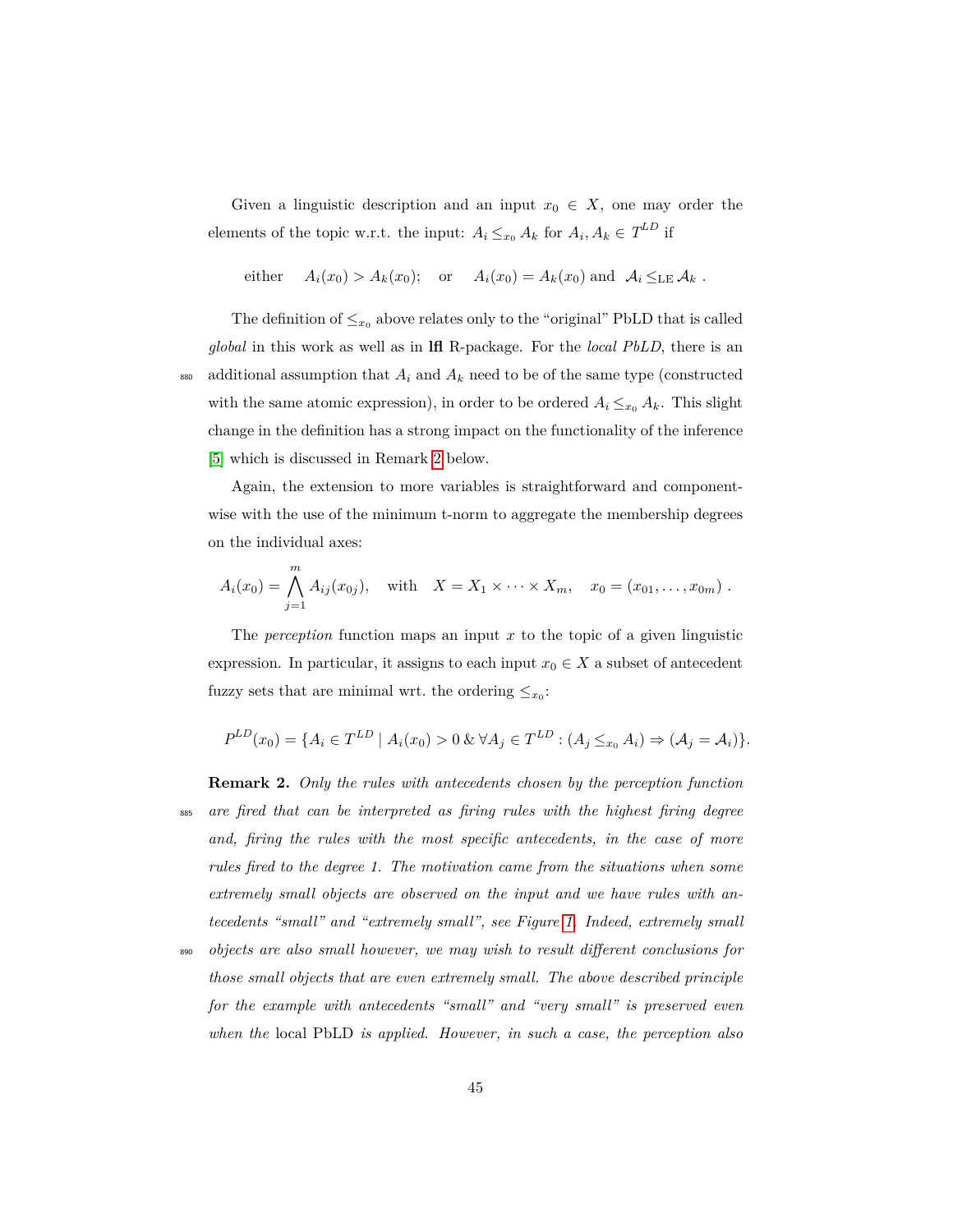*fires the rules with antecedents of the different type no matter that they are fired*

<sup>895</sup> *in distinct degrees. If the input has a non-zero membership degree to antecedents with expressions derived from atomic expressions "small" and "medium", the ordering*  $\leq_{x_0}$  *determines the most fired antecedents separately for both subsets and both such rules are then chosen by perception to be fired.*

The conclusion  $C \in \mathcal{F}(Y)$  is then determined analogously to the standard <sup>900</sup> implicative approach, i.e.,

<span id="page-45-0"></span>
$$
C = \bigcap \{ C_{i_{\ell}} \mid C_{i_{\ell}}(y) = A_{i_{\ell}}(x_0) \Rightarrow B_{i_{\ell}}(y) \& A_{i_{\ell}} \in P^{LD}(x_0) \}, \quad y \in Y, \quad (12)
$$

where  $\Rightarrow$  is the Lukasiewicz residuum and ∩ is the Gödel intersection.

After deriving the output  $C$ , it often needs to be defuzzified that is, we often need to find an element  $y \in Y$  that represents the conclusion *C* in the best way. This necessity appears whenever particular numerical output is required, e.g., in <sup>905</sup> automatic control, robotics, etc. This step is provided by the function defuzz() that is, as a function standing outside of the PbLD inference, described in Section [6.2.](#page-47-0)

The **lfl** package implements PbLD in the pbld() function. The inference is performed for each row of the input data object (which must be the instance of the fsets class, see Section [2\)](#page-5-0). For instance, let us consider the R's standard dataset, CO2:

```
head(C02, n=4)
```
## Grouped Data: uptake ˜ conc | Plant <sup>910</sup> ## Plant Type Treatment conc uptake ## 1 Qn1 Quebec nonchilled 95 16.0 ## 2 Qn1 Quebec nonchilled 175 30.4 ## 3 Qn1 Quebec nonchilled 250 34.8 ## 4 Qn1 Quebec nonchilled 350 37.2

We are going to create a rule base for predicting the uptake variable from the other columns of the dataset. First of all, let us convert the original data into the set of fuzzy sets. We define a custom trichotomous context for the predicted variable and leave defaults for all the other columns: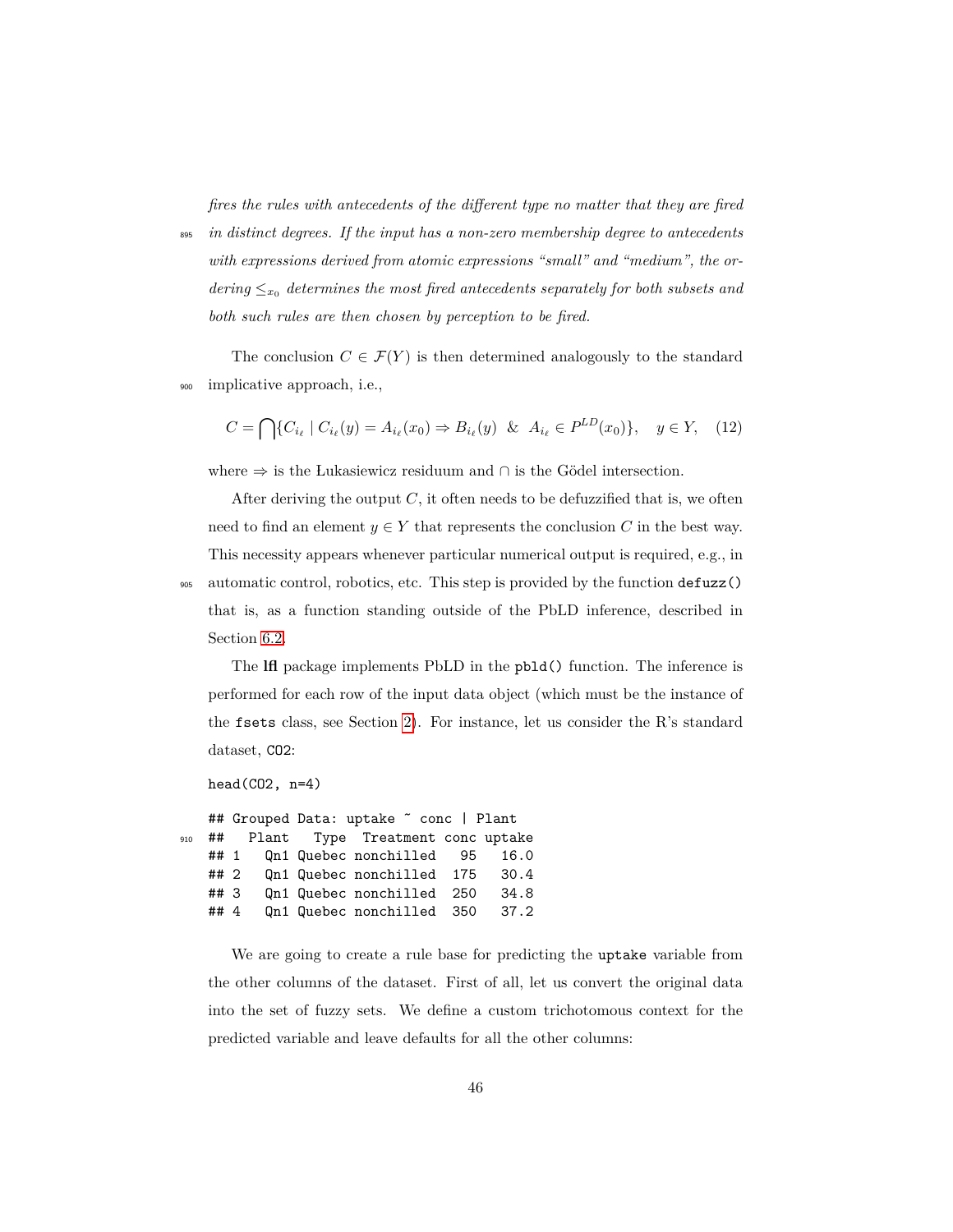```
915 uptakeContext <- ctx3(7, 28.3, 46)
   d <- lcut(CO2, context=list(uptake=uptakeContext))
```
Now we split the data into the training and testing part. There are 10 data rows randomly selected for the testing dataset (in real application, perhaps more sophisticated method of training/testing split may be performed e.g. by using the createDataPartition() function of the **caret** package [\[66\]](#page-67-3)):

```
testingIndices <- sort(sample(seq_len(nrow(d)), 10))
print(testingIndices)
```
## [1] 8 44 46 51 61 67 73 78 80 83

```
920 training <- d[-testingIndices, ]
   testing <- d[testingIndices, ]
```
On the training part, the rule base is created with the uptake fuzzy sets as consequents (columns 39–58) and the rest as antecedents (columns 1–38):

```
rb <- searchrules(training,
                  lhs=which(vars(d) != "uptake"),rhs=which(vars(d) == "uptake"),
925 minConfidence=0.5)
```
Before performing the inference with the pbld() function, a sampled consequent values have to be provided. The following commands produce a vector v of 1000 evenly distributed values from the uptake context and a fsets object p of fuzzy sets that appear in the consequent with membership degrees corresponding to the values from v. This information is needed for defuzzification, which enables to obtain a crisp value of the uptake predicted by the PbLD inference:

```
v <- seq(uptakeContext[1], uptakeContext[3], length.out=1000)
p <- lcut(v, name="uptake", context=uptakeContext)
```
After that, everything is prepared to run the inference on the testing dataset:

```
pbld(testing, rb, p, v, type="global")
```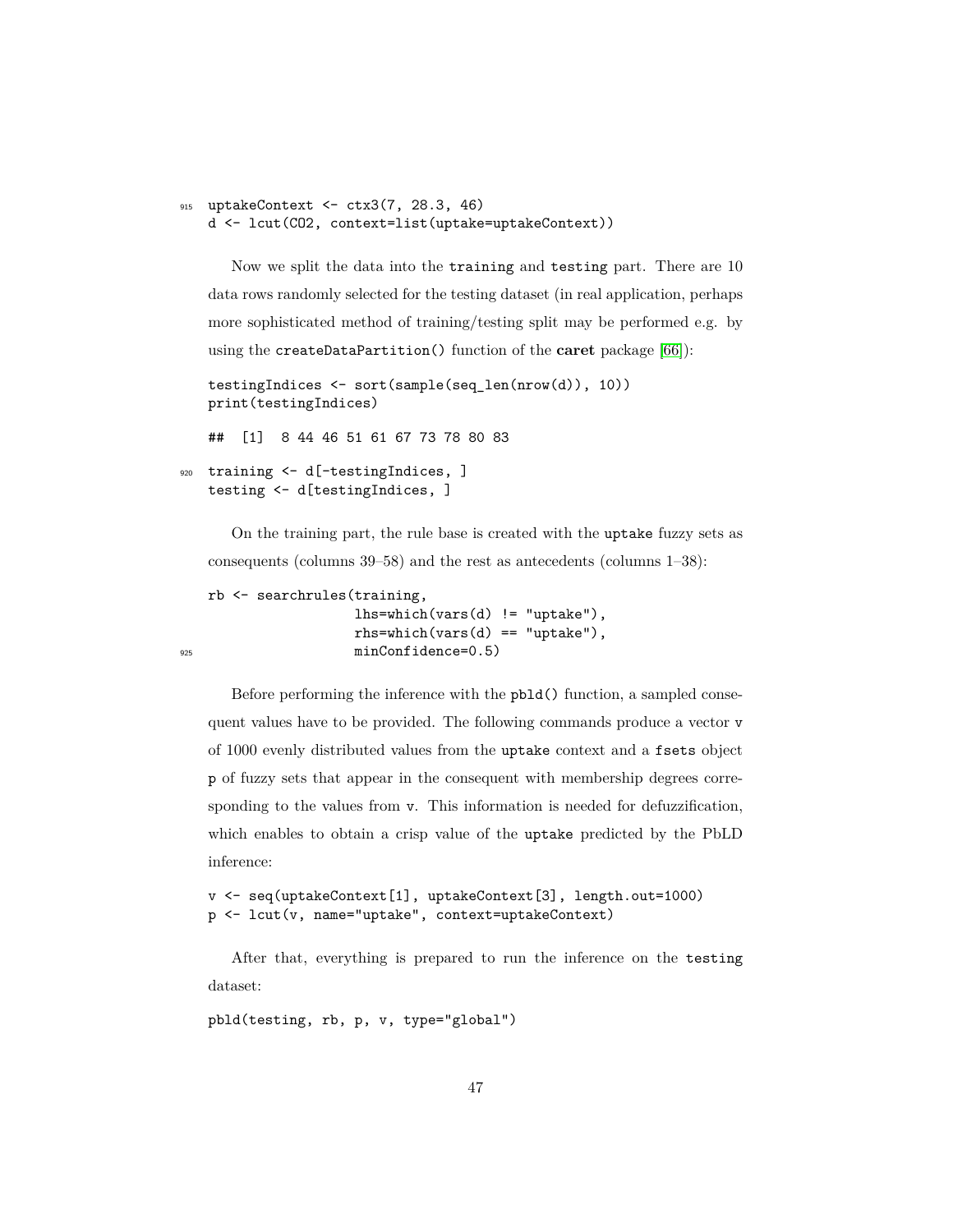## [1] 27.26126 22.22523 7.00000 22.22523 7.00000 21.79580 19.29730 <sup>930</sup> ## [8] 17.63814 27.26126 27.26126

Each value of the resulting vector corresponds to the result of the inference performed on a row of the testing input. As indicated by the type argument, the *global* variant of PbLD has been computed. The *local* PbLD is obtained for type="local".

If the user wants to create the rule base by herself or himself, a list of character strings has to be provided that represent the rules, with first element standing for the consequent. For instance, rules

| if Plant=Mc1 and conc is small then uptake is medium                  |  |
|-----------------------------------------------------------------------|--|
| <b>if</b> Type=Mississippi then uptake is small                       |  |
| if Treatment=nonchilled and conc is roughly medium then uptake is big |  |

may be evaluated with PbLD using the following code:

```
935 rules <- list(c("me.uptake", "Plant=Mc1", "sm.conc"),
                 c("sm.uptake", "Type=Mississippi"),
                 c("bi.uptake", "Treatment=nonchilled", "ro.me.conc"))
   pbld(testing, rules, p, v)
   ## [1] 7.00000 10.16216 10.16216 10.16216 7.00000 10.16216 10.16216
940 ## [8] 10.16216 10.16216 10.16216
```
<span id="page-47-0"></span>*6.2. Other functions related to the PbLD inference*

The **lfl** package provides some additional functions related to the logical inference. These functions act primarily as building blocks for the PbLD, however, they may be sometimes useful even separately.

<sup>945</sup> The fire() function evaluates a list of rules on a given input. The result is a vector of truth value degrees.

The perceive() function handles the perception, which is a central notion of the PbLD inference. From a set of rules, perceive() removes each rule for which another rule exists that is more specific. The specificity is determined by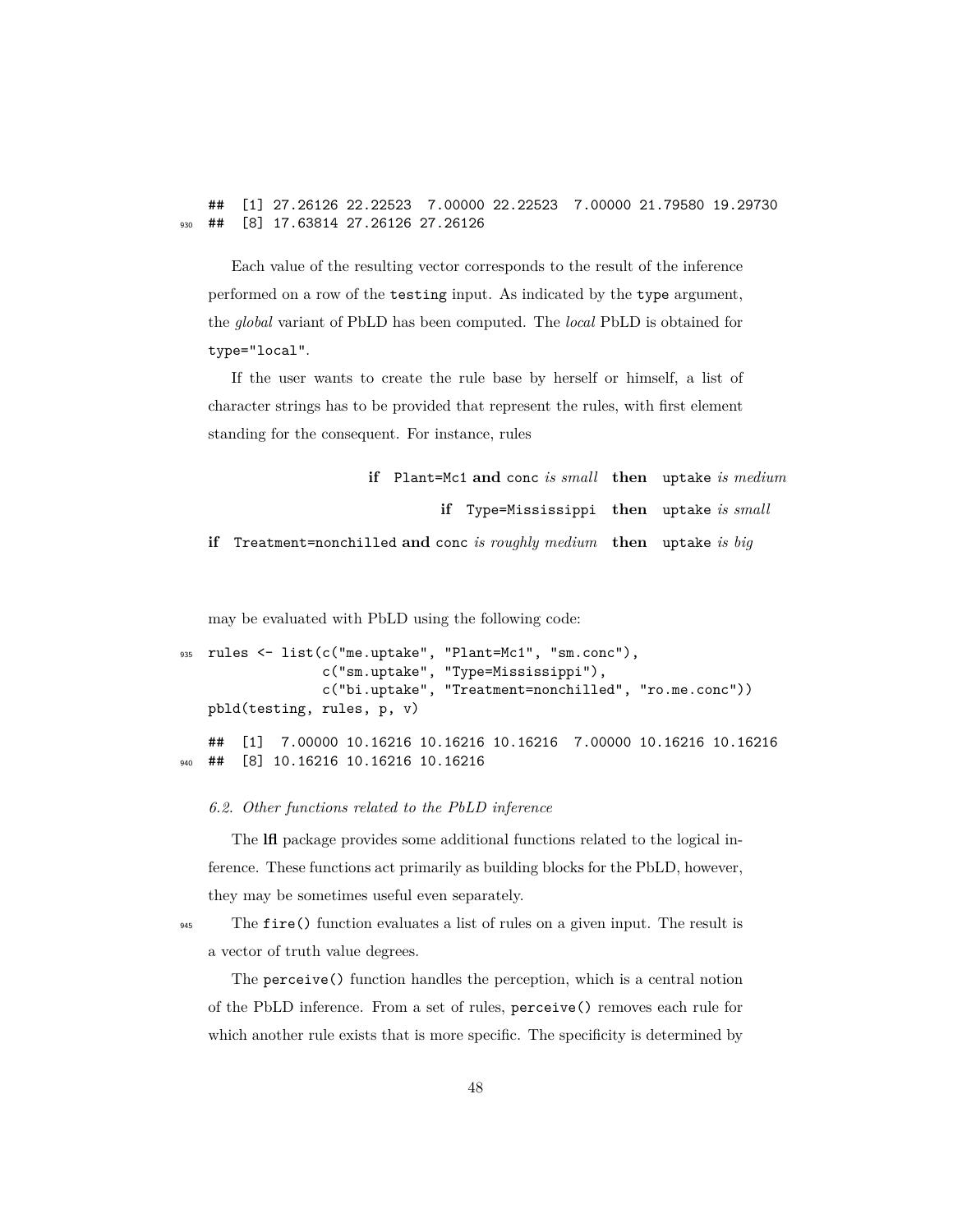- $_{\rm 950}$  calling the  ${\rm i}$ **s. specific()** function. In other words, for each rule  $\mathcal{R}_i$  in the list of rules, it searches for another rule  $\mathcal{R}_j$  such that is. specific(Rj, Ri, ...) returns TRUE. If the answer is positive then  $\mathcal{R}_i$  is removed from the list. The specificity is based on the specs() matrix defined as an attribute of the fsets object, which can be created by the lcut() or fcut() function.
- <sup>955</sup> The defuzz() function performs the defuzzification. As the flavor of the output obtained by [\(12\)](#page-45-0) leads to expressions that look like modified evaluative linguistic expressions, the use of the *Defuzzification of Evaluative Expressions* (DEE) that has been designed for these purposes seems reasonable. It is a hierarchical two-step defuzzification that firstly classifies the type of the output
- <sup>960</sup> into three types: S<sup>−</sup> ("small"),  $\Pi$  ("medium"), and S<sup>+</sup> ("big"). This step is done based on the monotonicity of the output fuzzy set membership functions, e.g., non-increasing is classified as S<sup>−</sup> (*"small"*). In its second step, DEE calls one of the standard defuzzifications for implicative rules, *First-Of-Maxima* (FOM) is used for the S<sup>−</sup> type, *Mean-Of-Maxima* (MOM) is used for the Π type, and

<sup>965</sup> Last-Of-Maxima (LOM) is used for the  $S^+$  type, see Figure [1.](#page-23-0)

Function defuzz() takes a numeric vector of membership degrees, a numeric vector of values corresponding to the given membership degrees and a type of defuzzification ("mom" for *Mean-Of-Maxima*, "fom" for *First-Of-Maxima*, "lom" for *Last-Of-Maxima*, or "dee" for *Defuzzification of Evaluative Expressions*) and <sup>970</sup> returns a defuzzified value.

As the **lfl** package is mainly focused on modeling implicative rules, it does not contain defuzzifications designed for conjuntive rules (rules of the Mamdani-Assilian type), such as the *Center-Of-Gravity* (COG) defuzzification, however, it is at disposal in **frbs** R-package.

<sup>975</sup> *6.3. Application – fuzzy rule-based ensemble for time series prediction*

The PbLD inference methods together with linguistic fuzzy rules have been used for distinct purposes, such as classification of geological layers [\[67\]](#page-67-4). We will emphasize one of them that significantly favored the use of the R-package implementation compared to the LFLC commercial package (see [\[32\]](#page-64-0)), namely,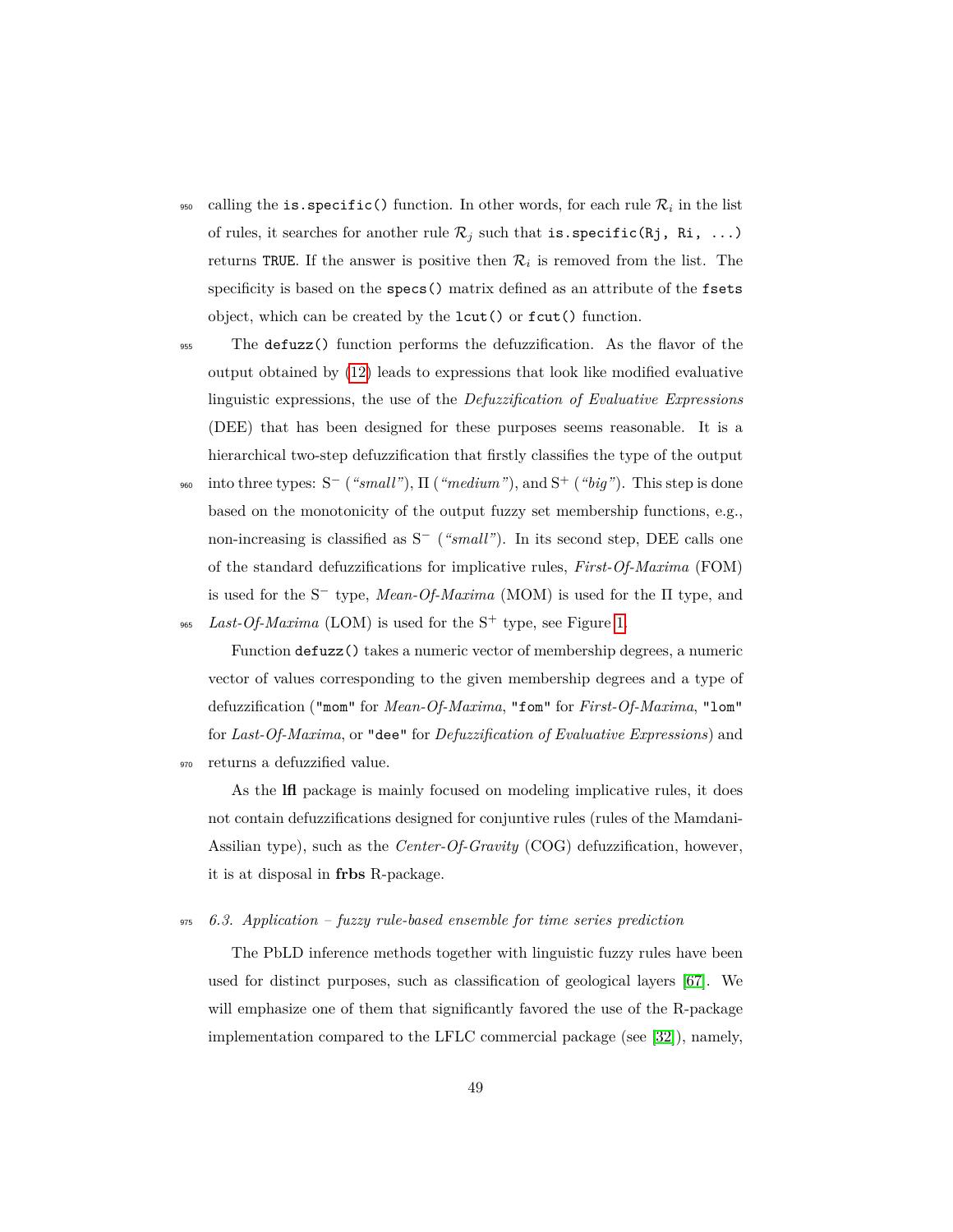<sup>980</sup> the *Fuzzy Rule Based Ensemble* (FRBE) for time series predictions [\[68\]](#page-67-5). It is an ensemble of particular time series forecasting methods that is strongly motivated by distinct automatic ensembles for these purposes [\[69\]](#page-67-6), often dealing on the meta-learning level with characteristic features of time series [\[70\]](#page-68-0) and stimulated by the interpretable form of rules as in the case of the well-known *rule based* <sup>985</sup> *forecasting*, see [\[71\]](#page-68-1).

In this particular application, the authors used the **forecast** R-package [\[72\]](#page-68-2) in order to use particular forecasting methods with automated parameter tuning, and the above-described functionalities of the **lfl** package in order to create ensemble that, based on characteristic features of the given time series, flexibly <sup>990</sup> adapts the weights of the particular time series forecasting methods.

There were four methods called from **forecast** package, namely the seasonal ARIMA, exponential smoothing, Theta, and Random Walk. Using the M3 competition dataset of 2829 time series [\[73\]](#page-68-3), it was possible to determine the accuracy of the four particular methods and to determine characteristic

<sup>995</sup> features, such as frequency (yearly, monthly, weekly, etc.), skewness, kurtosis, seasonality etc., for more details, see [\[68\]](#page-67-5). The weights were set up proportional to the determined accuracy and employed into a table similar to Table [7](#page-38-0) where the objects were the particular time series used for the learning, features *X*1*, X<sup>m</sup>* where the determined time series features, and *Y* was set up to be equal

<sup>1000</sup> to the weight determined based on the accuracy of the particular method for the particular time series. Such a table led to the generation of the linguistic description for a single time series forecasting method and the procedure was repeated for the remaining three forecasting methods. This resulted into four linguistic descriptions that, after the redundancy analysis [\[24\]](#page-63-1) and the size re-<sup>1005</sup> duction by the function reduce() were ready to determine particular method weights. Note that the DEE defuzzification was used at the end of the inference

process followed by the normalization of the obtained weights.

The whole procedure was not a single experiment procedure but a creation of a stable forecasting tool that is at disposal in the **lfl** package under the function <sup>1010</sup> frbe().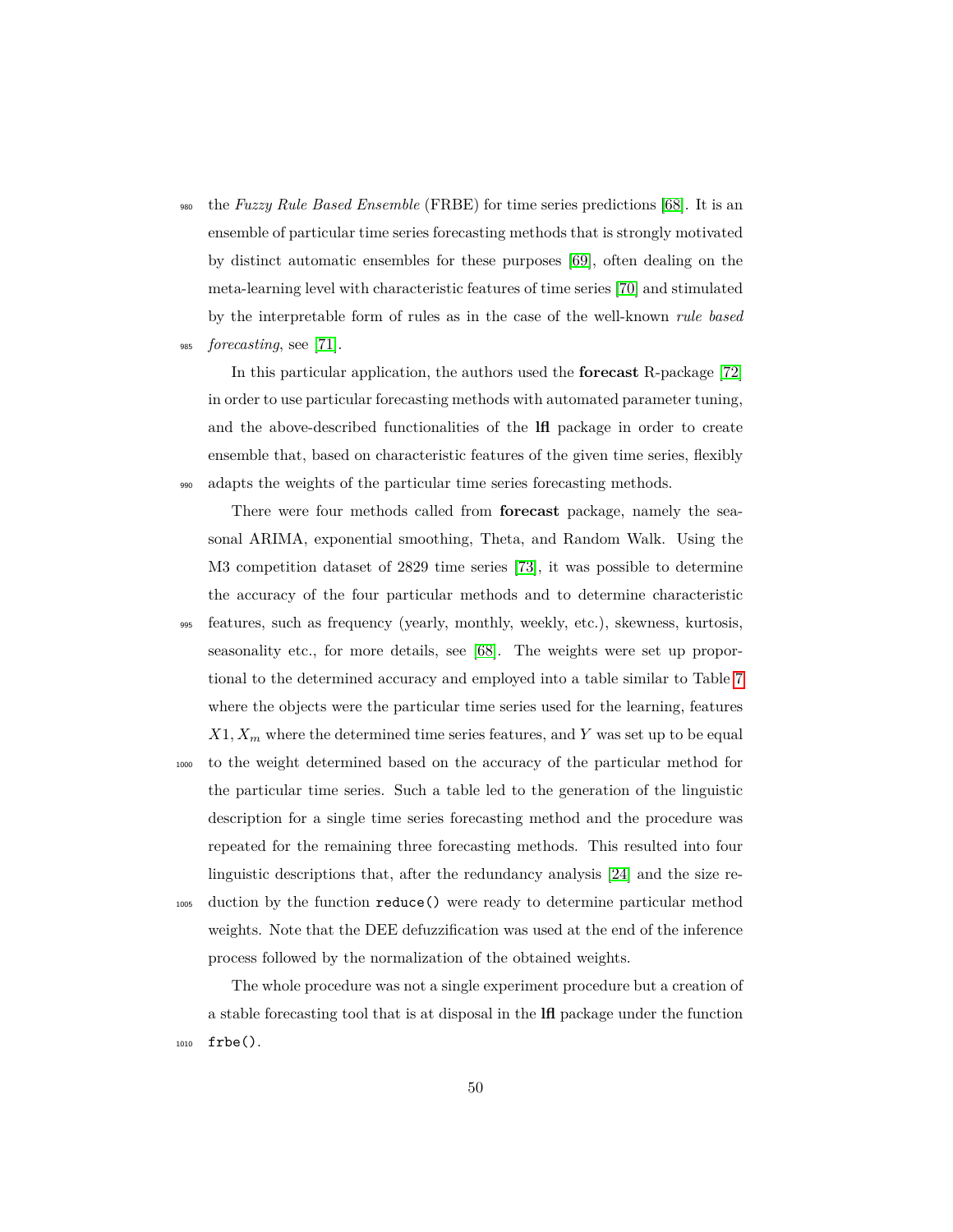To perform the FRBE forecast, a proper time series object has to be created with assigned frequency attribute. This can be done as in the following example. The frbe() function may then be called with the h argument, which is the forecast horizon, i.e. the number of future values to be predicted:

```
myts <- ts(1:100 + rnorm(100), frequency=24) # hourly frequency
fit <- frbe(myts, h=10)
fit$mean
```
## [1] 100.5002 101.4108 102.3139 103.2133 104.0460 104.9274 105.7708 1015 ## [8] 106.6504 107.5235 108.3899

The returned list contains a lot of values related to the forecast such as forecasts of the particular methods and weights. The mean element is a list with predicted values.

#### **7. Applicability**

<sup>1020</sup> This section places the **lfl** package into the perspective of the others from the practical applicability point of view. Firstly, we briefly recall the other tools and packages, secondly, we present a real case-study problem.

#### *7.1. Other related packages*

As mentioned above, **lfl** is by far not the only SW or even R-package related <sup>1025</sup> to the fuzzy methods. An exhaustive study on SW related to fuzzy techniques can be found in [\[12\]](#page-61-6).

Apart from the above-mentioned LFLC [\[32\]](#page-64-0) that served as the starting point for **lfl** package, we should name at least some of the most often used ones. For instance, **JFML** (Java Fuzzy Markup Language) [\[74\]](#page-68-4) is a library that enables <sup>1030</sup> to design fuzzy rule-based systems. It allows to implement fuzzy systems for embedded systems such as Arduino or Raspberry Pi [\[75\]](#page-68-5). **Juzzy** [\[76,](#page-68-6) [77\]](#page-68-7) is another SW implementation that attracted an attention, it is a Java-based toolkit that enables to deal also with Type-2 fuzzy systems.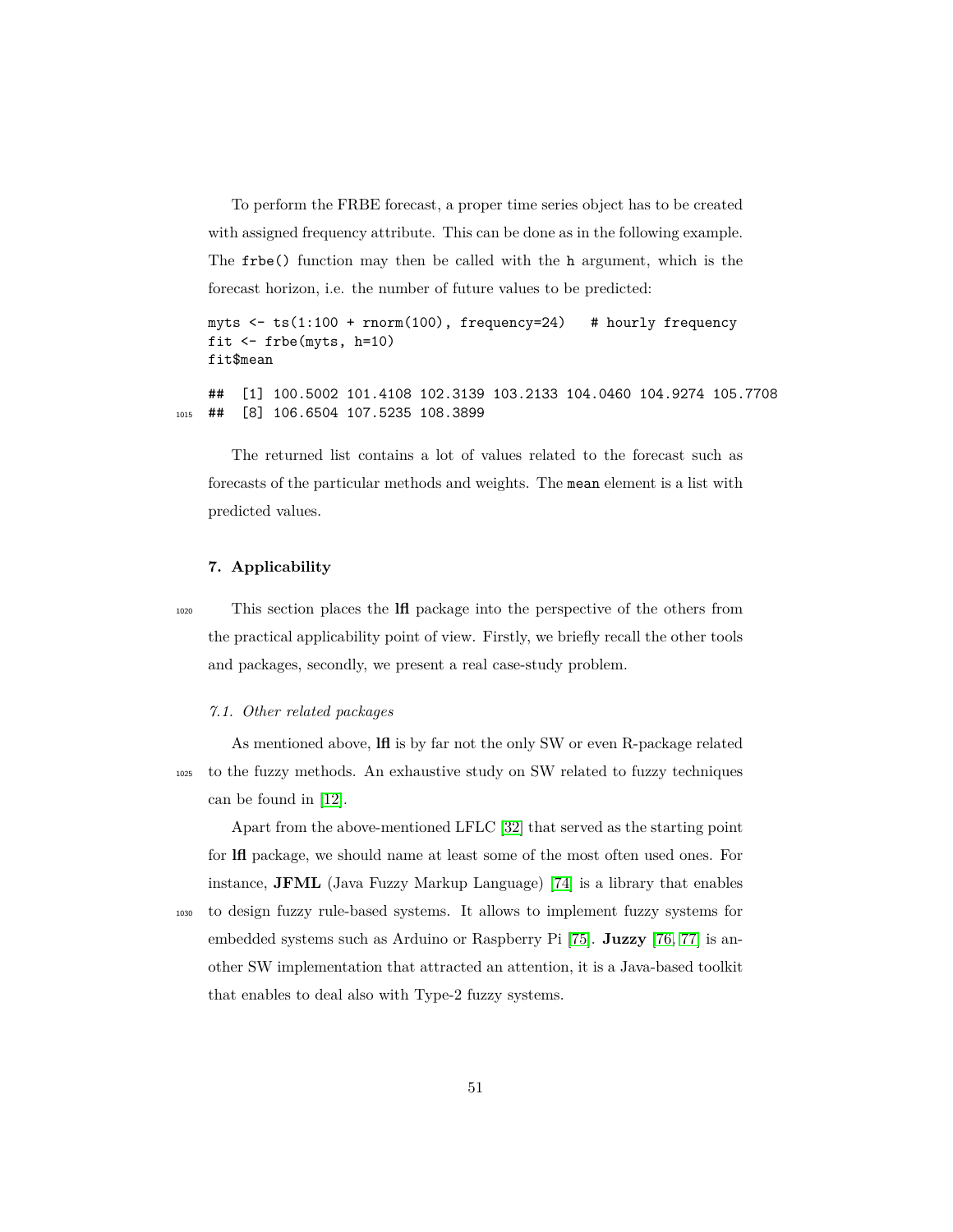Staying in the environment of R-packages, the above-mentioned **frbs** [\[14,](#page-61-8) [78\]](#page-68-8) <sup>1035</sup> is, according to the subjective opinion of the authors, topically the closest one and it seems to be also developed to the widest application potential.

Other packages that deal with fuzzy rules are, for instance, **FisPro** [\[79,](#page-69-0) [80\]](#page-69-1), **FuzzyToolkitUoN** [\[81\]](#page-69-2) or **FuzzyR** [\[82,](#page-69-3) [83\]](#page-69-4) where the first two ones focuse on Mamdani-Assilian and Takagi-Sugeno systems which makes them closer to <sup>1040</sup> **frbs** while the latter one focuses mainly on the well-known neurofuzzy system ANFIS.

The portfolio of problems possibly solvable by existing R-packages with fuzzy techniques is, indeed, much wider. We may find, for example, packages for fuzzy linear regression, AHP, fuzzy statistics, or fuzzy decision trees and random <sup>1045</sup> forests [\[84,](#page-69-5) [85\]](#page-69-6).

If we intend to compare the **lfl** package with the most related ones from the area/technique coverage point of view, we find the following differences and similarities.

Due to the specific character of the PbLd inference and the related necessity <sup>1050</sup> of the use of evaluative linguistic expressions [\[86\]](#page-69-7) based on the basic trichotomy, none of the existing packages contains these structures. Neither the predefined fuzzy sets modeling expressions created by the application of linguistic hedges to the basic triplet, nor the related implication-based inference based on a sort of "pre-selection" of rules. This fact that is not that surprising, however, up <sup>1055</sup> to the best knowledge of the authors, none of the existing packages contains fuzzy relational model of implicative rules. Having in mind its importance, this

contribution of **lfl** to the existing tools is essential.

For the sake of the completeness of the **lfl** package and for the sake of the consistency of the implementation with the implicative rules, **lfl** contains also <sup>1060</sup> Mamdani-Assilian model of fuzzy rules. However, here we have to note that this approach is already employed in several packages, e.g., in **FisPro**, **Fuzzy-ToolkitUoN**, and mainly in **frbs**. We also emphasize distinct efficient modifications and learning techniques, e.g., neural-network based fuzzy inference system ANFIS employed in **FuzzyR** and in **frbs**. In the latter package, ANFIS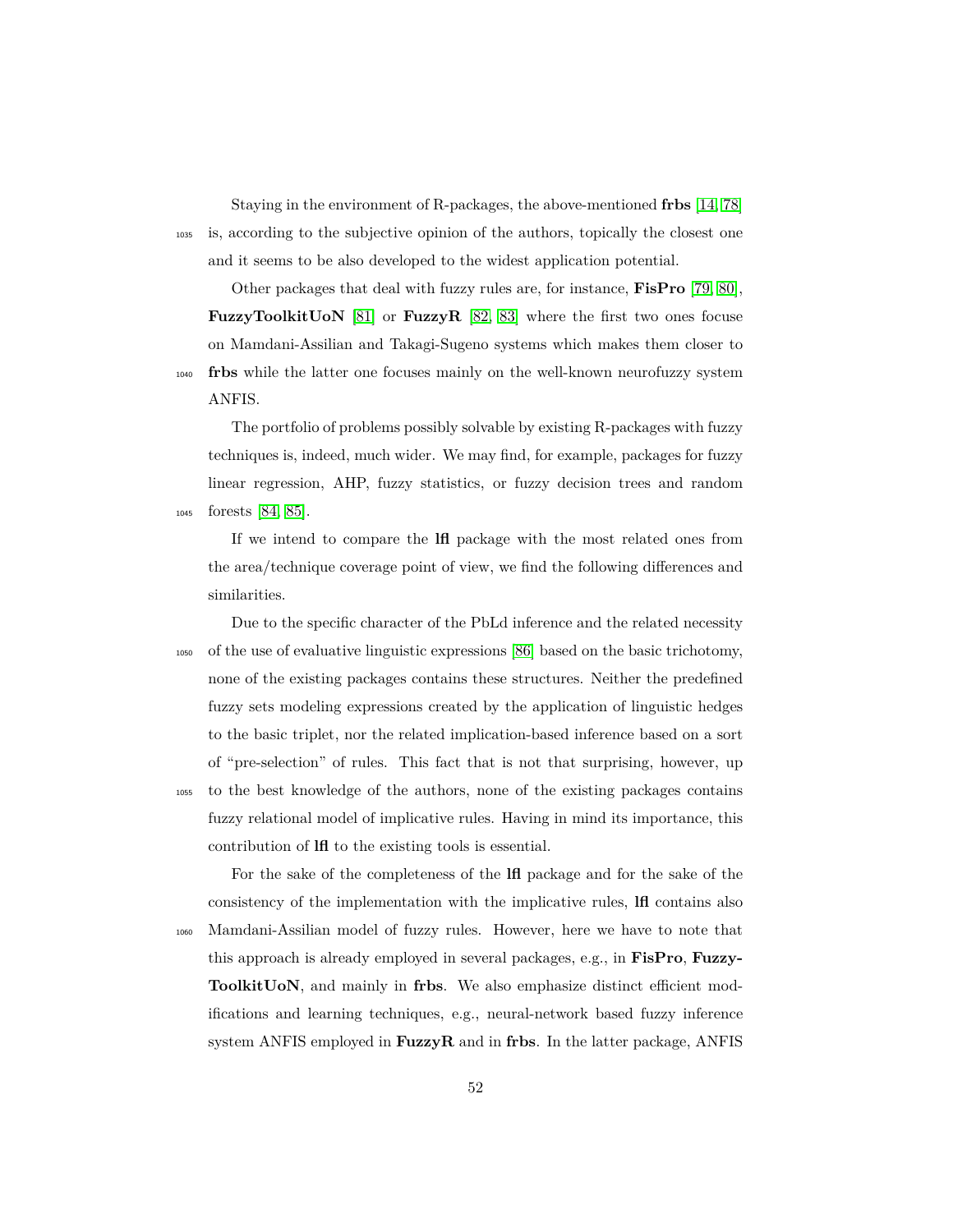<sup>1065</sup> is supplemented by DENFIS, hybrid neural approach HYFIS, or evolutionary approaches, e.g. by genetic fuzzy systems based on Thrift and MOGUL methods. This, jointly with other inferences (Takagi-Sugeno-Kang or Ishibuchi's method), makes **frbs** a powerfull and rich package for distinct purposes, such as regression, data-driven classification, control, or decision-making.

<sup>1070</sup> Owing to mention other differences, **lfl** contains complete and very recent group of fuzzy relational composition calculus including the most recent techniques [\[46,](#page-65-2) [30\]](#page-63-7). These structures can be used in the inference processing fuzzy inputs as well as in distinct, e.g., expert-driven, classification or decision-making tasks. We also emphasize that the implementation allows to compose partial <sup>1075</sup> fuzzy relations [\[22\]](#page-62-7).

Generally, the incorporation of algebraic structures is different in **lfl**. It contains the main three residuated structures (Gödel, Goguen, and Lukasiewicz) that are used as parameters to some algorithms. Moreover, these main underlying residuated structures may be combined with six partial algebraic structures <sup>1080</sup> that determine the way handling of undefined or missing values.

The **lfl** package also contains fuzzy association rules mining algorithm that generates linguistic rules to which the PbLD inference is tailored. The mining algorithm works with a genuine approach that reflects membership degrees and that was used for the generation of the fuzzy rule base ensemble technique for <sup>1085</sup> time series forecasting [\[6\]](#page-61-0). This ensemble is also employed in **lfl**.

Association rules have a rich history. Before they got their name in [\[54\]](#page-66-2), they were propoed as so-called GUHA method already in [\[55\]](#page-66-3). However, we are not aware of fuzzy associations rule mining algorithm implemented in any existing R-package that would be any reflecting membership degrees. We may <sup>1090</sup> recall, e.g., **arules** package, however, it deals with crisp association rules only.

The survey provided above brings a comparison of the R-packages that are topic-closest to **lfl** however, its goal is not to compare them from the superiority point of view. This is probably even impossible. The goal is to compare them from the area and technique coverage point of view – to show the similarities and <sup>1095</sup> differences. The fact is that the packages have rather complementary positions

53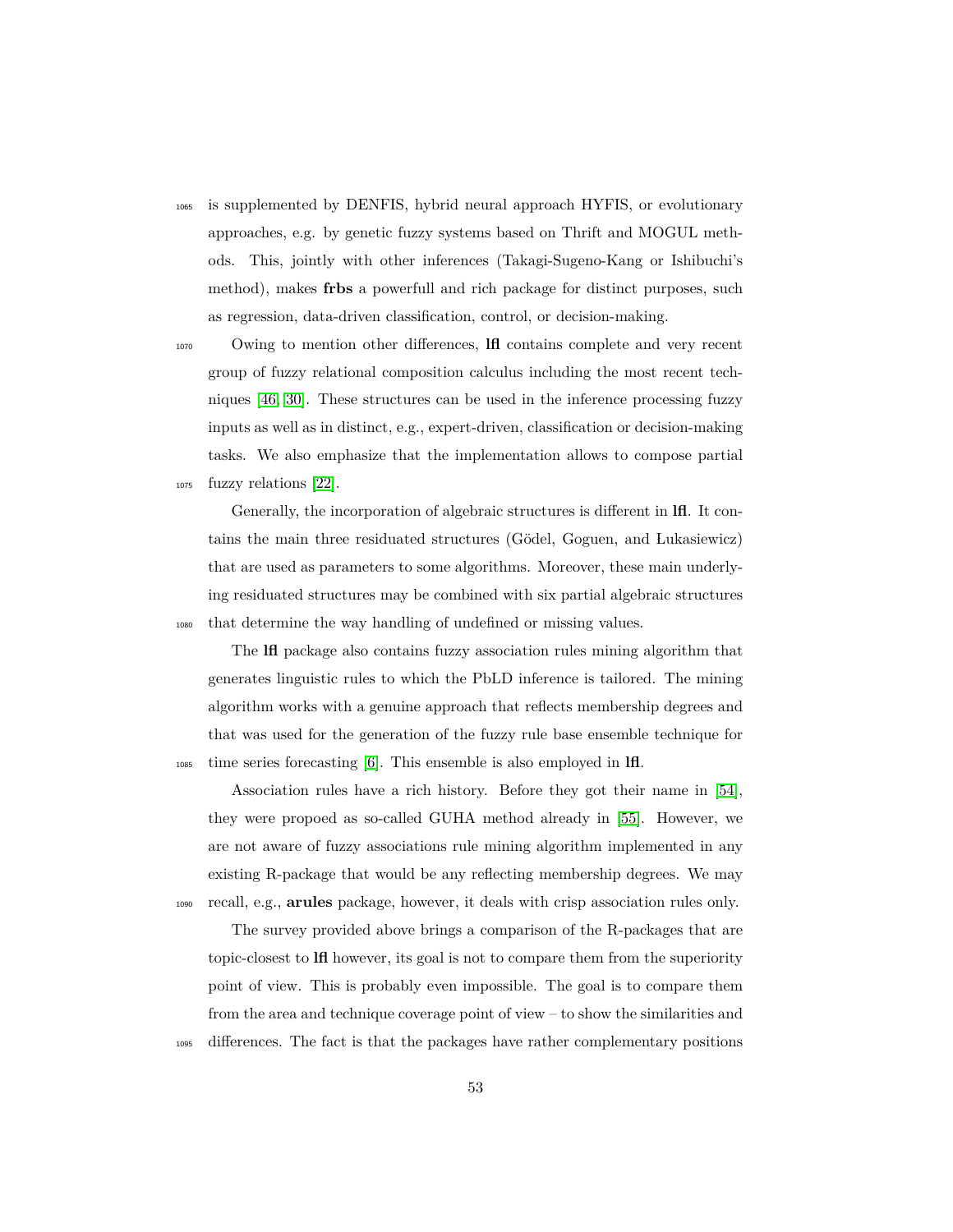not duplicating each other. Out of the existing packages, we would like to once more emphasize the **frbs** package that provides the richest set of methods for distinct purposes (control, regression, classification) – many of them not even attempted in **lfl**. The **lfl** package is closer to more mathematically oriented

<sup>1100</sup> foundations in providing algebraic backgrounds and tools from the fuzzy relational calculus that may be useful for distinct purposes. In the area of inference systems, it complements existing packages with fundamental implicative rule bases and specific PbLD method, that is even followed by associations mining and FRBE for time series forecasts.

#### <sup>1105</sup> *7.2. Case study I – expert classification of amphibians*

constitute the set of classes *Z*.

This section briefly describes the application of fuzzy relational compositions to the expert classification of animal species, namely of amphibians. It nicely demonstrates the power of chaining distinct composition blocks to their extensions. We avoid the details and the experimental comparison with classical <sup>1110</sup> data-driven classifiers as this can be found int he very recent source [\[30\]](#page-63-7) and we concentrate on the use of the R-package.

The problem setting is as follows. We are given 79427 training data samples (animal records) which constitutes the set *X*. Each data sample is a vector containing 29 values – the features constituting the set  $Y$ . These are, e.g., <sup>1115</sup> Boolean descriptors or distinct colors from the top or from the bottom of an animal. The task is to classify each animal into one of the 21 species – which

Expert knowledge is then encoded in the matrix *S* declaring the "supportive" features for given species; in the matrix *E* declaring the excluding features <sup>1120</sup> for particular classes; and in matrix *U* declaring the unavoidable features for given classes. All these matrices (mathematically fuzzy relations on  $Y \times Z$ ) are naturally of the dimension  $29 \times 23$  and were determined by a biologist. Note, that for the testing reasons, other 79418 data samples were used in [\[30\]](#page-63-7).

The results of chosen compositions for a fixed row from matrix *R*, i.e., for <sup>1125</sup> a particular animal record, are vectors of 23 values – each value expressing a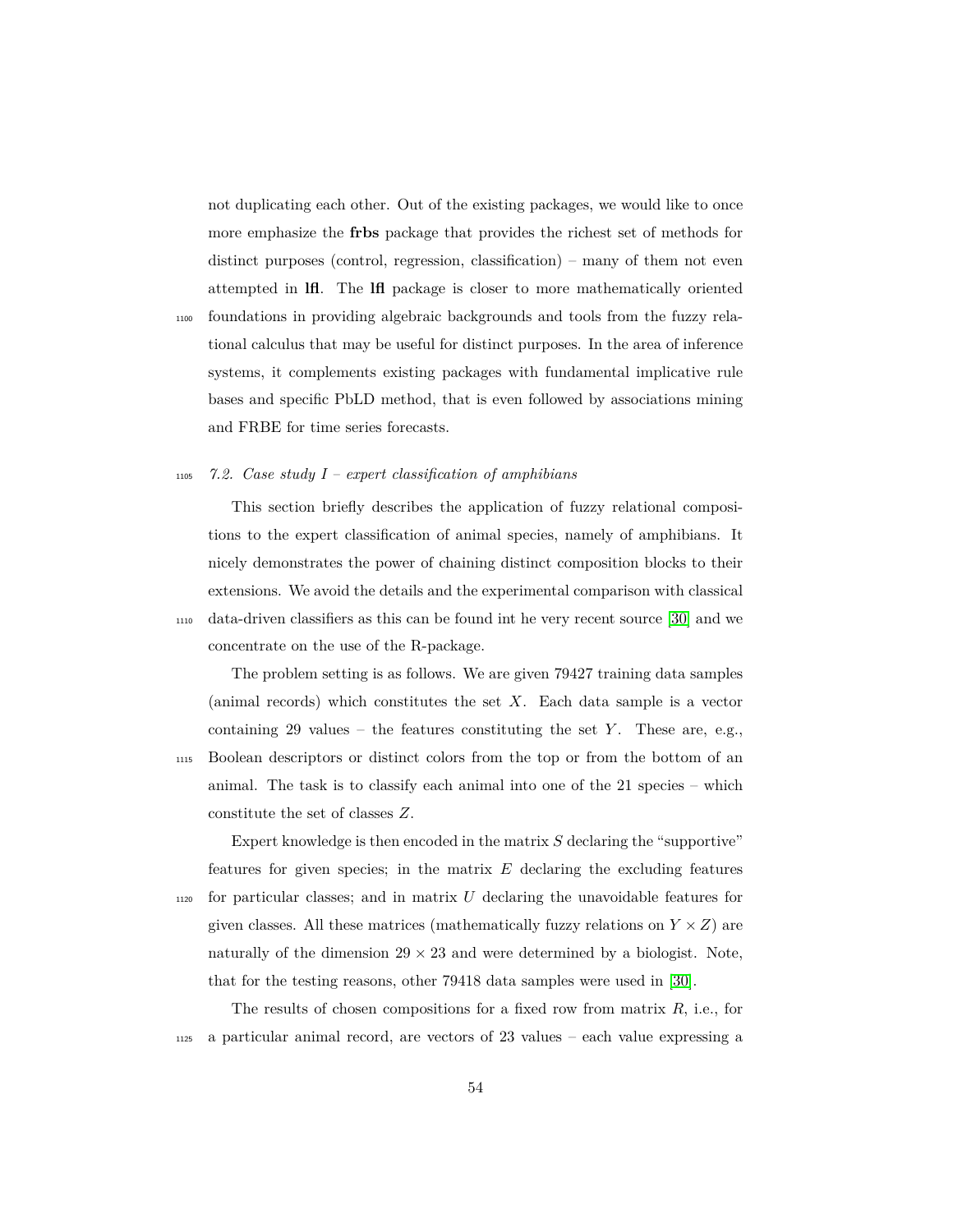membership degree to a particular species. However, it is important to note that it is not a membership degree of the given animal to the given species as each animal belongs to a single species only.

For example, if we use the command:

```
a <- algebra("lukasiewicz")
_{1130} compose(R, S, alg = a, type = "basic")
```
we get  $(R \circ S)(x, z)$  which is the truth degree of the statement *"there exists*" *at least a single feature that is carried by animal record x and it belongs to the features related supporting the suspicion for species z"*. As we can see from [\[30\]](#page-63-7), this composition would lead to 100% accuracy (sensitivity) in a sense of <sup>1135</sup> true positive cases however, very lows accuracy (specificity) in a sense of false positive cases. Indeed, on average over the whole testing set, there were 18 vector values equal to 1 and so, 18 species were found suspicious on average.

Right for the reasons of increasing the true negative accuracy and thus, narrowing the set of suspicious species, the other extensions may be used. For example, adding the commands:

 $RE < -$  compose(R, E, alg = a, type = "basic") a\$pt(RS, a\$n(RE))

 $h_{140}$  leads to  $(R \circ S'E)(x, z)$  which is the truth degree of the statement *"there exists at least a single feature that is carried by animal record x and it belongs to the features related supporting the suspicion for species z and at the same time, x carries no feature that would be excluding for the species z"*. Such an extension directly reduces the number of suspicious species to 3.41 on average while it <sup>1145</sup> keeps the 100% accuracy in the true positive cases point of view, see [\[30\]](#page-63-7).

Furthermore, we can involve also the unavoidable features:

 $RU \leftarrow \text{composite}(R, U, alg = a, type = "super")$ a\$pt(RS, a\$n(RE), RU)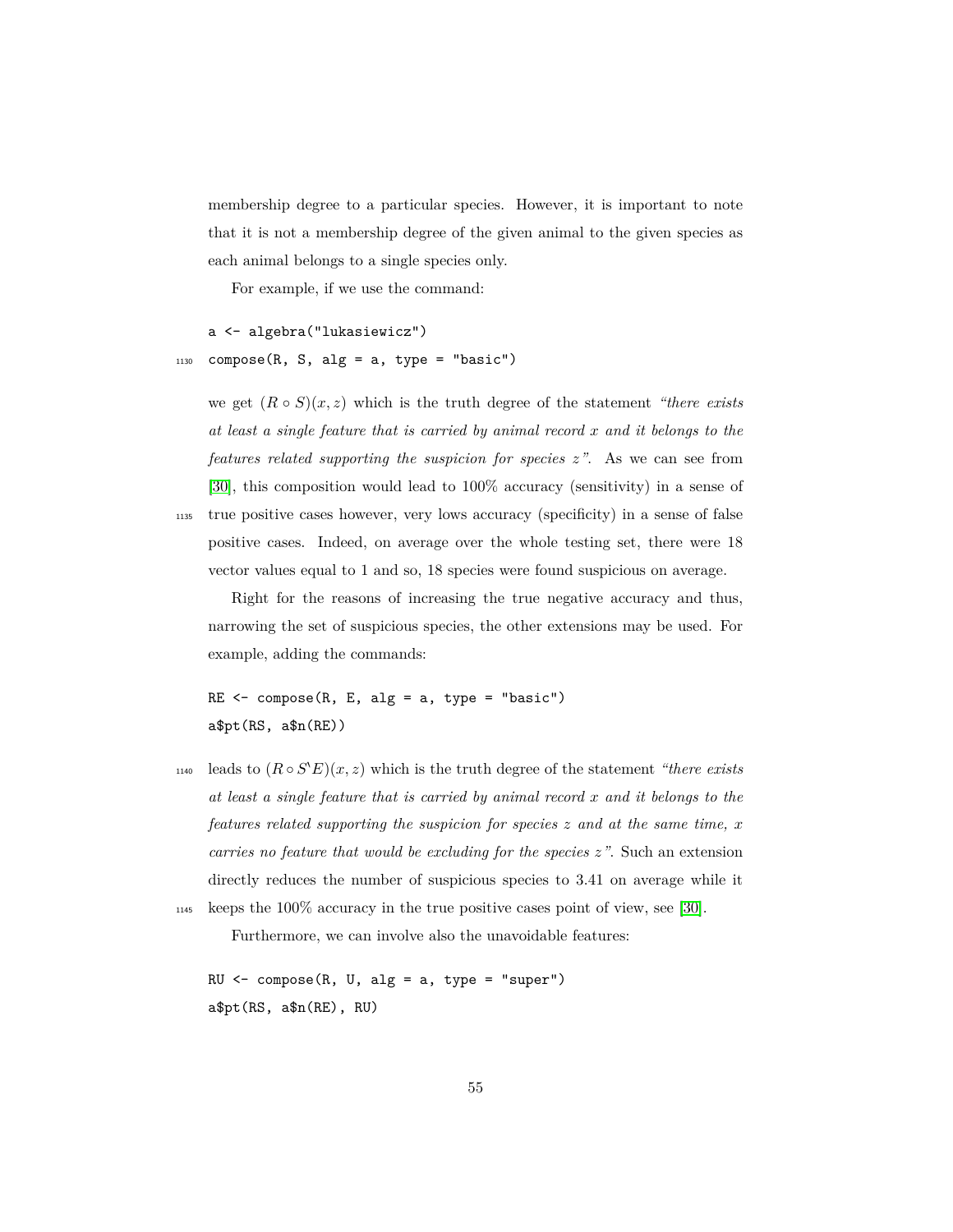which gives back values  $(R \circ S^*E)^{\triangleright U}(x, z)$  with the meaning *"there exists at least a single feature that is carried by animal record x and it belongs to the features*

<sup>1150</sup> *related supporting the suspicion for species z and at the same time, x carries no feature that would be excluding for the species z, and at the same time all unavoidable features for species*  $z$  *are present in the record*  $x$ <sup>*"*</sup>. This operations reduces the number of suspicious species to 1.36 on average while still keeping the 100% accuracy in the true positive cases point of view, see [\[30\]](#page-63-7).

<sup>1155</sup> Of course, using distinct quantifiers may lead to even narrower set of suspicion species but, it can easily lower the accuracy. For this particular case but also for the case of Dragonfly classification, we again refer to [\[30\]](#page-63-7) where the readers can find also comparison with data-driven techniques applied to the same data and other accuracy measures. The details can be found again in

<sup>1160</sup> the referred source but it is probably worth mentioning that some techniques, nnet and rpart in particular, were more efficient in narrowing the set of suspicion species to values 1.13 and 1.12., respectively. However, the price for that was that the true positive cases accuracy dropped to 90.17% and to 90.19%, respectively.

#### <sup>1165</sup> *7.3. Case study II – fuzzy associations rules from the Iris data*

The second case study will work with the famous Iris dataset [\[87,](#page-69-8) [88\]](#page-70-0), which is also available in R as a built-in data frame:

summary(iris)

|      | ## | Sepal.Length   |         | Sepal.Width        |             | Petal.Length    |                    | Petal.Width        |         |
|------|----|----------------|---------|--------------------|-------------|-----------------|--------------------|--------------------|---------|
|      | ## | Min.           | :4.300  | $Min.$ : 2.000     |             |                 | Min. : 1.000       | Min.               | :0.100  |
|      | ## | 1st Qu.:5.100  |         | 1st $Qu.:2.800$    |             |                 | 1st Qu.:1.600      | 1st $Qu.:0.300$    |         |
| 1170 | ## | Median : 5.800 |         | Median : 3.000     |             | Median $:4.350$ |                    | Median : 1.300     |         |
|      | ## | Mean :5.843    |         | Mean               | :3.057      | Mean : 3.758    |                    | Mean               | : 1.199 |
|      | ## | 3rd Qu.:6.400  |         | $3rd$ Qu.: $3.300$ |             |                 | $3rd$ Qu.: $5.100$ | $3rd$ Qu.: $1.800$ |         |
|      | ## | Max.           | :7.900  |                    | Max. :4.400 | Max.            | :6.900             | Max.               | : 2.500 |
|      | ## |                | Species |                    |             |                 |                    |                    |         |
| 1175 | ## | setosa         | :50     |                    |             |                 |                    |                    |         |
|      | ## | versicolor:50  |         |                    |             |                 |                    |                    |         |
|      | ## | virginica:50   |         |                    |             |                 |                    |                    |         |
|      | ## |                |         |                    |             |                 |                    |                    |         |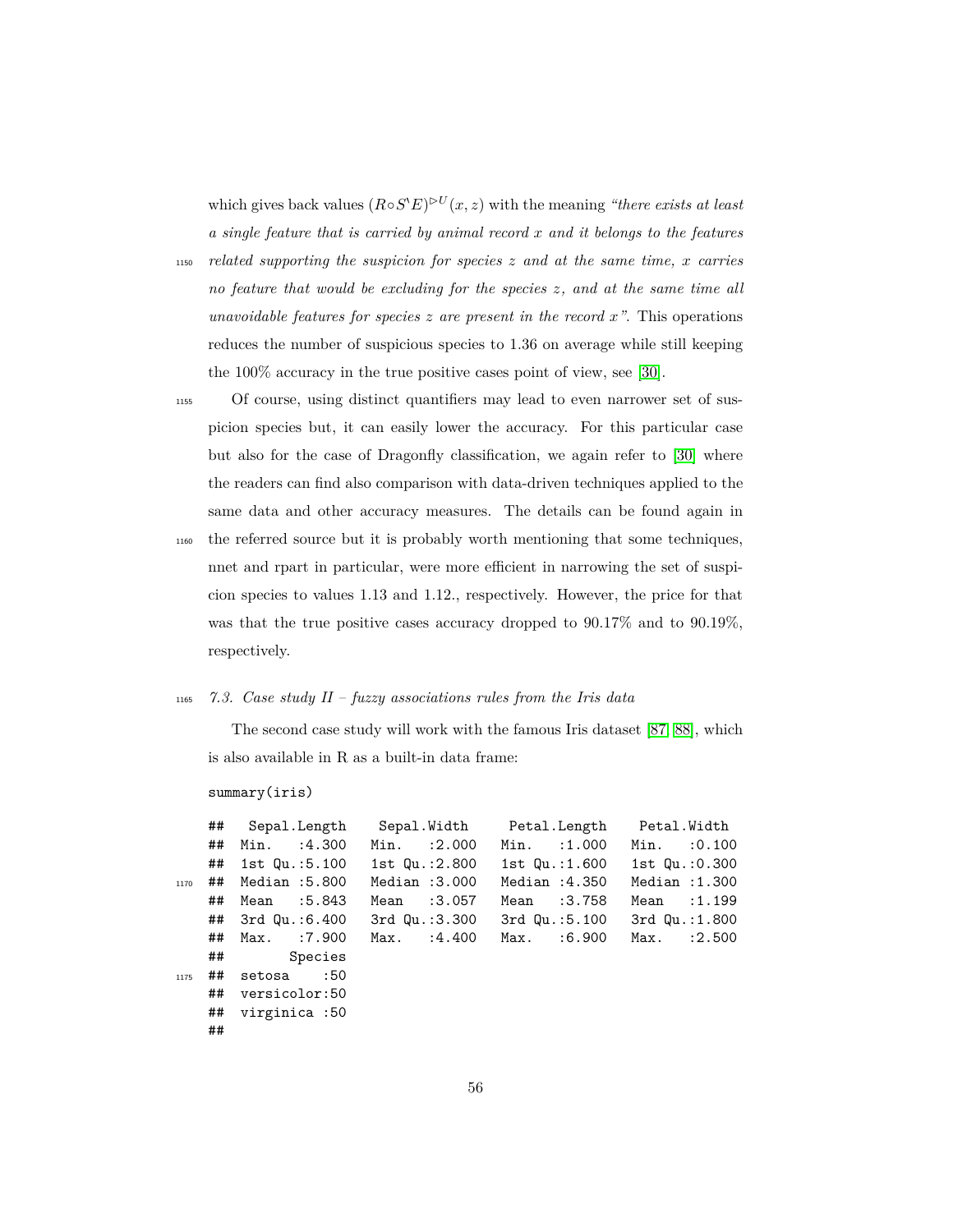## <sup>1180</sup> ##

> We are going to search for association rules in that database: first by using the **lfl** package and then with the **arules** package. After that, we will compare the results.

First of all, we transform the iris data frame into fuzzy sets:

```
ldata <- lcut(iris,
1185 context=function(x) minmax(x, type="ctx5"),
               hedges="-")
```
This creates a data frame with each column representing linguistic expressions on original Iris data attributes. We have opted for pentachotomical contexts, which cause each numeric variable to be transformed using 5 atomic lin-<sup>1190</sup> guistic expressions "small" (sm), "lower medium" (lm), "medium" (me), "upper medium" (um), and "big" (bi). The hedges="-" argument disables all linguistic hedges. Note that such a setting is comparable to categorization of numeric variables needed in order to run **arules**, see below.

The resulting fsets object contains 23 fuzzy sets: five for each of four orig-<sup>1195</sup> inal numeric variables (sepal/petal length/width) and three dichotomic fuzzy sets for species categories.

All association rules with species in consequent and the rest of variables in antecedent can be found by executing the following command:

lrules <- searchrules(ldata,

```
lhs=grep("ˆSpecies=", colnames(ldata), invert=TRUE),
                      rhs=grep("ˆSpecies=", colnames(ldata)),
1200 minSupport=0.05,
                     minConfidence=0.8,
                      n=0, \qquad # search for all rules
                      maxLength=5)
```
The minimum support threshold of a rule was set to 0.05 while the minimum confidence is required to be at least 0.8 . Such a setting resulted in 50 fuzzy association rules in total. Let us now print 8 rules with the greatest confidence: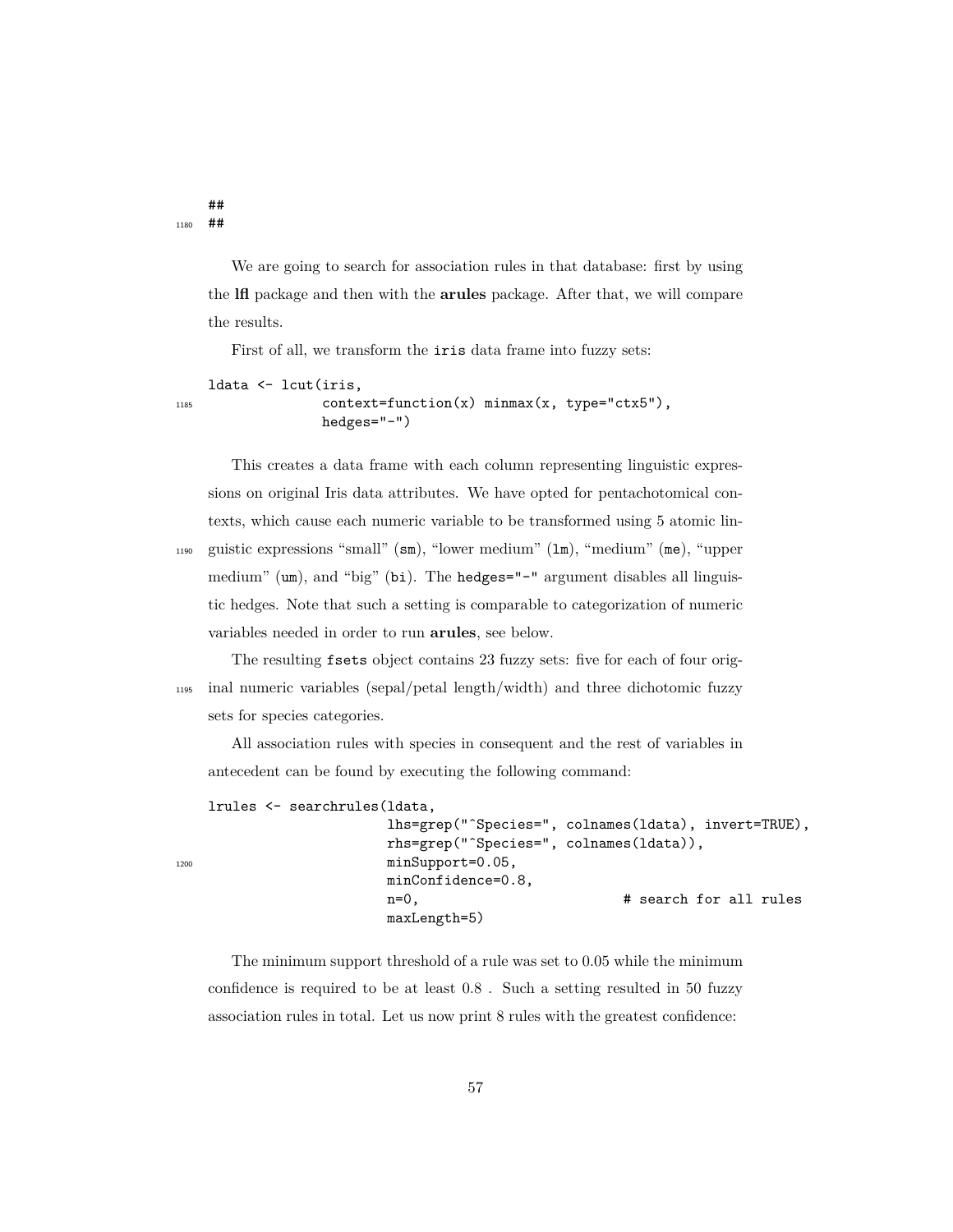<span id="page-57-0"></span>

| rule                                                                              | support | confidence |
|-----------------------------------------------------------------------------------|---------|------------|
| bi. Petal. Length $\Rightarrow$ Species=virginica                                 | 0.088   | 1.000      |
| bi. Petal. Width $\Rightarrow$ Species=virginica                                  | 0.139   | 1.000      |
| $sm.Petal.Width \Rightarrow Species = setosa$                                     | 0.317   | 1.000      |
| $sm.Petal.Length \Rightarrow Species=setosa$                                      | 0.323   | 1.000      |
| $lm.Sepal.Length \& um.Sepal.Width \Rightarrow Species=setosa$                    | 0.059   | 1.000      |
| sm. Sepal. Length & me. Sepal. Width $\Rightarrow$ Species=setosa                 | 0.119   | 0.998      |
| $\text{Im}.\text{Send}.$ Width & um. Petal. Width $\Rightarrow$ Species=virginica | 0.067   | 0.997      |
| bi.Sepal.Length $\Rightarrow$ Species=virginica                                   | 0.054   | 0.996      |

Table 10: First 8 rules with the greatest confidence as found by the **lfl** package.

### ldf <- as.data.frame(lrules) <sup>1205</sup> ldf <- ldf[order(ldf\$confidence, decreasing=TRUE), ] head(ldf[, c('support', 'confidence')], n=8)

The resulting rules are listed in Table [10.](#page-57-0)

In **arules**, the process is as follows. First of all, the numeric data have to be transformed into categories. The standard R's cut() function can be used for that. The following command transforms the numeric variables into five equidistant interval categories:

```
library(arules)
```

```
1210 adata <- data.frame(
      Sepal.Length=cut(iris$Sepal.Length, 5),
      Sepal.Width=cut(iris$Sepal.Width, 5),
      Petal.Length=cut(iris$Petal.Length, 5),
      Petal.Width=cut(iris$Petal.Width, 5),
1215 Species=iris$Species
    )
```
Now the data may be transformed into transactions and the rules may be searched with antecedents, consequents, minimum support and confidence set as above:

tdata <- transactions(adata)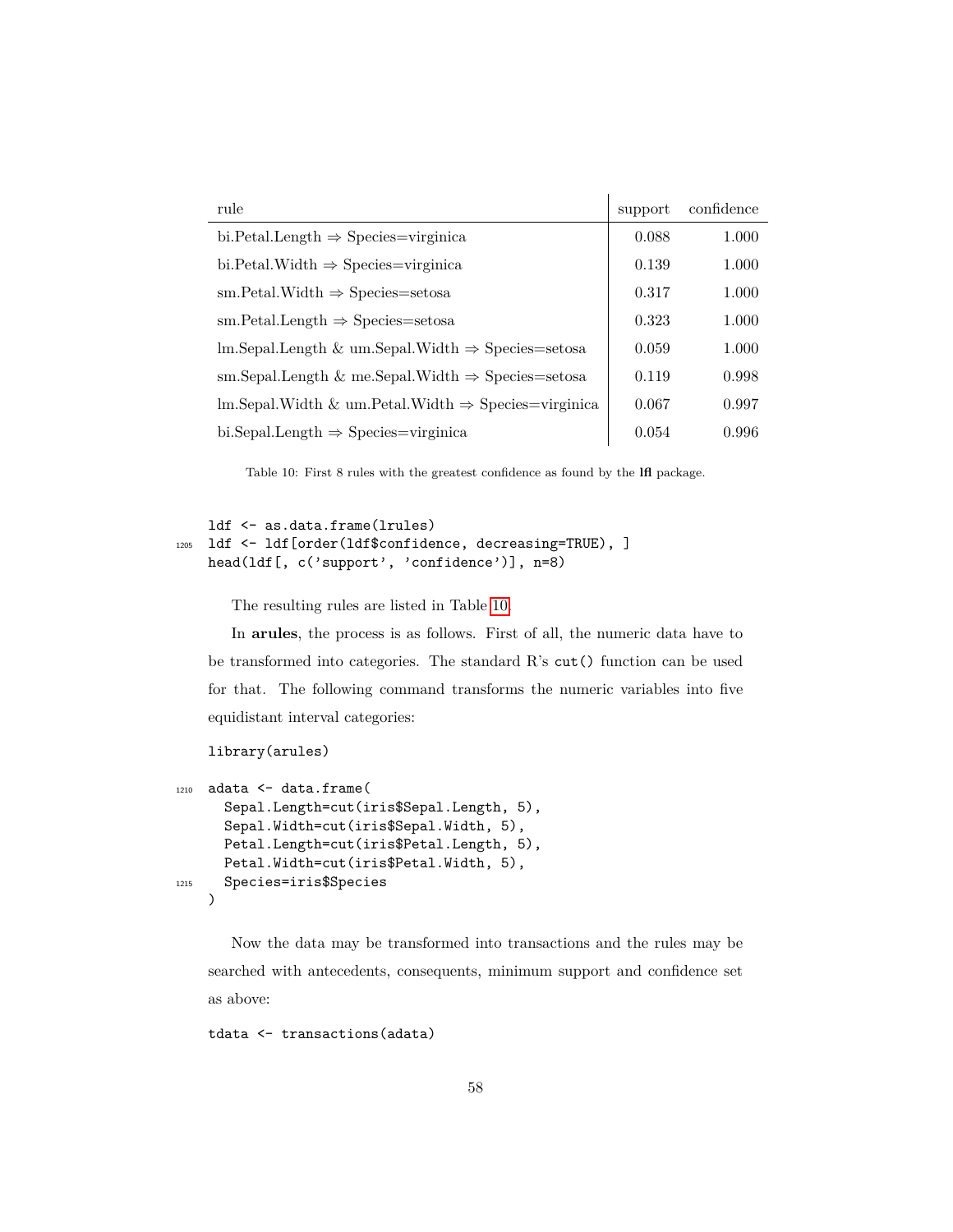<span id="page-58-0"></span>

| rule                                                                                      | support | confidence |
|-------------------------------------------------------------------------------------------|---------|------------|
| Sepal.Length= $(7.18, 7.9) \Rightarrow$ Species=virginica                                 | 0.073   | 1.000      |
| $\text{Petal.Length} = (5.72, 6.91) \Rightarrow \text{species} = \text{virginica}$        | 0.107   | 1.000      |
| Petal.Width= $(2.02, 2.5] \Rightarrow$ Species=virginica                                  | 0.153   | 1.000      |
| $\text{Petal.Width} = (0.0976, 0.58) \Rightarrow \text{species} = \text{setosa}$          | 0.327   | 1.000      |
| $\text{Petal.Length} = (0.994, 2.18) \Rightarrow \text{species} = \text{setosa}$          | 0.333   | 1.000      |
| Sepal.Length= $(7.18,7.9)$ & Petal.Length= $(5.72,6.91) \Rightarrow$ Species=virginica    | 0.073   | 1.000      |
| Petal.Length= $(5.72, 6.91)$ & Petal.Width= $(2.02, 2.5)$ $\Rightarrow$ Species=virginica | 0.060   | 1.000      |
| Sepal.Width= $(2.96, 3.44)$ & Petal.Length= $(5.72, 6.91] \Rightarrow$ Species=virginica  | 0.053   | 1.000      |

Table 11: First 8 rules with the greatest confidence as found by the **arules** package.

```
arules <- apriori(tdata,
                    parameter=list(support=0.05, confidence=0.8, target='rules'),
1220 appearance=list(lhs=grep('Species=', itemLabels(tdata),
                                            invert=TRUE, value=TRUE),
                                   rhs=grep('Species=', itemLabels(tdata),
                                            value=TRUE)))
```
The **arules** package has found 64 rules, from which the 8 rules with the greatest confidence are as follows:

```
adf <- as(arules, 'data.frame')
1225 adf <- adf[order(adf$confidence, decreasing=TRUE), ]
   head(adf[, c('rules', 'support', 'confidence')], n=8)
```
See Table [11](#page-58-0) for a list of the resulting rules.

As can be seen, both packages provide comparable results. For **arules**, the numeric data have to be categorized into crisp intervals. The **lfl** package allows <sup>1230</sup> to work with linguistic expressions modelled with fuzzy sets, which enables non-sharp borders between categories. The interpretability as well as the lower number of rules play in favor of **lfl** however, we do not dare to generalize too much from the latter observation as each case study could lead to a different result and the impact of the a proper categorization is essential.

```
59
```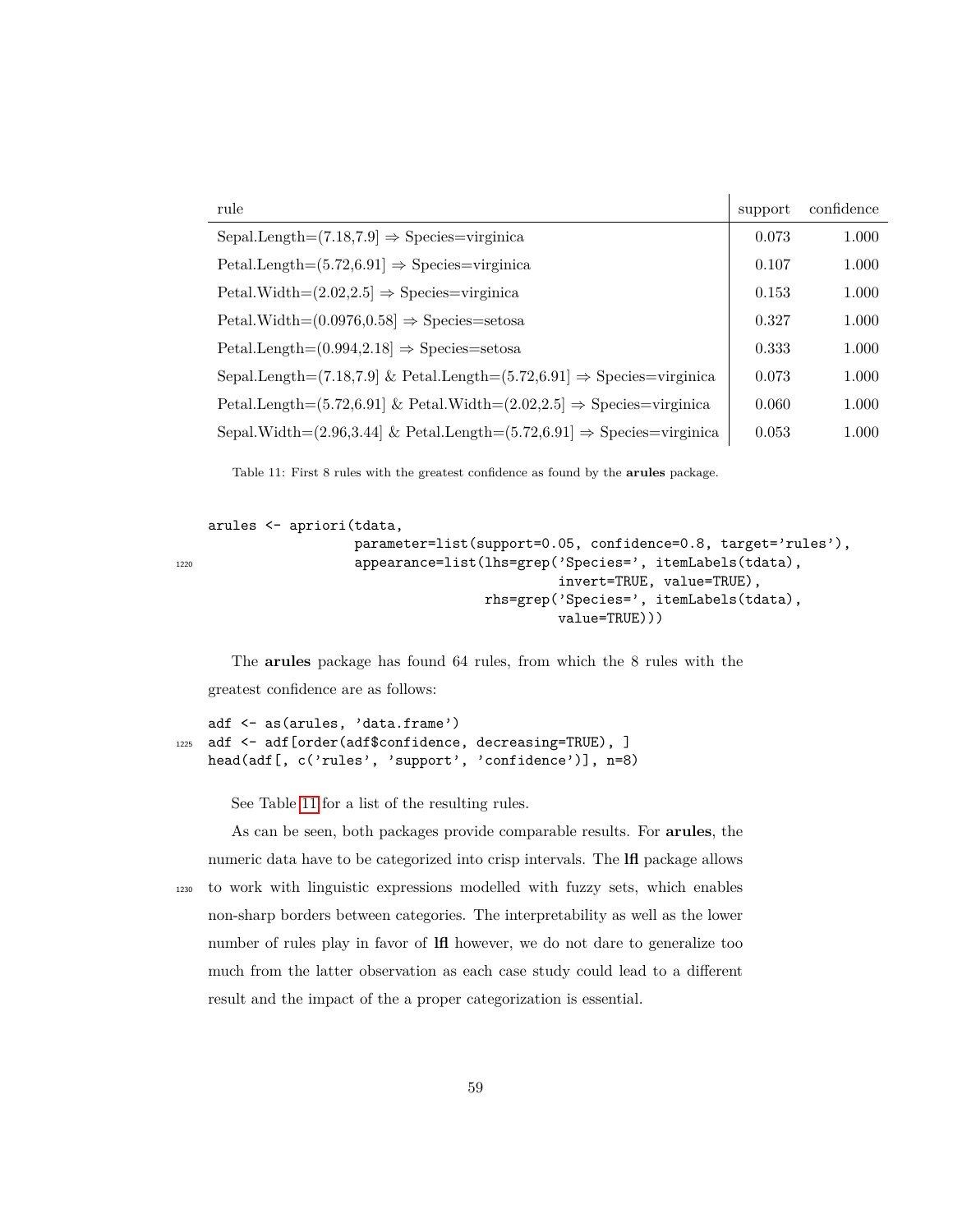#### <span id="page-59-0"></span><sup>1235</sup> **8. Conclusion**

This article presents the R-package **lfl** that presents tools and functions for fuzzy relational calculus and fuzzy natural logic. It provides the implementation of the most usual algebras of operations on fuzzy sets (Gödel, Goguen, and Lukasiewicz), rich variety of compositions of binary fuzzy relations, namely, the

<sup>1240</sup> basic (circlet) one, all three Bandler-Kohout products, extensions with more binary fuzzy relations and generalized quantifiers. Of course, their combinations are allowed as well. The chosen algebra always holds the position of an argument so, all the compositions may be calculated in any of the chosen algebra. Furthermore, in order to cover various situations when the membership degree <sup>1245</sup> is only partially defined (inconsistency, undefinedness, missing values), distinct algebras for partial fuzzy logics, namely Bochvar, Sobociński, Kleene, Nelson,

Deagonfly, and Lower estimation algebras are implemented as well. The second very important part of the **lfl** is formed by the concepts of the fuzzy natural logic allowing to deal with linguistic fuzzy models. It allows to <sup>1250</sup> define fuzzy sets, especially those modeling the evaluative linguistic expressions. The particular shapes of fuzzy sets as well as their universes (contexts) may be determined from data automatically. Theses concepts are later on used in lin-

guistic fuzzy rules that jointly with specific inference method PbLD that is also implemented in **lfl** for the approximate reasoning. An appropriate defuzzifica-<sup>1255</sup> tion DEE is implemented as well.

The fuzzy rules can be defined expertly as well as learned from data – using the associations mining. The **lfl** package contains original method of mining associations rules with the evaluative expressions in antecedents as well as consequents. Automatic redundancy analysis is supplied with a size reduction <sup>1260</sup> algorithms that additionally reduces the size in cases when the deletion of redundant rules is not sufficient. The provided algorithm is optimized to run fast in multiple threads.

The general tools are supplied by a particular yet very powerful tool for time series forecasting based on an ensemble of four forecasting methods. These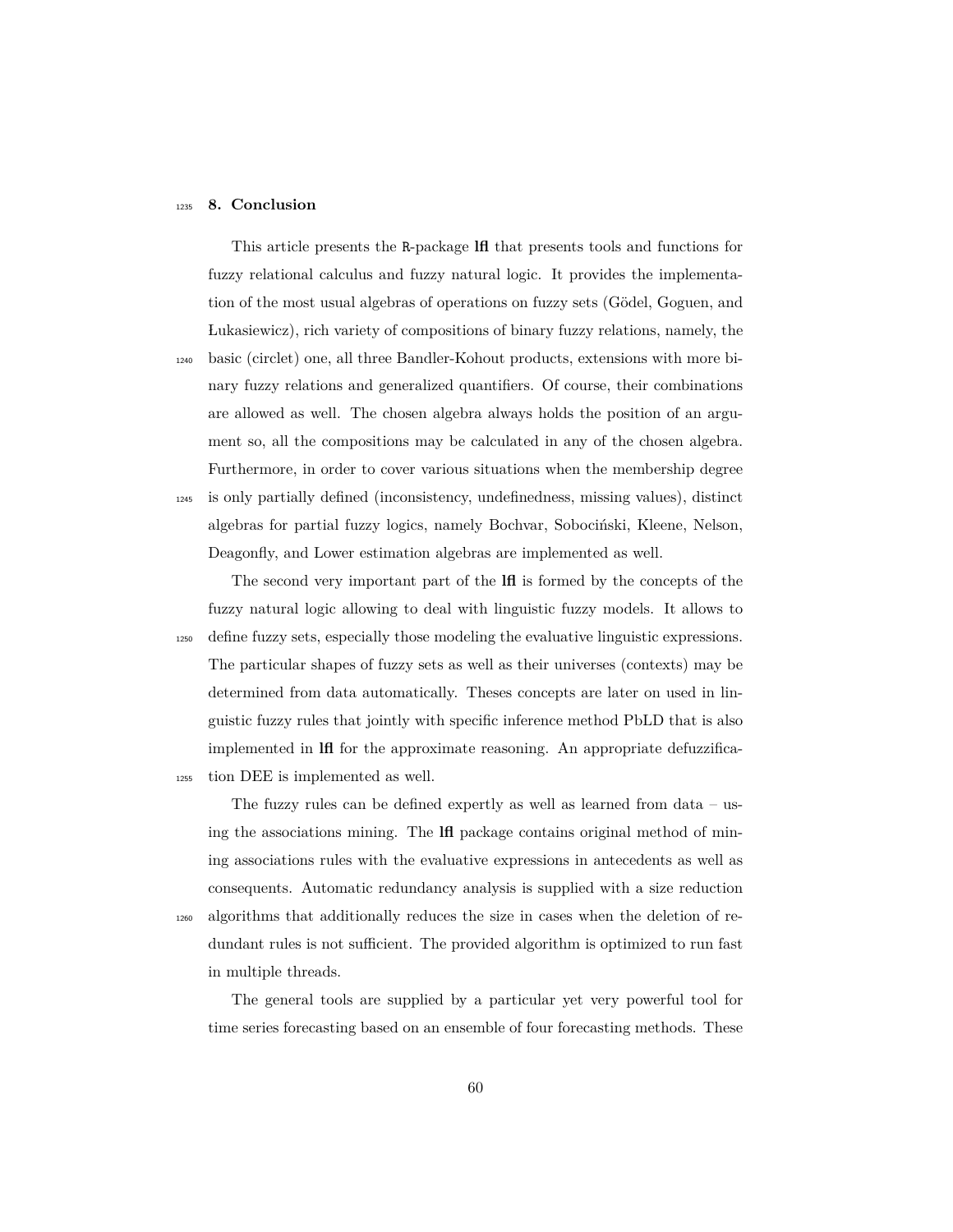<sup>1265</sup> are combined into a weighted average ensemble with weights determined by linguistic fuzzy rules based on distinct characteristic features of a given time series.

#### **Acknowledgments**

Partial support of Czech Science Foundation through the grant 20-07851S is <sup>1270</sup> gratefully announced.

The authors would like to express their thanks to anonymous reviewers for their constructive comments.

### **References**

<span id="page-60-0"></span>[1] R Core Team, [R: A Language and Environment for Statistical Computing,](http://www.R-project.org/)

<span id="page-60-1"></span>

- <sup>1275</sup> R Foundation for Statistical Computing, Vienna, Austria (2020). URL <http://www.R-project.org/>
	- [2] An introduction to R, [https://cran.r-project.org/doc/manuals/](https://cran.r-project.org/doc/manuals/r-release/R-intro.html) [r-release/R-intro.html](https://cran.r-project.org/doc/manuals/r-release/R-intro.html), accessed: 2021-06-16 (2021).
- <span id="page-60-3"></span><span id="page-60-2"></span>[3] V. Novák, A comprehensive theory of trichotomous evaluative linguistic <sup>1280</sup> expressions, Fuzzy Sets and Systems 159 (22) (2008) 2939–2969.
	- [4] V. Novák, Perception-based logical deduction, in: B. Reusch (Ed.), Computational Intelligence, Theory and Applications, Advances in Soft Computing, Springer, Berlin, 2005, pp. 237–250.
- <span id="page-60-4"></span>[5] A. Dvořák, M. Štěpnička, On perception-based logical deduction and its <sup>1285</sup> variants, in: Proceedings of the 16th World Congress of the International Fuzzy Systems Association and 9th Conference of the European Society for Fuzzy Logic and Technology (IFSA-EUSFLAT 2015), Advances in Intelligent Systems Research, Atlantic Press, Gijón, 2015, pp. 341–350.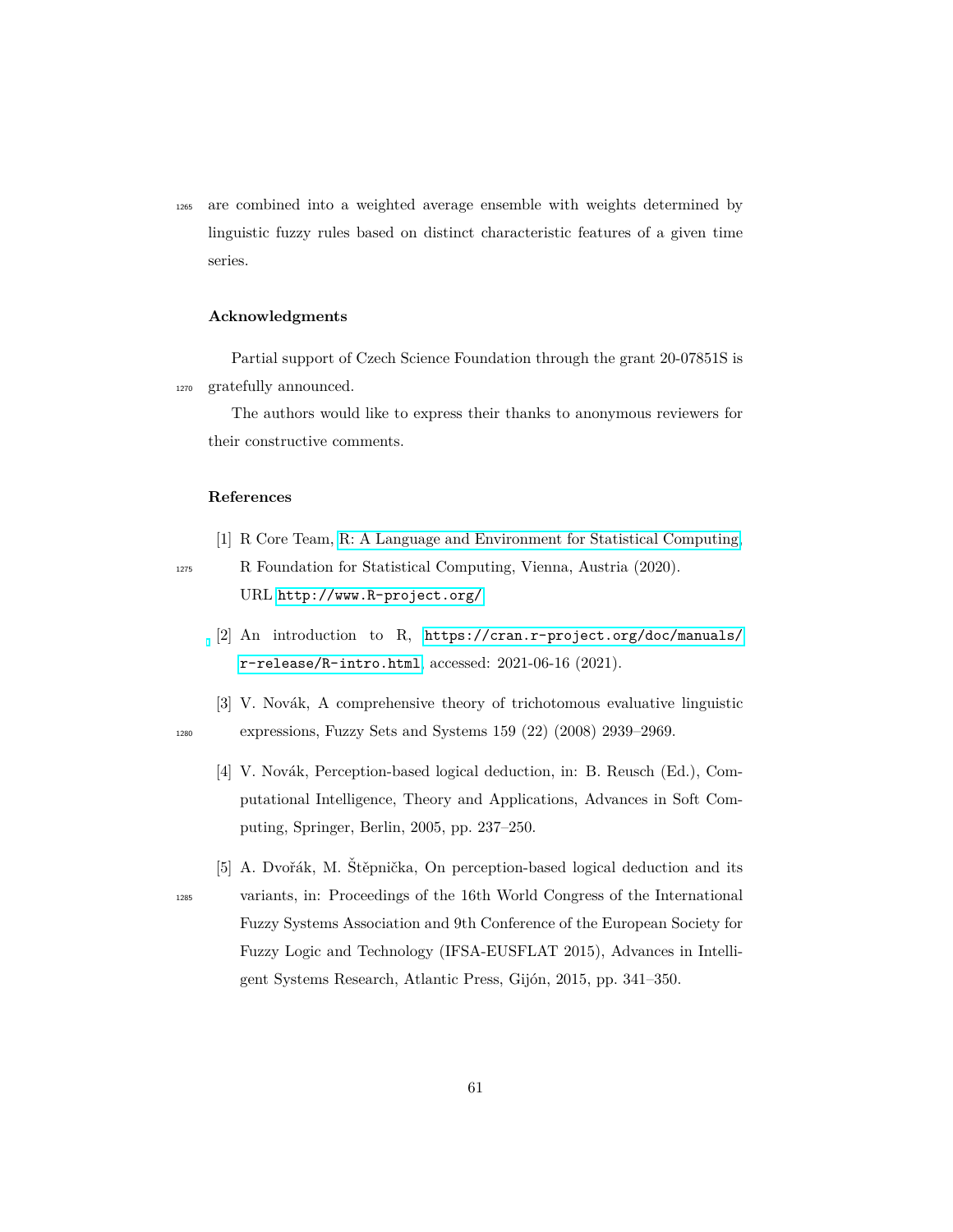<span id="page-61-0"></span>[6] M. Štěpnička, M. Burda, L. Štěpničková, Fuzzy rule base ensemble gener-

<span id="page-61-1"></span>

- <sup>1290</sup> ated from data by linguistic associations mining, Fuzzy Sets and Systems 285 (2016) 141–160.
	- [7] D. Meyer, K. Hornik, [Generalized and customizable sets in R,](http://www.jstatsoft.org/v31/i02/) Journal of Statistical Software 31 (2) (2009) 1–27. URL <http://www.jstatsoft.org/v31/i02/>
- <span id="page-61-2"></span><sup>1295</sup> [8] M. Gagolewski, **FuzzyNumbers** [Package: Tools to Deal with Fuzzy Num](http://FuzzyNumbers.rexamine.com/)[bers in R](http://FuzzyNumbers.rexamine.com/) (2014). URL <http://FuzzyNumbers.rexamine.com/>
	- [9] W. Trutschnig, A. Lubiano, **SAFD**[: Statistical Analysis of Fuzzy Data,](http://CRAN.R-project.org/package=SAFD) r package version 0.4 (2012).
- <span id="page-61-4"></span><span id="page-61-3"></span><sup>1300</sup> URL <http://CRAN.R-project.org/package=SAFD>
	- [10] P. Giordani, M. B. Ferraro, **fclust**[: Fuzzy Clustering,](http://CRAN.R-project.org/package=fclust) r package version 1.0.1 (2014). URL <http://CRAN.R-project.org/package=fclust>
- <span id="page-61-6"></span><span id="page-61-5"></span>[11] M. B. Ferraro, P. Giordani, A toolbox for fuzzy clustering using the r <sup>1305</sup> programming language, Fuzzy Sets and Systems 279 (2015) 1–16. [doi:](https://doi.org/https://doi.org/10.1016/j.fss.2015.05.001) [https://doi.org/10.1016/j.fss.2015.05.001](https://doi.org/https://doi.org/10.1016/j.fss.2015.05.001).
	- [12] J. Alcalá-Fdez, J. M. Alonso, A survey of fuzzy systems software: Taxonomy, current research trends, and prospects, IEEE Transactions on Fuzzy Systems 24 (1) (2016) 40–56.
- <span id="page-61-7"></span><sup>1310</sup> [\[](http://CRAN.R-project.org/package=fugeR)13] A. Bujard, **fugeR**[: FUzzy GEnetic, A Machine Learning Algorithm to](http://CRAN.R-project.org/package=fugeR) [Construct Prediction Model Based on Fuzzy Logic.,](http://CRAN.R-project.org/package=fugeR) r package version 0.1.2 (2012).

URL <http://CRAN.R-project.org/package=fugeR>

<span id="page-61-8"></span>[\[](http://CRAN.R-project.org/package=frbs)14] L. S. Riza, C. Bergmeir, F. Herrera, J. M. Benitez, **frbs**[: Fuzzy Rule-based](http://CRAN.R-project.org/package=frbs) <sup>1315</sup> [Systems for Classification and Regression Tasks,](http://CRAN.R-project.org/package=frbs) r package version 3.0-0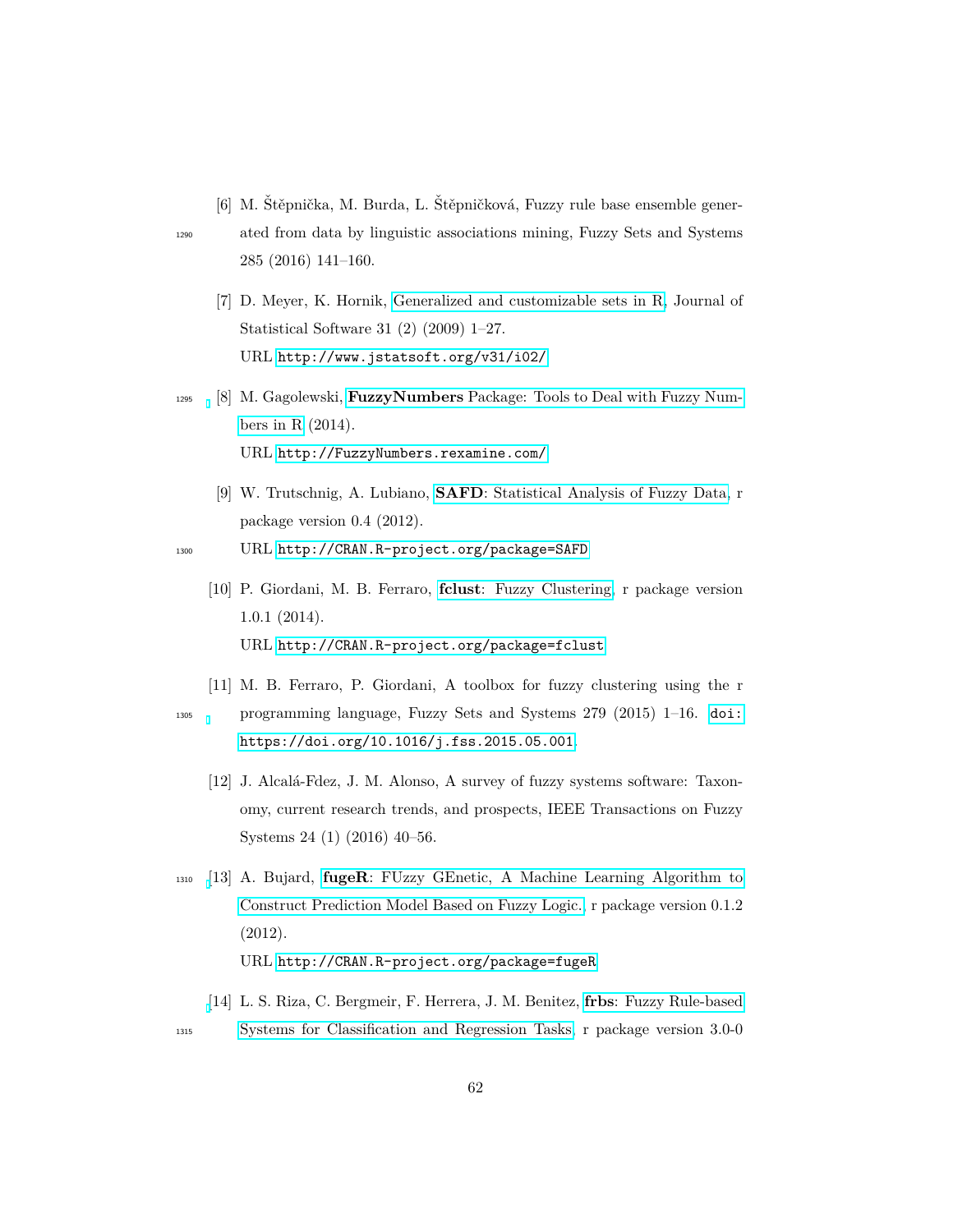(2015).

<span id="page-62-0"></span>URL <http://CRAN.R-project.org/package=frbs>

- [15] W. Bandler, L. J. Kohout, Fuzzy relational products and fuzzy implication operators, in: Proceedings of the International Workshop on Fuzzy <sup>1320</sup> Reasoning Theory and Applications, Queen Mary College, London, 1978.
- 
- <span id="page-62-1"></span>[16] R. Bělohlávek, Fuzzy Relational Systems: Foundations and Principles, Kluwer Academic, Plenum Press, Dordrecht, New York, 2002.
- <span id="page-62-2"></span>[17] L. Běhounek, M. Daňková, Relational compositions in fuzzy class theory, Fuzzy Sets and Systems 160 (8) (2009) 1005–1036.
- <span id="page-62-3"></span> $1325$  [\[](https://doi.org/10.1016/j.eswa.2017.03.033)18] N. Cao, M. Štěpnička, M. Burda, A. Dolný, [Excluding features in fuzzy](https://doi.org/10.1016/j.eswa.2017.03.033) [relational compositions,](https://doi.org/10.1016/j.eswa.2017.03.033) Expert Syst. Appl. 81 (C)  $(2017)$  1–11. [doi:10.](https://doi.org/10.1016/j.eswa.2017.03.033) [1016/j.eswa.2017.03.033](https://doi.org/10.1016/j.eswa.2017.03.033). URL <https://doi.org/10.1016/j.eswa.2017.03.033>
	- [19] N. Cao, M. Holčapek, M. Štěpnička, Extensions of fuzzy relational compo-

<span id="page-62-5"></span>

- <span id="page-62-4"></span><sup>1330</sup> sitions based on generalized quantifiers, Fuzzy Sets and Systems 339 (2017) 73–98.
	- [20] L. Běhounek, V. Novák, Towards fuzzy partial logic, in: 2015 IEEE International Symposium on Multiple-Valued Logic (ISMVL), IEEE, 2015, pp. 139–144.
- <span id="page-62-6"></span><sup>1335</sup> [21] L. Bˇehounek, M. Daˇnkov´a, Towards fuzzy partial set theory, in: International Conference on Information Processing and Management of Uncertainty in Knowledge-Based Systems, Vol. 611 of Communications in Computer and Information Science, Springer, Eindhoven, The Netherlands, 2016, pp. 482–494.
- <span id="page-62-7"></span>1340 [22] M. Štěpnička, N. Cao, L. Běhounek, M. Burda, A. Dolný, Missing values and dragonfly operations in fuzzy relational compositions, International Journal of Approximate Reasoning 113 (2019) 149 – 170. [doi:https:](https://doi.org/https://doi.org/10.1016/j.ijar.2019.07.004) [//doi.org/10.1016/j.ijar.2019.07.004](https://doi.org/https://doi.org/10.1016/j.ijar.2019.07.004).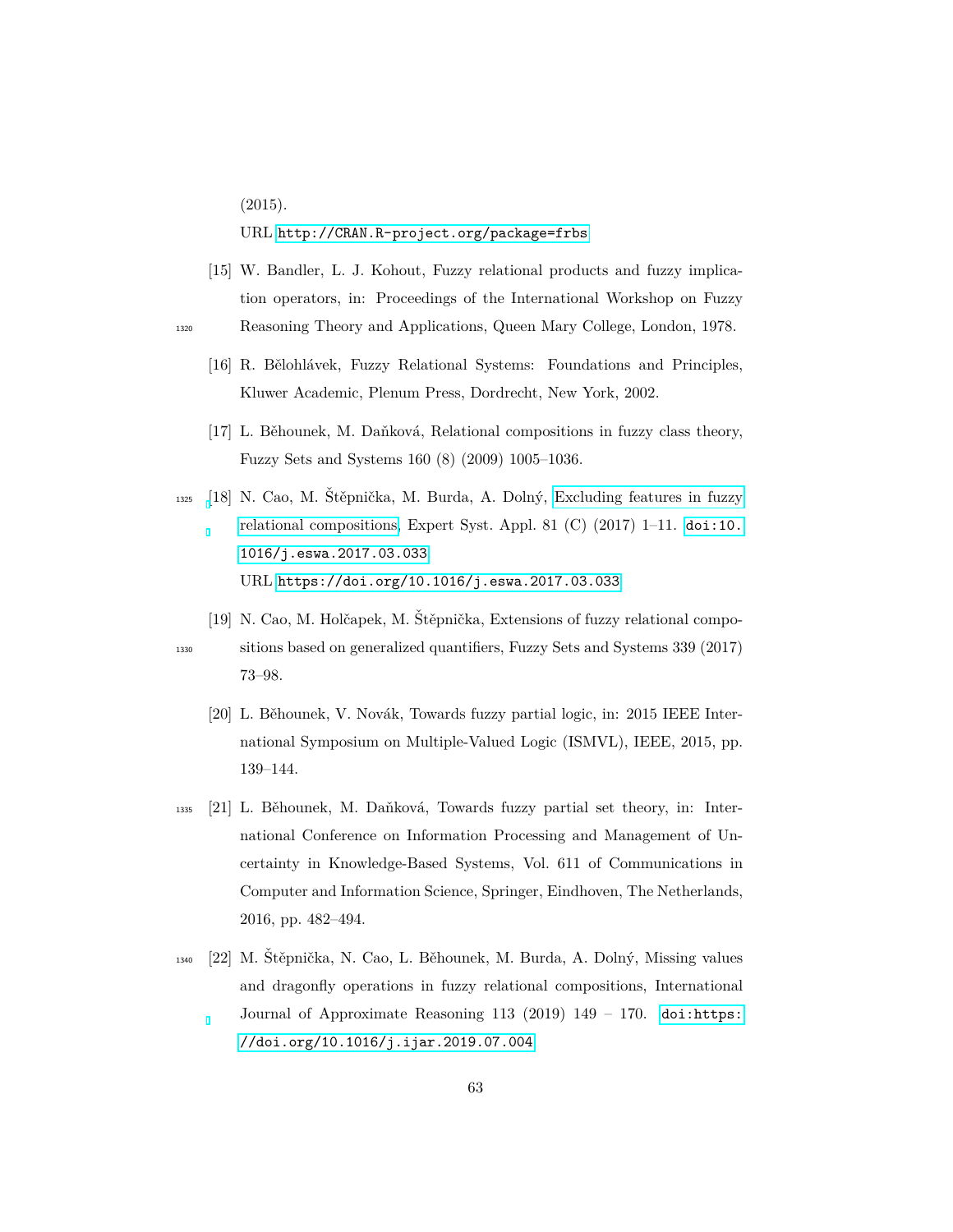- <span id="page-63-1"></span><span id="page-63-0"></span>[23] A. Dvořák, V. Novák, Formal theories and linguistic descriptions, Fuzzy 1345 Sets and Systems 143 (1) (2004) 169–188.
	- [24] A. Dvořák, M. Štěpnička, L. Štěpničková, On redundancies in systems of fuzzy/linguistic IF-THEN rules under perception-based logical deduction inference, Fuzzy Sets and Systems 277 (2015) 22 – 43. [doi:http://dx.](https://doi.org/http://dx.doi.org/10.1016/j.fss.2014.10.002) [doi.org/10.1016/j.fss.2014.10.002](https://doi.org/http://dx.doi.org/10.1016/j.fss.2014.10.002).
- <span id="page-63-2"></span><sup>1350</sup> [25] E. H. Mamdani, S. Assilian, An experiment in linguistic synthesis with a fuzzy logic controller, International Journal of Man-Machine Studies 7 (1975) 1–13.
- <span id="page-63-4"></span><span id="page-63-3"></span>[26] H. Jones, B. Charnomordic, D. Dubois, S. Guillaume, Practical inference with systems of gradual implicative rules, IEEE Transactions on Fuzzy 1355 Systems 17 (1) (2009) 61–78.
	- [27] M. Štěpnička, U. Bodenhofer, M. Daňková, V. Novák, Continuity issues of the implicational interpretation of fuzzy rules, Fuzzy Sets and Systems 161 (2010) 1959–1972.
	- [28] R. Srikant, R. Agrawal, Mining generalized association rules, in: U. Dayal,
- <span id="page-63-5"></span><sup>1360</sup> P. M. D. Gray, S. Nishio (Eds.), VLDB, Morgan Kaufmann, 1995, pp. 407–419.
- <span id="page-63-7"></span><span id="page-63-6"></span>[29] J. Kupka, P. Rusnok, Regression analysis based on linguistic associations and perception-based logical deduction, Expert Systems with Applications 67  $(2017)$  107 - 114. [doi:https://doi.org/10.1016/j.eswa.2016.08.](https://doi.org/https://doi.org/10.1016/j.eswa.2016.08.053) <sup>1365</sup> [053](https://doi.org/https://doi.org/10.1016/j.eswa.2016.08.053).
	- [30] M. Stěpnička, N. Cao, M. Burda, A. Dolný, S. Ožana, The concept of unavoidable features in fuzzy relational compositions, Knowledge-Based Systems 196 (2020) 105785. [doi:https://doi.org/10.1016/j.knosys.](https://doi.org/https://doi.org/10.1016/j.knosys.2020.105785) [2020.105785](https://doi.org/https://doi.org/10.1016/j.knosys.2020.105785).
- <span id="page-63-8"></span><sup>1370</sup> [31] M. Burda, Linguistic fuzzy logic in R, in: Proc. IEEE International Conference on Fuzzy Systems, Istanbul, Turkey, 2015.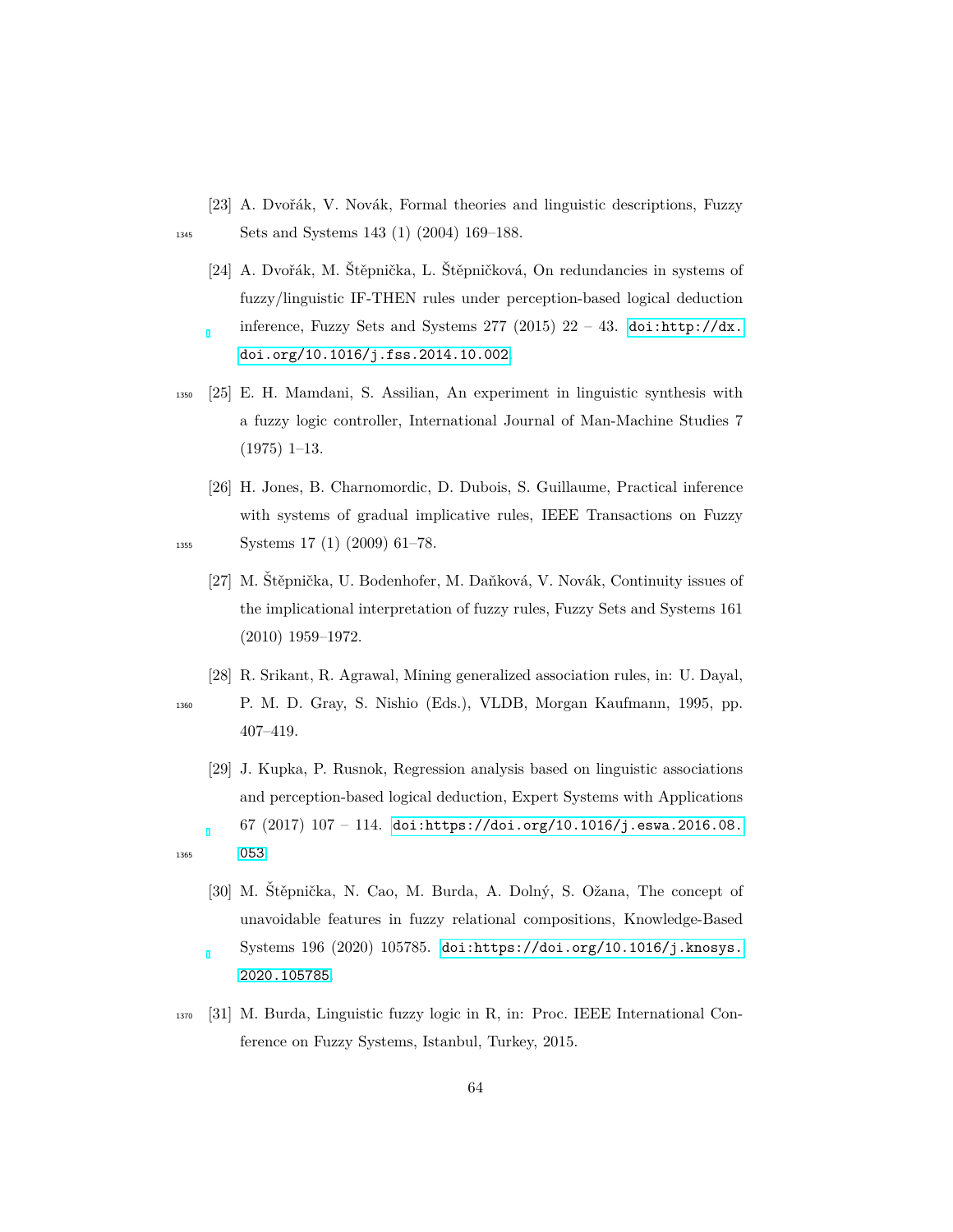- <span id="page-64-0"></span>[32] A. Dvořák, H. Habiballa, V. Novák, V. Pavliska, The concept of LFLC **2000** – its specificity, realization and power of applications, Computers in Industry 51 (2003) 269–280.
- <span id="page-64-2"></span><span id="page-64-1"></span>1375 [33] V. Novák, I. Perfilieva, J. Močkoř, Mathematical Principles of Fuzzy Logic, Kluwer, Massachusetts, USA, 1999.
	- [34] M. Baczyński, B. Jayaram, Fuzzy Implications, Springer-Verlag, 2008.
	- [35] J. Lukasiewicz, On 3-valued logic (1920), McCall, S.(ed.) Polish Logic (1967) 16–18.
- <span id="page-64-5"></span><span id="page-64-4"></span><span id="page-64-3"></span><sup>1380</sup> [36] C. C. Chang, Algebraic analysis of many valued logics, Transactions American Mathematical Society 88 (1958) 476–490.
	- [37] D. Ciucci, D. Dubois, A map of dependencies among three-valued logics, Information Sciences 250 (2013) 162–177.
	- [38] N. Cao, M. Stěpnička, Compositions of partial fuzzy relations employing

<span id="page-64-7"></span>

- <span id="page-64-6"></span><sup>1385</sup> the lower estimation approach, in: The 10th International Conference on Knowledge and Systems Engineering (KSE 2018), IEEE, HCM, Vietnam, 2018, pp. 146–151.
	- [39] G. Malinowski, The Many Valued and Nonmonotonic Turn in Logic, North-Holand, Amsterdam, 2007.
- <span id="page-64-9"></span><span id="page-64-8"></span><sup>1390</sup> [40] B. De Baets, E. Kerre, Fuzzy relational compositions, Fuzzy Sets and Systems 60 (1993) 109–120.
	- [41] W. Bandler, L. J. Kohout, Fuzzy power sets and fuzzy implication operators, Fuzzy Sets and Systems 4 (1980) 183–190.
- <span id="page-64-11"></span><span id="page-64-10"></span>[42] W. Pedrycz, Applications of fuzzy relational equations for methods of rea-<sup>1395</sup> soning in presence of fuzzy data, Fuzzy Sets and Systems 16 (1985) 163–175.
	- [43] A. Di Nola, S. Sessa, W. Pedrycz, E. Sanchez, Fuzzy Relation Equations and Their Applications to Knowledge Engineering, Kluwer, Boston, 1989.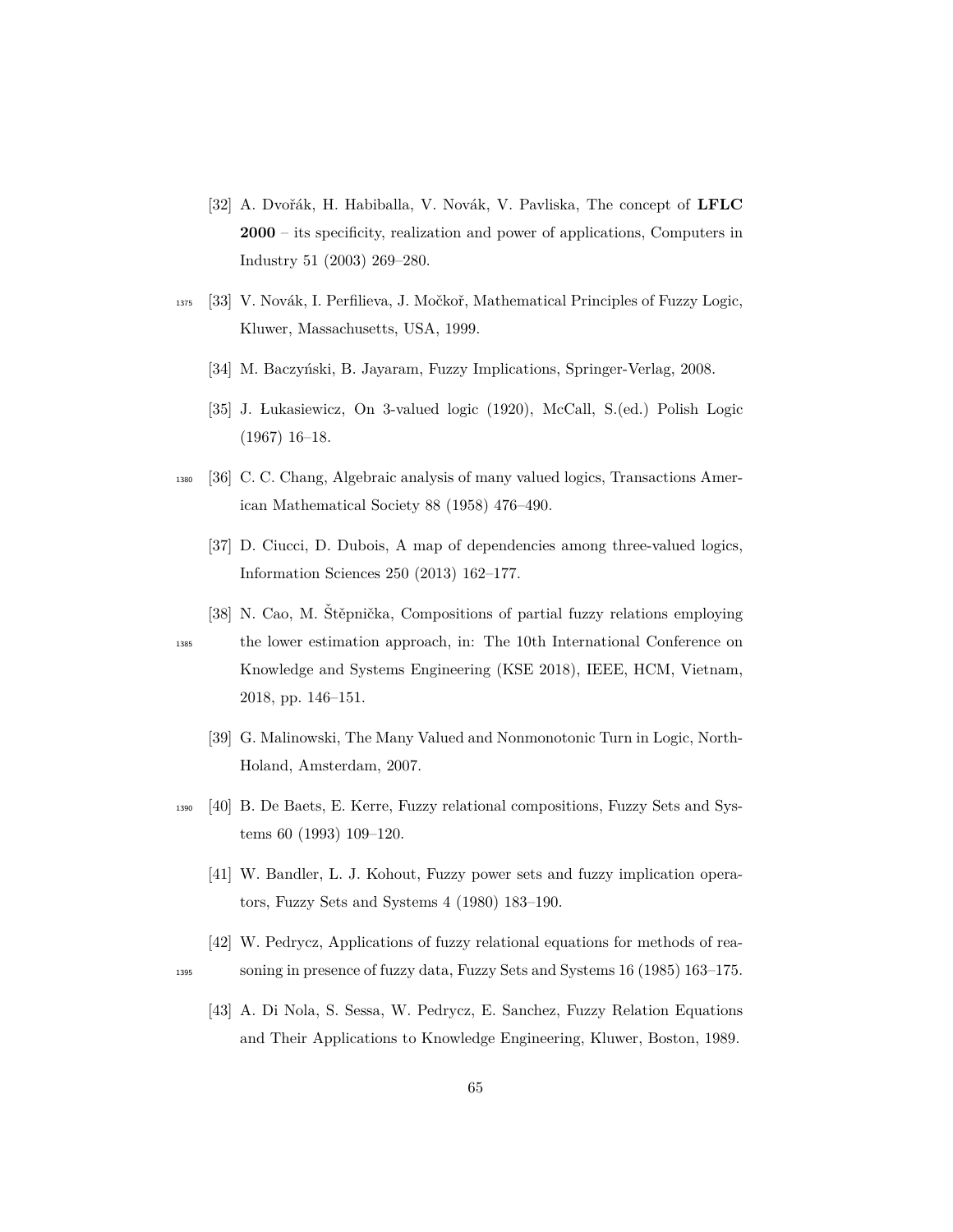- <span id="page-65-0"></span>[44] M. Štěpnička, B. Jayaram, On the suitability of the Bandler-Kohout subproduct as an inference mechanism, IEEE Transactions on Fuzzy Systems  $1400 \hspace{1.5cm} 18 \hspace{1.5cm} (2) \hspace{1.5cm} (2010) \hspace{1.5cm} 285-298.$
- 
- <span id="page-65-1"></span>[45] D. J. Mak, A fuzzy probabilistic method for medical diagnosis, IEEE Transactions on Fuzzy Systems 29 (26) (2015).
- <span id="page-65-2"></span>[46] N. Cao, M. Štěpnička, M. Burda, A. Dolný, Excluding features in fuzzy relational compositions, Expert Systems with Applications 81 (2017) 1–11.
- <span id="page-65-4"></span><span id="page-65-3"></span><sup>1405</sup> [47] O. Pivert, P. Bosc, Fuzzy preference Queries to Relational Databases, Imperial College Press, London, 2012.
	- [48] P. Bosc, L. Liétard, O. Pivert, Sugeno fuzzy integral as a basis for the interpretation of flexible queries involving monotonic aggregates, Information Processing & Management 39 (2) (2003) 287–306.
- <span id="page-65-5"></span> $_{1410}$  [49] A. Dvořák, M. Holčapek, L-fuzzy quantifiers of type  $\langle 1 \rangle$  determined by fuzzy measures, Fuzzy Sets and Systems  $160(23)(2009)$   $3425 - 3452$ . [doi:](https://doi.org/https://doi.org/10.1016/j.fss.2009.05.010) [https://doi.org/10.1016/j.fss.2009.05.010](https://doi.org/https://doi.org/10.1016/j.fss.2009.05.010).
	- [50] M. Stěpnička, M. Holčapek, Fuzzy relational compositions based on generalized quantifiers, in: A. Laurent, O. Strauss, B. Bouchon-Meunier, R. R.
- <span id="page-65-6"></span><sup>1415</sup> Yager (Eds.), Information Processing and Management of Uncertainty in Knowledge-Based Systems, Springer International Publishing, Cham, 2014, pp. 224–233.
- <span id="page-65-7"></span>[51] N. Cao, M. Štěpnička, M. Holčapek, An extension of fuzzy relational compositions using generalized quantifiers, in: Proceedings of the 16th World <sup>1420</sup> Congress of the International Fuzzy Systems Association and 9th Conference of the European Society for Fuzzy Logic and Technology (IFSA-EUSFLAT 2015), Advances in Intelligent Systems Research, Atlantic Press, Gijón, 2015, pp. 49–58.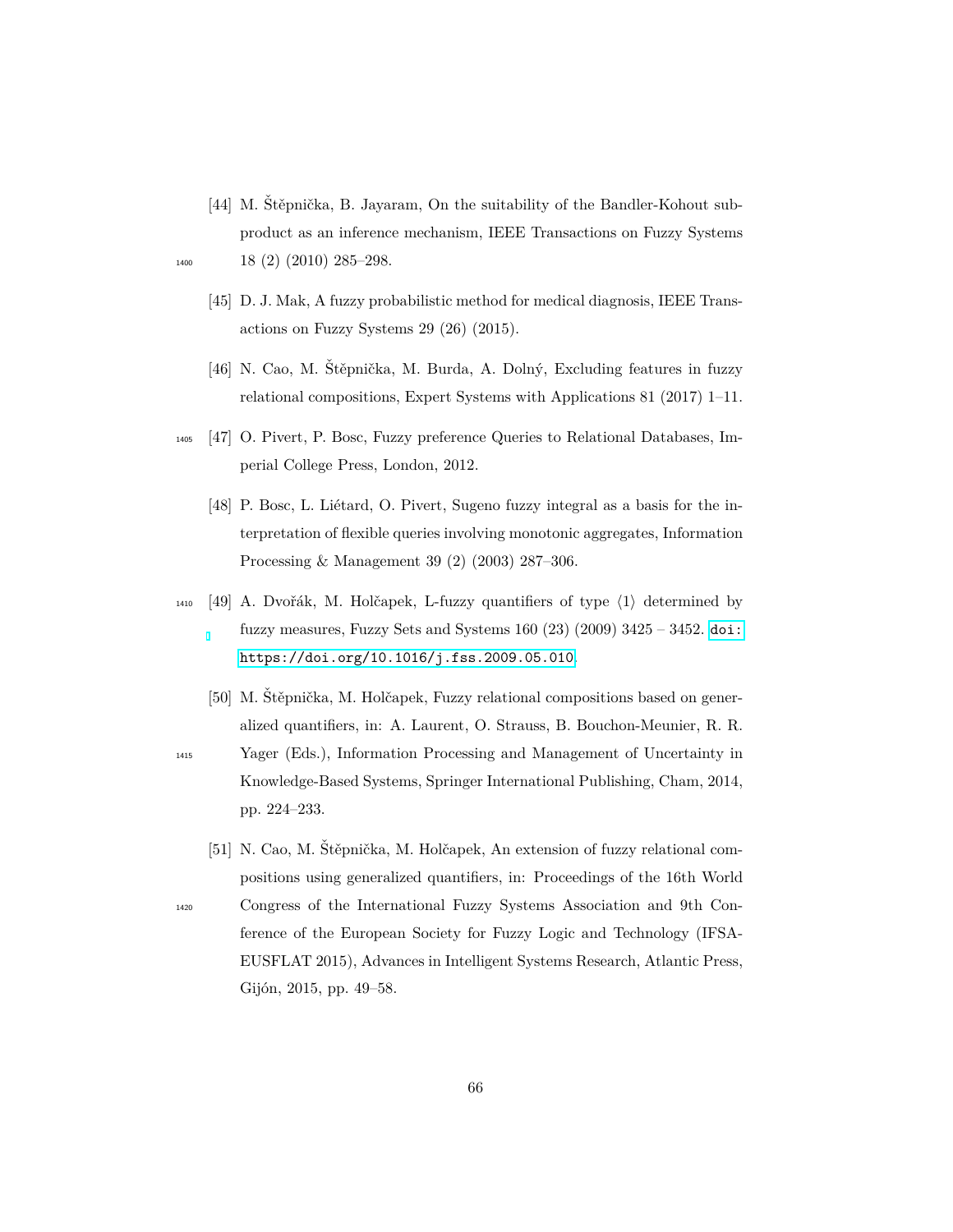<span id="page-66-0"></span>[52] E. P. Klement, R. Mesiar, E. Pap, A universal integral as common frame

<span id="page-66-1"></span>

- <sup>1425</sup> for choquet and sugeno integral, IEEE Transactions on Fuzzy Systems 18 (2010) 178–187.
	- [53] M. Mareš, Computation over Fuzzy Quantities, CRC Press, Boca Raton, Florida, 1994.
	- [54] R. Agrawal, R. Srikant, Fast algorithms for mining association rules, in:

<span id="page-66-2"></span><sup>1430</sup> Proceedings of the 20th International Conference on Very Large Databases, AAAI Press, Chile, 1994, pp. 487–499.

- <span id="page-66-3"></span>[55] P. Hájek, The question of a general concept of the GUHA method, Kybernetika 4 (1968) 505–515.
- <span id="page-66-5"></span><span id="page-66-4"></span>[56] P. Hájek, T. Havránek, Mechanizing Hypothesis Formation: Math-<sup>1435</sup> ematical Foundations for a General Theory, Springer-Verlag, Berlin/Heidelberg/New York, 1978.
	- [57] T. Sudkamp, Examples, counterexamples, and measuring fuzzy associations, Fuzzy Sets Systems 149 (1) (2005) 57–71.
- <span id="page-66-7"></span><span id="page-66-6"></span>[58] J. Kupka, I. Tomanová, Some extensions of mining of linguistic associa-<sup>1440</sup> tions, Neural Network World 20 (2010) 27–44.
	- [59] D. H. Glass, Fuzzy confirmation measures, Fuzzy Sets Systems 159 (4) (2008) 475–490.
	- [60] E. P. Klement, R. Mesiar, E. Pap, Triangular Norms, Vol. 8 of Trends in Logic, Kluwer Academic Publishers, Dordrecht, 2000.
- <span id="page-66-10"></span><span id="page-66-9"></span><span id="page-66-8"></span><sup>1445</sup> [61] G. I. Webb, Opus: An efficient admissible algorithm for unordered search, Journal of Artificial intelligence Research 3 (1995) 431–465.
	- $[62]$  M. Burda, M. Štěpnička, Reduction of fuzzy rule bases driven by the coverage of training data, in: Proceedings of the 16th World Congress of the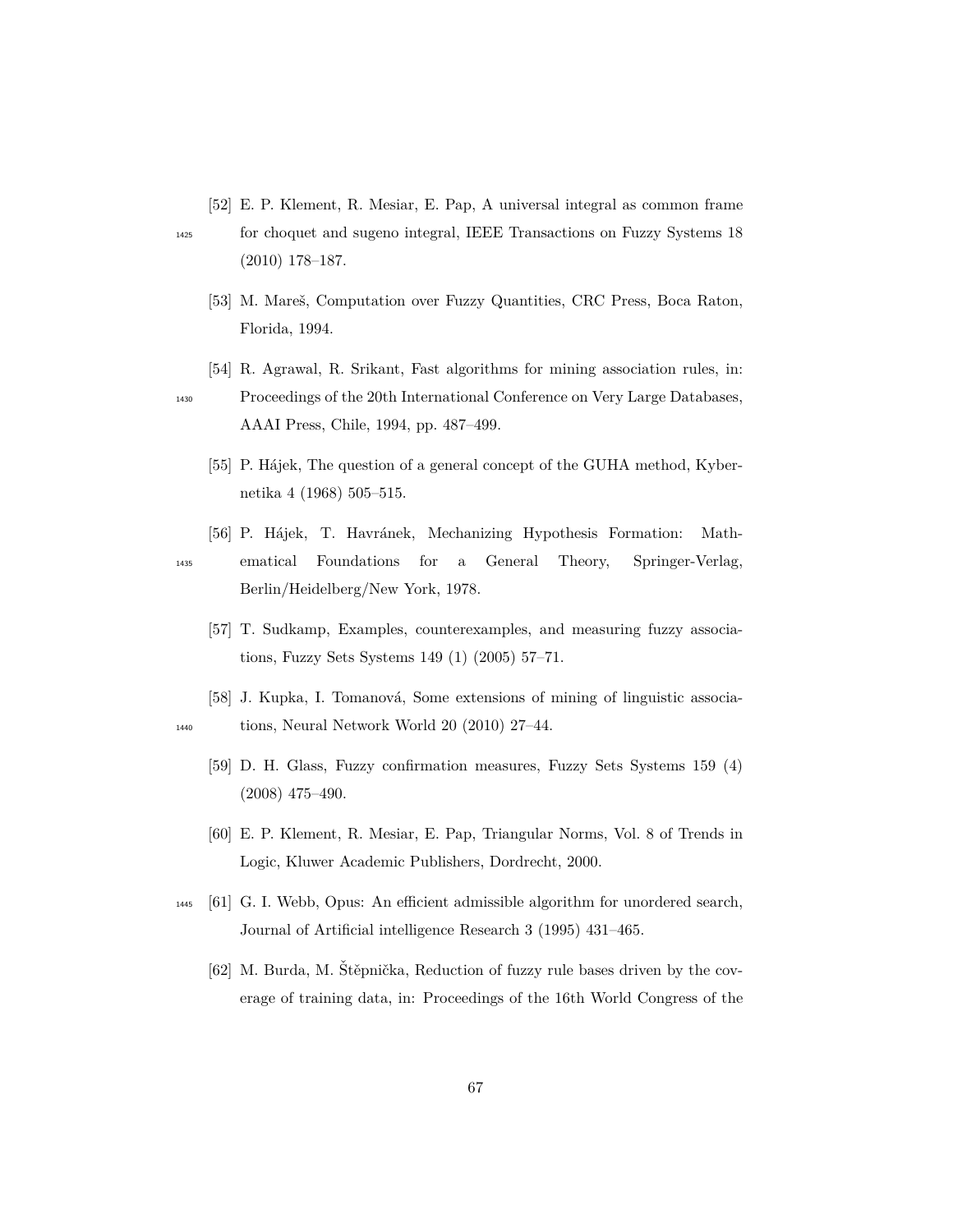International Fuzzy Systems Association and 9th Conference of the Eu-<sup>1450</sup> ropean Society for Fuzzy Logic and Technology (IFSA-EUSFLAT 2015), Advances in Intelligent Systems Research, Atlantic Press, Gijón, 2015.

- <span id="page-67-0"></span>[63] T. Takagi, M. Sugeno, Fuzzy identification of systems and its applications to modeling and control, IEEE Transactions on Systems, Man and Cybernetics 15 (1985) 116–132.
- <span id="page-67-1"></span><sup>1455</sup> [64] U. Bodenhofer, M. Daňková, M. Štěpnička, V. Novák, A plea for the usefulness of the deductive interpretation of fuzzy rules in engineering applications, in: Proceedings of the 16th IEEE International Conference on Fuzzy Systems, London, 2007, pp. 1567–1572.
- <span id="page-67-3"></span><span id="page-67-2"></span>[65] V. Novák, I. Perfilieva, On the semantics of perception-based fuzzy logic <sup>1460</sup> deduction, International Journal of Intelligent Systems 19 (2004) 1007– 1031.
	- [66] M. Kuhn, **caret**[: Classification and Regression Training,](http://CRAN.R-project.org/package=caret) r package version 6.0-86 (2020). URL <http://CRAN.R-project.org/package=caret>
- <span id="page-67-4"></span>1465 [67] V. Novák, Ancient sea level estimation, in: R. V. Demicco, G. J. Klir (Eds.), Fuzzy Logic in Geology, Academic Press, Burlington, 2004, pp. 301 – 336.
- <span id="page-67-5"></span>[68] M. Burda, M. Štěpnička, L. Štěpničková, Fuzzy rule-based ensemble for time series prediction: Progresses with associations mining, in: Strength-<sup>1470</sup> ening Links between Data Analysis and Soft Computing, Vol. 315 of Advances in Intelligent Systems and Computing, Springer, Heidelberg, 2014, pp. 261–271.
	- [69] D. K. Barrow, S. Crone, N. Kourentzes, An evaluation of neural network ensembles and model selection for time series prediction, in: Proceedings

<span id="page-67-6"></span><sup>1475</sup> of the 16th IEEE International Conference on Neural Networks, Barcelona, 2010, pp. 752–759.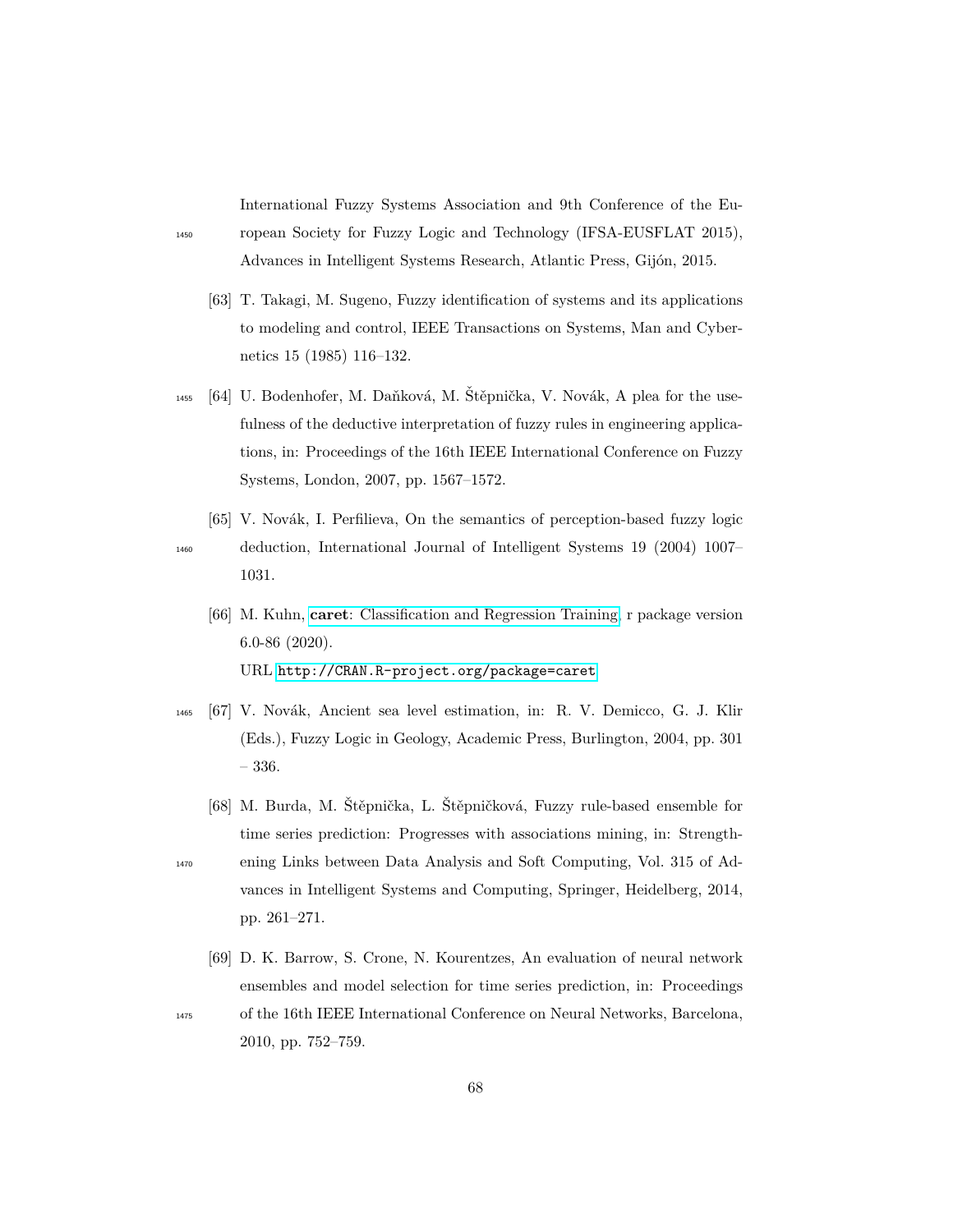- <span id="page-68-0"></span>[70] C. Lemke, B. Gabrys, Meta-learning for time series forecasting in the nn gc1 competition, in: Proceedings of the 16th IEEE International Conference on Fuzzy Systems, Barcelona, 2010, pp. 2258–2262.
- <span id="page-68-1"></span><sup>1480</sup> [71] J. S. Armstrong, M. Adya, F. Collopy, Rule-based forecasting using judgment in time series extrapolation, in: J. S. Armstrong (Ed.), Principles of Forecasting: A Handbook for Reasearchers and Practitioners, Kluwer Academic Publishers, Boston/Dordrecht/London, 2001.
	- [72] R. J. Hyndman, G. Athanasopoulos, S. Razbash, D. Schmidt, Z. Zhou,
- <span id="page-68-3"></span><span id="page-68-2"></span><sup>1485</sup> Y. Khan, C. Bergmeir, **forecast**[: Forecasting Functions for Time Series](http://CRAN.R-project.org/package=forecast) [and Linear Models,](http://CRAN.R-project.org/package=forecast) r package version 4.06 (2013). URL <http://CRAN.R-project.org/package=forecast>
	- [73] K. Ord, K. Hibon, S. Makridakis, The m3–competition, International Journal of Forecasting 16 (2000) 433–436.
- <span id="page-68-4"></span><sup>1490</sup> [74] J. Soto-Hidalgo, J. M. Alonso, G. Acampora, J. Alcala-Fdez, JFML: A java library to design fuzzy logic systems according to the IEEE std 1855-2016, IEEE Access 6 (2018) 54952–54964.
- <span id="page-68-6"></span><span id="page-68-5"></span>[75] J. Soto-Hidalgo, A. Vitiello, J. M. Alonso, G. Acampora, J. Alcala-Fdez, Design of fuzzy controllers for embedded systems with jfml, International <sup>1495</sup> Journal of Computational Intelligence Systems 12 (2019) 204–214.
	- [76] P. D'Alterio, J. Garibaldi, R. John, C. Wagner, Juzzy constrained: Software for constrained interval type-2 fuzzy sets and systems in java, in: Proc. IEEE International Conference on Fuzzy Systems, Glasgow, UK, 2020.
- <span id="page-68-8"></span><span id="page-68-7"></span>[77] C. Wagner, Juzzy - a java based toolkit for type-2 fuzzy logic, in: Proc. <sup>1500</sup> IEEE Symposium Series on Computational Intelligence, Singapore, 2013, pp. 45–52.
	- [78] L. S. Riza, C. Bergmeir, F. Herrera, J. M. Benitez, **frbs**: Fuzzy rule-based systems for classification and regression in R, Journal of Statistical Software 65 (2015).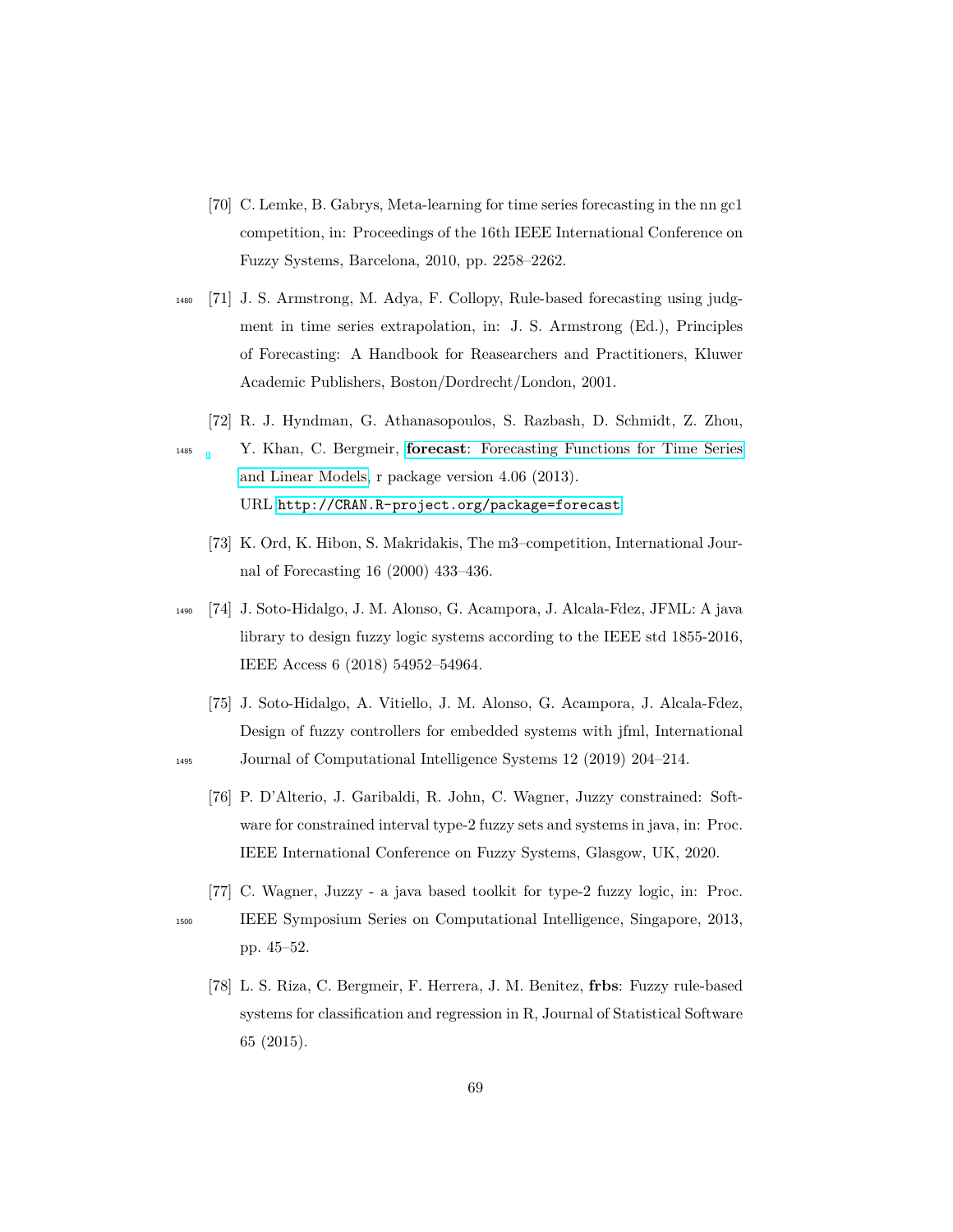- <span id="page-69-0"></span><sup>1505</sup> [\[](https://cran.r-project.org/web/packages/FisPro/)79] S. Guillaume, B. Charnomordic, J.-L. Labl´ee, H. Jones, L. Desperben, **[Fis-](https://cran.r-project.org/web/packages/FisPro/)Pro**[: Fuzzy Inference System Design and Optimization,](https://cran.r-project.org/web/packages/FisPro/) r package version 1.1 (2021). URL <https://cran.r-project.org/web/packages/FisPro/>
- <span id="page-69-2"></span><span id="page-69-1"></span>[80] S. Guillaume, B. Charnomordic, Learning interpretable fuzzy inference sys-<sup>1510</sup> tems with FisPro, Information Sciences 20 (2011) 4409–4427.
	- [\[](https://cran.r-project.org/web/packages/FuzzyToolkitUoN/)81] C. Knott, L. Hovell, N. Karimian, **FuzzyToolkitUoN**[: Type 1 Fuzzy Logic](https://cran.r-project.org/web/packages/FuzzyToolkitUoN/) [Toolkit,](https://cran.r-project.org/web/packages/FuzzyToolkitUoN/) r package version 1.0 (2013). URL <https://cran.r-project.org/web/packages/FuzzyToolkitUoN/>
- <span id="page-69-4"></span><span id="page-69-3"></span>[82] C. Chen, J. Garibaldi, T. Razak, **FuzzyR**[: Fuzzy Logic Toolkit for R,](https://cran.r-project.org/web/packages/FuzzyR/) r 1515 package version 2.3.1 (2021). URL <https://cran.r-project.org/web/packages/FuzzyR/>
	- [83] C. Chen, T. R. Razak, J. Garibaldi, FuzzyR: An extended fuzzy logic toolbox for the r programming language, in: Proc. IEEE International Conference on Fuzzy Systems, Glasgow, UK, 2020.
- <span id="page-69-5"></span><sup>1520</sup> [84] D. Conn, T. Ngun, C. M. Ramirez, **fuzzyforest**[: Fuzzy Forests,](https://cran.r-project.org/web/packages/fuzzyforest/) r package version 1.0.8 (2020). URL <https://cran.r-project.org/web/packages/fuzzyforest/>
- <span id="page-69-7"></span><span id="page-69-6"></span>[\[](https://www.jstatsoft.org/article/view/v091i09)85] D. Conn, T. Ngun, G. Li, C. M. Ramirez, [Fuzzy Forests: Extending random](https://www.jstatsoft.org/article/view/v091i09) [forest feature selection for correlated, high-dimensional data,](https://www.jstatsoft.org/article/view/v091i09) Journal of <sup>1525</sup> Statistical Software 91 (9) (2019).
	- URL <https://www.jstatsoft.org/article/view/v091i09>
	- [86] V. Novák, A comprehensive theory of trichotomous evaluative linguistic expressions, Fuzzy Sets and Systems 159 (22) (2008) 2939–2969.
	- [87] R. A. Fisher, [The use of multiple measurements in taxonomic problems,](http://dx.doi.org/10.1111/j.1469-1809.1936.tb02137.x)
- <span id="page-69-8"></span><sup>1530</sup> Annals of Eugenics 7 (2) (1936) 179–188. [doi:10.1111/j.1469-1809.](https://doi.org/10.1111/j.1469-1809.1936.tb02137.x) [1936.tb02137.x](https://doi.org/10.1111/j.1469-1809.1936.tb02137.x). URL <http://dx.doi.org/10.1111/j.1469-1809.1936.tb02137.x>